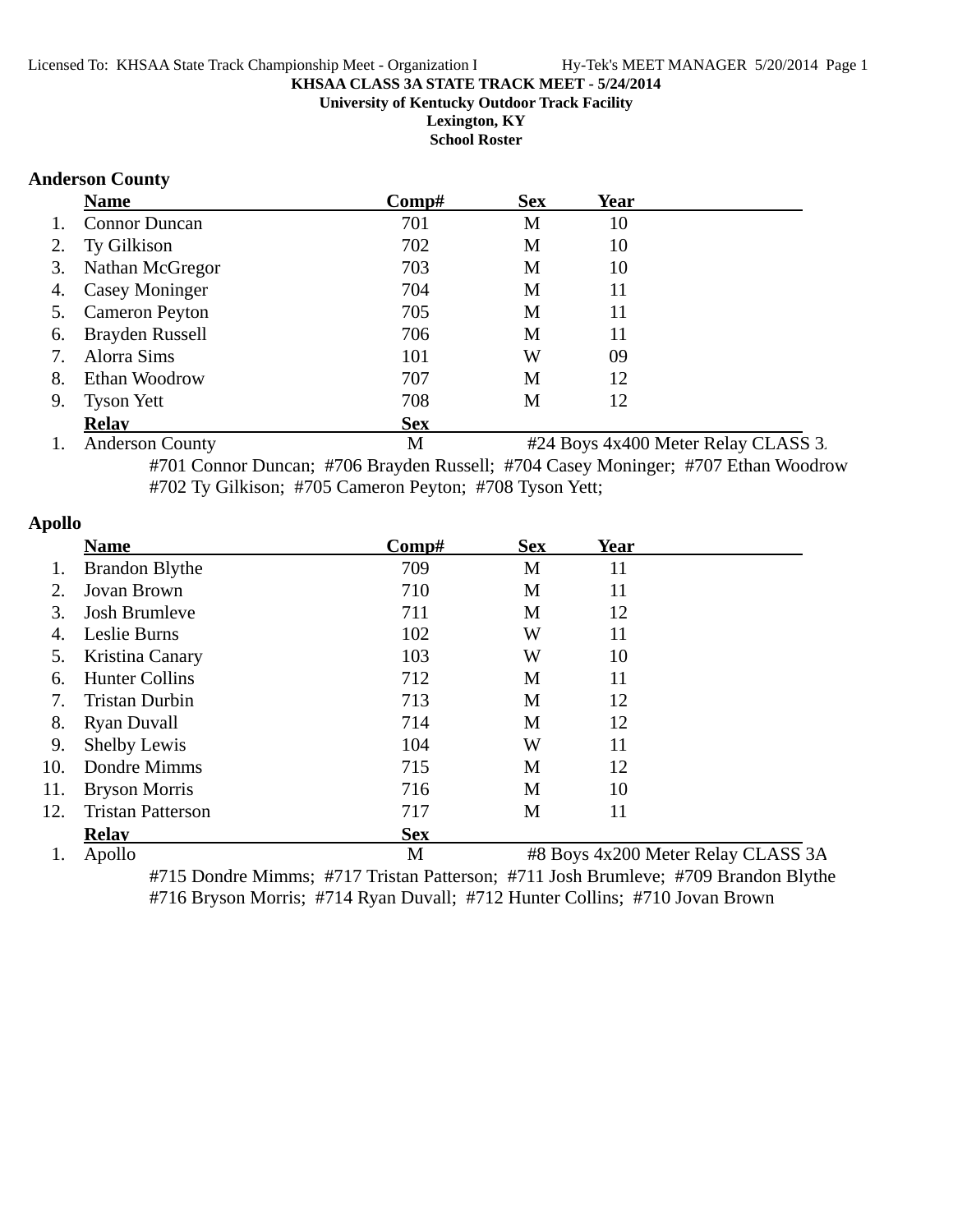#### **KHSAA CLASS 3A STATE TRACK MEET - 5/24/2014 University of Kentucky Outdoor Track Facility**

**Lexington, KY**

**School Roster**

# **Assumption**

|     | <b>Name</b>             | Comp#      | <b>Sex</b> | <b>Year</b> |  |
|-----|-------------------------|------------|------------|-------------|--|
| 1.  | <b>Elise Amshoff</b>    | 105        | W          | 11          |  |
| 2.  | <b>Emily Bean</b>       | 106        | W          | 12          |  |
| 3.  | Sophie Beavin           | 107        | W          | 10          |  |
| 4.  | Hallie Brockhoff        | 108        | W          | 09          |  |
| 5.  | Jessica Byrd            | 109        | W          | 12          |  |
| 6.  | <b>Meghan Carrico</b>   | 110        | W          | 10          |  |
| 7.  | Sarah Crawford          | 111        | W          | 10          |  |
| 8.  | <b>Annie Crotty</b>     | 112        | W          | 12          |  |
| 9.  | <b>Bailey Davis</b>     | 113        | W          | 12          |  |
| 10. | Kenzley Defler          | 114        | W          | 12          |  |
| 11. | Regina Flomo            | 115        | W          | 11          |  |
| 12. | Maggie Kaelin           | 116        | W          | 11          |  |
| 13. | <b>Rachel Lancaster</b> | 117        | W          | 10          |  |
| 14. | <b>Mallory McCarty</b>  | 118        | W          | 11          |  |
| 15. | <b>Taylor Moore</b>     | 119        | W          | 09          |  |
| 16. | Molly O'Dea             | 120        | W          | 10          |  |
| 17. | Delanie Parker          | 121        | W          | 12          |  |
| 18. | Kristen Parker          | 122        | W          | 10          |  |
| 19. | Katherine Receveur      | 123        | W          | 12          |  |
| 20. | Lisi Spence             | 124        | W          | 11          |  |
| 21. | <b>Emily Wiegel</b>     | 125        | W          | 09          |  |
| 22. | Abbie Wright            | 126        | W          | 11          |  |
|     | <b>Relay</b>            | <b>Sex</b> |            |             |  |

1. Assumption  $W$  #11 Girls 4x100 Meter Relay CLASS 3. #125 Emily Wiegel; #108 Hallie Brockhoff; #115 Regina Flomo; #112 Annie Crotty #118 Mallory McCarty; #119 Taylor Moore; #105 Elise Amshoff; #122 Kristen Parker 2. Assumption W #23 Girls 4x400 Meter Relay CLASS 3. #111 Sarah Crawford; #124 Lisi Spence; #125 Emily Wiegel; #126 Abbie Wright #123 Katherine Receveur; #110 Meghan Carrico; #106 Emily Bean; #109 Jessica Byrd 3. Assumption W #1 Girls 4x800 Meter Relay CLASS 3A #107 Sophie Beavin; #116 Maggie Kaelin; #111 Sarah Crawford; #126 Abbie Wright #110 Meghan Carrico; #123 Katherine Receveur; #124 Lisi Spence; #113 Bailey Davis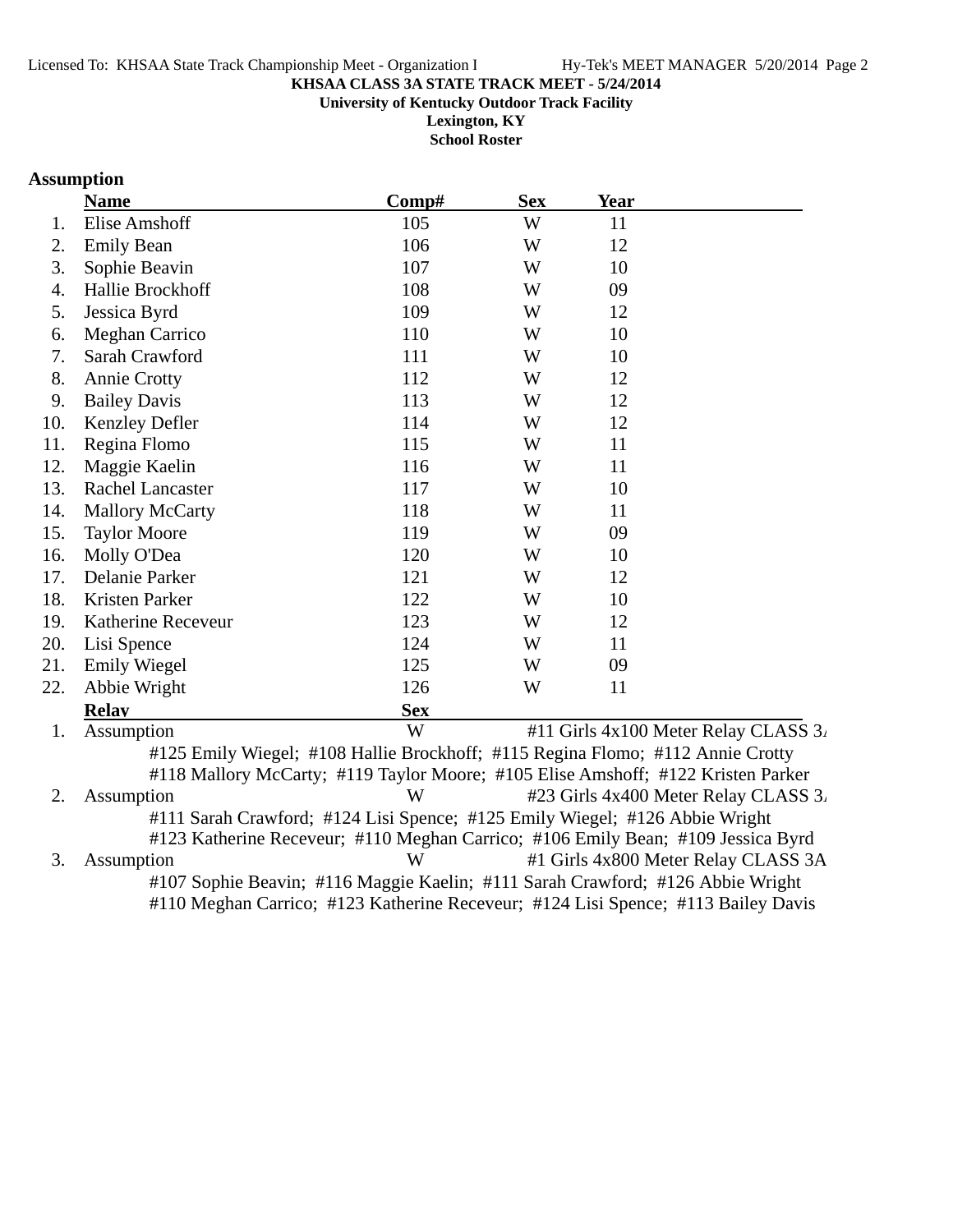**University of Kentucky Outdoor Track Facility**

**Lexington, KY School Roster**

#### **Atherton**

|    | <b>Name</b>          | Comp#      | <b>Sex</b> | Year |  |
|----|----------------------|------------|------------|------|--|
| 1. | Aleea Adams          | 127        | W          | 09   |  |
| 2. | Keaira Burns         | 128        | W          | 10   |  |
| 3. | Samanth Caudill      | 129        | W          | 11   |  |
| 4. | Simone Collman       | 130        | W          | 10   |  |
|    | 5. Lindsey Kaznak    | 131        | W          | 12   |  |
| 6. | <b>Erin Marberry</b> | 132        | W          | 11   |  |
| 7. | <b>Tom Mayfield</b>  | 718        | M          | 12   |  |
| 8. | <b>Riley Trexler</b> | 133        | W          | 12   |  |
| 9. | Summer Wright        | 134        | W          | 11   |  |
|    | <b>Relav</b>         | <b>Sex</b> |            |      |  |

1. Atherton W #7 Girls 4x200 Meter Relay CLASS 3A #127 Aleea Adams; #134 Summer Wright; #129 Samanth Caudill; #130 Simone Collman #131 Lindsey Kaznak; #132 Erin Marberry; #133 Riley Trexler; #128 Keaira Burns

#### **Ballard**

|     | <b>Name</b>                                                                       | Comp#      | <b>Sex</b> | <b>Year</b> |                                                                                       |
|-----|-----------------------------------------------------------------------------------|------------|------------|-------------|---------------------------------------------------------------------------------------|
| 1.  | <b>Rhyan Baker</b>                                                                | 719        | M          | 12          |                                                                                       |
| 2.  | <b>Kameron Boleware</b>                                                           | 720        | M          | 12          |                                                                                       |
| 3.  | William Bush                                                                      | 721        | M          | 12          |                                                                                       |
| 4.  | <b>Isaiah Collins</b>                                                             | 722        | M          | 11          |                                                                                       |
| 5.  | Corey Hardin                                                                      | 723        | M          | 12          |                                                                                       |
| 6.  | Aspyn Johnson                                                                     | 135        | W          | 10          |                                                                                       |
| 7.  | <b>Kassaun Jones</b>                                                              | 724        | M          | 09          |                                                                                       |
| 8.  | Grace Lovelace                                                                    | 136        | W          | 09          |                                                                                       |
| 9.  | <b>Alyson Marrs</b>                                                               | 137        | W          | 10          |                                                                                       |
| 10. | Moe Masden                                                                        | 725        | M          | 11          |                                                                                       |
| 11. | <b>Terran Meek</b>                                                                | 726        | M          | 12          |                                                                                       |
| 12. | Kelechi Omenyinma                                                                 | 727        | M          | 11          |                                                                                       |
| 13. | Jazmine Warrick                                                                   | 138        | W          | 11          |                                                                                       |
| 14. | Ashya Watkins                                                                     | 139        | W          | 11          |                                                                                       |
| 15. | Christie Welch                                                                    | 140        | W          | 11          |                                                                                       |
| 16. | <b>Shante Williams</b>                                                            | 141        | W          | 09          |                                                                                       |
| 17. | Sharleeta Williams                                                                | 142        | W          | 10          |                                                                                       |
| 18. | Isaiah Woodson                                                                    | 728        | M          | 10          |                                                                                       |
|     | <b>Relay</b>                                                                      | <b>Sex</b> |            |             |                                                                                       |
| 1.  | <b>Ballard</b>                                                                    | W          |            |             | #11 Girls 4x100 Meter Relay CLASS 3.                                                  |
|     | #139 Ashya Watkins; #141 Shante Williams; #137 Alyson Marrs; #138 Jazmine Warrick |            |            |             |                                                                                       |
|     |                                                                                   |            |            |             | #135 Aspyn Johnson; #140 Christie Welch; #136 Grace Lovelace; #142 Sharleeta Williams |
| 2.  | <b>Ballard</b>                                                                    | M          |            |             | #12 Boys 4x100 Meter Relay CLASS 3.                                                   |
|     | #719 Rhyan Baker; #725 Moe Masden; #726 Terran Meek; #727 Kelechi Omenyinma       |            |            |             |                                                                                       |

#721 William Bush; #722 Isaiah Collins; #724 Kassaun Jones; #728 Isaiah Woodson 3. Ballard M #8 Boys 4x200 Meter Relay CLASS 3A

#719 Rhyan Baker; #725 Moe Masden; #727 Kelechi Omenyinma; #722 Isaiah Collins #724 Kassaun Jones; #720 Kameron Boleware; #726 Terran Meek; #721 William Bush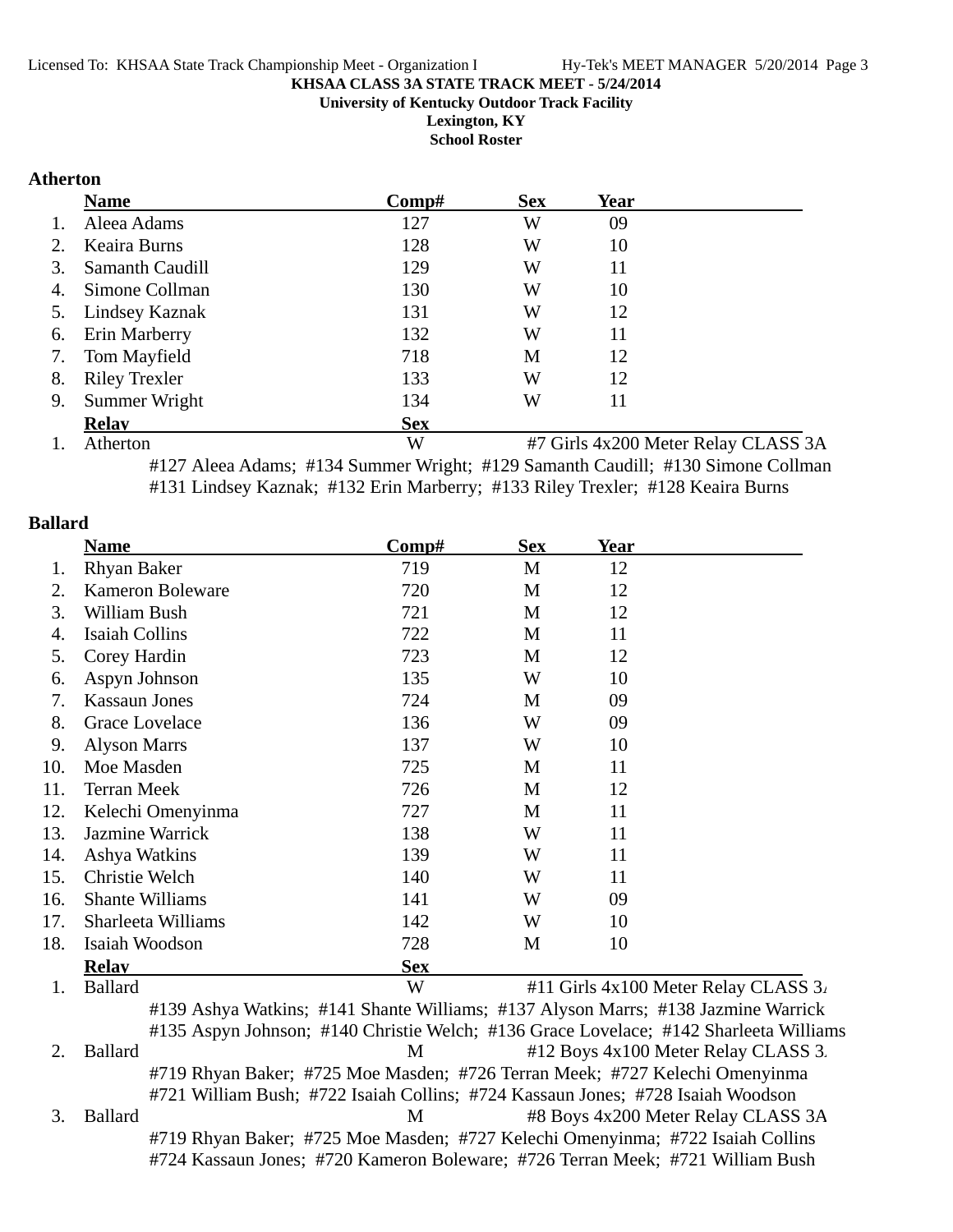#### **KHSAA CLASS 3A STATE TRACK MEET - 5/24/2014 University of Kentucky Outdoor Track Facility Lexington, KY**

**School Roster**

# **Barren County**

|     | <b>Name</b>          | Comp#      | <b>Sex</b> | Year |                                     |
|-----|----------------------|------------|------------|------|-------------------------------------|
|     | <b>Austin Eaton</b>  | 729        | M          | 12   |                                     |
|     | Chad Eaton           | 730        | М          | 12   |                                     |
|     | <b>Gunnar Eaton</b>  | 731        | М          | 10   |                                     |
| 4.  | Luke Edmonds         | 732        | M          | 11   |                                     |
| 5.  | <b>Taylor Groce</b>  | 733        | M          | 09   |                                     |
| 6.  | Hunter Hohmann       | 734        | М          | 09   |                                     |
| 7.  | Nick Mabe            | 735        | M          | 10   |                                     |
| 8.  | Ben Morgan           | 736        | M          | 12   |                                     |
| 9.  | Aaron Shaw           | 737        | M          | 12   |                                     |
| 10. | Trey Wyatt           | 738        | M          | 12   |                                     |
|     | <b>Relay</b>         | <b>Sex</b> |            |      |                                     |
|     | <b>Barren County</b> | M          |            |      | #24 Boys 4x400 Meter Relay CLASS 3. |

#732 Luke Edmonds; #735 Nick Mabe; #737 Aaron Shaw; #738 Trey Wyatt #730 Chad Eaton; #729 Austin Eaton; #733 Taylor Groce; #736 Ben Morgan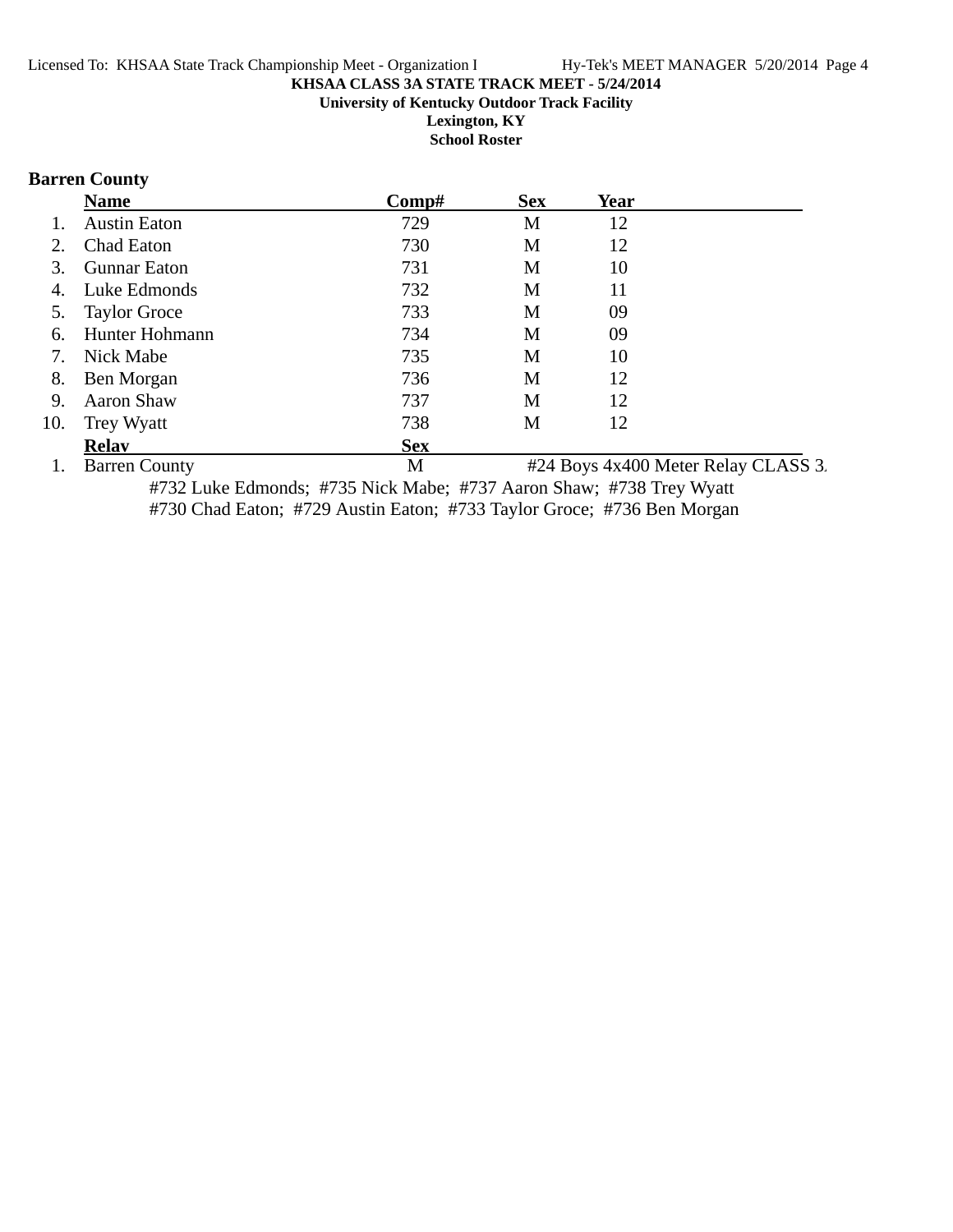#### **KHSAA CLASS 3A STATE TRACK MEET - 5/24/2014 University of Kentucky Outdoor Track Facility**

**Lexington, KY School Roster**

# **Boone County**

|     | <b>Name</b>                             | Comp#      | <b>Sex</b> | <b>Year</b>                                                                   |
|-----|-----------------------------------------|------------|------------|-------------------------------------------------------------------------------|
| 1.  | Akram Abdulle                           | 739        | M          | 11                                                                            |
| 2.  | <b>Robert Beneker</b>                   | 740        | M          | 10                                                                            |
| 3.  | Donald Brumley                          | 741        | M          | 10                                                                            |
| 4.  | <b>Corstin Cahill</b>                   | 742        | M          | 09                                                                            |
| 5.  | <b>Tyler Chaplin</b>                    | 743        | M          | 10                                                                            |
| 6.  | Jena Doellman                           | 143        | W          | 11                                                                            |
| 7.  | <b>Rondell Douglas</b>                  | 744        | M          | 09                                                                            |
| 8.  | Luke Huddleston                         | 745        | M          | 10                                                                            |
| 9.  | Marissa Jutzi                           | 144        | W          | 09                                                                            |
| 10. | <b>Mathew Koons</b>                     | 746        | M          | 11                                                                            |
| 11. | Tony Leroy                              | 747        | M          | 12                                                                            |
| 12. | <b>Barry Ordu</b>                       | 748        | M          | 12                                                                            |
| 13. | Rachel Rehkamp                          | 145        | W          | 10                                                                            |
| 14. | <b>Jose Sanchez</b>                     | 749        | M          | 12                                                                            |
| 15. | <b>Joel Shutt</b>                       | 750        | M          | 10                                                                            |
| 16. | Zach Steffen                            | 751        | M          | 10                                                                            |
| 17. | Logan Vier                              | 752        | M          | 12                                                                            |
| 18. | Justin Wright                           | 753        | M          | 12                                                                            |
|     | <b>Relay</b>                            | <b>Sex</b> |            |                                                                               |
| 1.  | <b>Boone County</b>                     | M          |            | #8 Boys 4x200 Meter Relay CLASS 3A                                            |
|     |                                         |            |            | #741 Donald Brumley; #749 Jose Sanchez; #744 Rondell Douglas; #750 Joel Shutt |
|     |                                         |            |            | #742 Corstin Cahill; #747 Tony Leroy; #751 Zach Steffen; #753 Justin Wright   |
| 2.  | <b>Boone County</b>                     | M          |            | #24 Boys 4x400 Meter Relay CLASS 3.                                           |
|     |                                         |            |            | #739 Akram Abdulle; #748 Barry Ordu; #741 Donald Brumley; #746 Mathew Koons   |
|     | #740 Robert Beneker; #749 Jose Sanchez; |            |            |                                                                               |
| 3.  | <b>Boone County</b>                     | M          |            | #2 Boys 4x800 Meter Relay CLASS 3A                                            |
|     |                                         |            |            | #739 Akram Abdulle; #740 Robert Beneker; #752 Logan Vier; #746 Mathew Koons   |
|     | #745 Luke Huddleston;                   |            |            |                                                                               |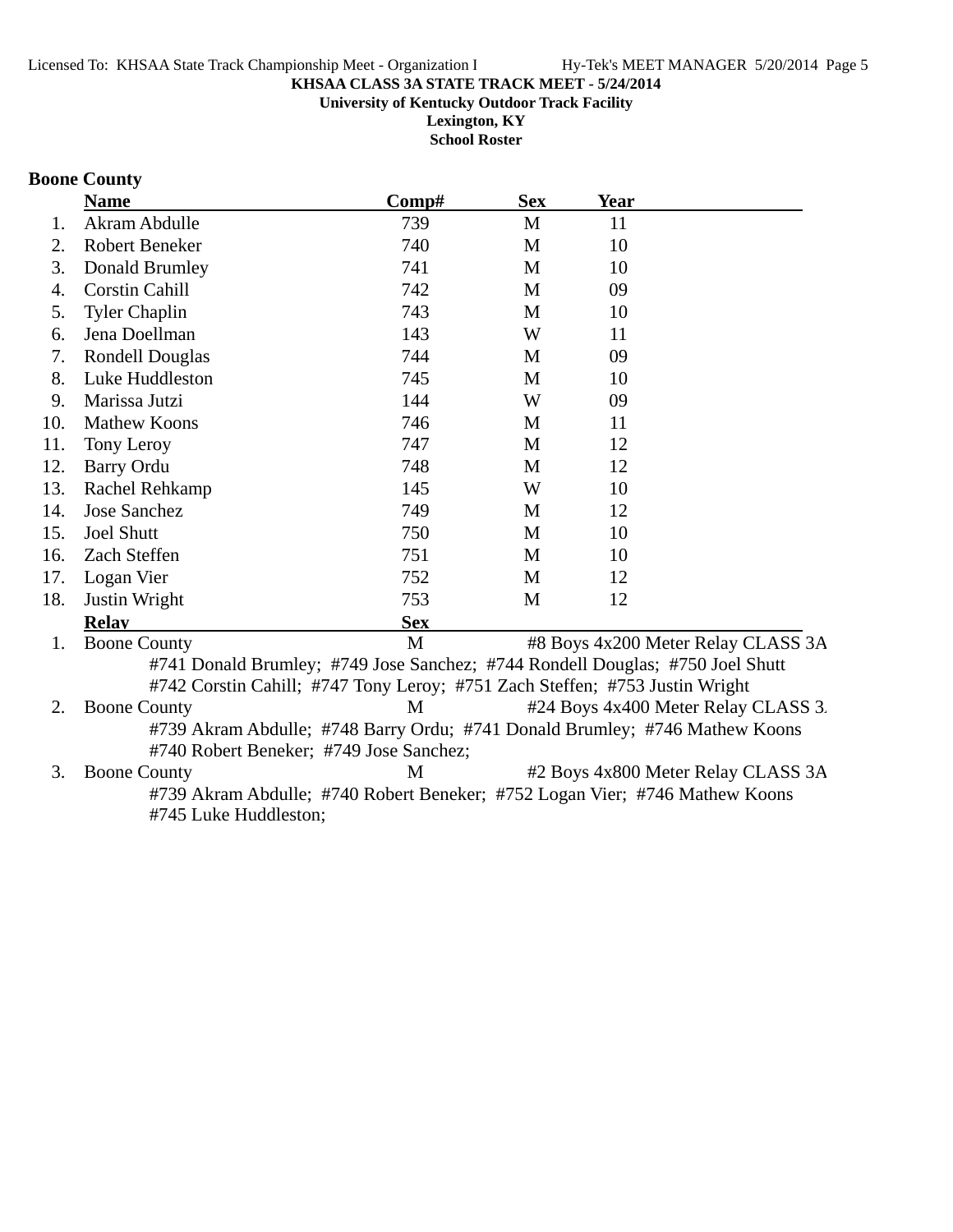#### **KHSAA CLASS 3A STATE TRACK MEET - 5/24/2014 University of Kentucky Outdoor Track Facility**

**Lexington, KY School Roster**

# **Bowling Green**

|     | <b>Name</b>                                                                       | Comp#      | <b>Sex</b> | <u>Year</u> |                                                                                      |
|-----|-----------------------------------------------------------------------------------|------------|------------|-------------|--------------------------------------------------------------------------------------|
| 1.  | <b>Sydnie Anthony</b>                                                             | 146        | W          | 12          |                                                                                      |
| 2.  | <b>Blake Cleary</b>                                                               | 754        | M          | 10          |                                                                                      |
| 3.  | Danny Dewalt                                                                      | 755        | M          | 12          |                                                                                      |
| 4.  | Nia Dye                                                                           | 147        | W          | 10          |                                                                                      |
| 5.  | Melissa Escoto                                                                    | 148        | W          | 12          |                                                                                      |
| 6.  | <b>Edward Games</b>                                                               | 756        | M          | 11          |                                                                                      |
| 7.  | Van Games                                                                         | 149        | W          | 12          |                                                                                      |
| 8.  | <b>Trajon Hall</b>                                                                | 757        | M          | 10          |                                                                                      |
| 9.  | <b>Brittney Hansen</b>                                                            | 150        | W          | 10          |                                                                                      |
| 10. | Savannah Hanson                                                                   | 151        | W          | 11          |                                                                                      |
| 11. | Paige Hiltner                                                                     | 152        | W          | 11          |                                                                                      |
| 12. | Kyle Johnson                                                                      | 758        | M          | 11          |                                                                                      |
| 13. | Robbie Lofton                                                                     | 759        | M          | 10          |                                                                                      |
| 14. | <b>Madisyn Peeples</b>                                                            | 153        | W          | 09          |                                                                                      |
| 15. | <b>Ben Peterson</b>                                                               | 760        | M          | 12          |                                                                                      |
| 16. | Sam Porter                                                                        | 761        | M          | 12          |                                                                                      |
| 17. | <b>Miller Ramsey</b>                                                              | 762        | M          | 12          |                                                                                      |
| 18. | Ciara Scott                                                                       | 154        | W          | 12          |                                                                                      |
| 19. | <b>Tyria Smart</b>                                                                | 155        | W          | 09          |                                                                                      |
| 20. | Morgan Smith                                                                      | 156        | W          | 11          |                                                                                      |
| 21. | Jasmine Varner                                                                    | 157        | W          | 08          |                                                                                      |
| 22. | Elizabeth Walton                                                                  | 158        | W          | 09          |                                                                                      |
| 23. | Lauren Wheeler                                                                    | 159        | W          | 12          |                                                                                      |
| 24. | Sarah-emily Woodward                                                              | 160        | W          | 12          |                                                                                      |
|     | <b>Relay</b>                                                                      | <b>Sex</b> |            |             |                                                                                      |
| 1.  | <b>Bowling Green</b>                                                              | W          |            |             | #11 Girls 4x100 Meter Relay CLASS 3.                                                 |
|     | #146 Sydnie Anthony; #155 Tyria Smart; #157 Jasmine Varner; #158 Elizabeth Walton |            |            |             |                                                                                      |
|     | #151 Savannah Hanson; #156 Morgan Smith;                                          |            |            |             |                                                                                      |
| 2.  | <b>Bowling Green</b>                                                              | W          |            |             | #7 Girls 4x200 Meter Relay CLASS 3A                                                  |
|     | #146 Sydnie Anthony; #155 Tyria Smart; #156 Morgan Smith; #157 Jasmine Varner     |            |            |             |                                                                                      |
|     | #152 Paige Hiltner; #158 Elizabeth Walton;                                        |            |            |             |                                                                                      |
| 3.  | <b>Bowling Green</b>                                                              | W          |            |             | #1 Girls 4x800 Meter Relay CLASS 3A                                                  |
|     |                                                                                   |            |            |             | #149 Van Games; #150 Brittney Hansen; #159 Lauren Wheeler; #160 Sarah-emily Woodward |
|     | #153 Madisyn Peeples; #154 Ciara Scott;                                           |            |            |             |                                                                                      |
| 4.  | <b>Bowling Green</b>                                                              | M          |            |             | #2 Boys 4x800 Meter Relay CLASS 3A                                                   |
|     | #757 Trajon Hall; #758 Kyle Johnson; #760 Ben Peterson; #761 Sam Porter           |            |            |             |                                                                                      |
|     | #756 Edward Games; #762 Miller Ramsey;                                            |            |            |             |                                                                                      |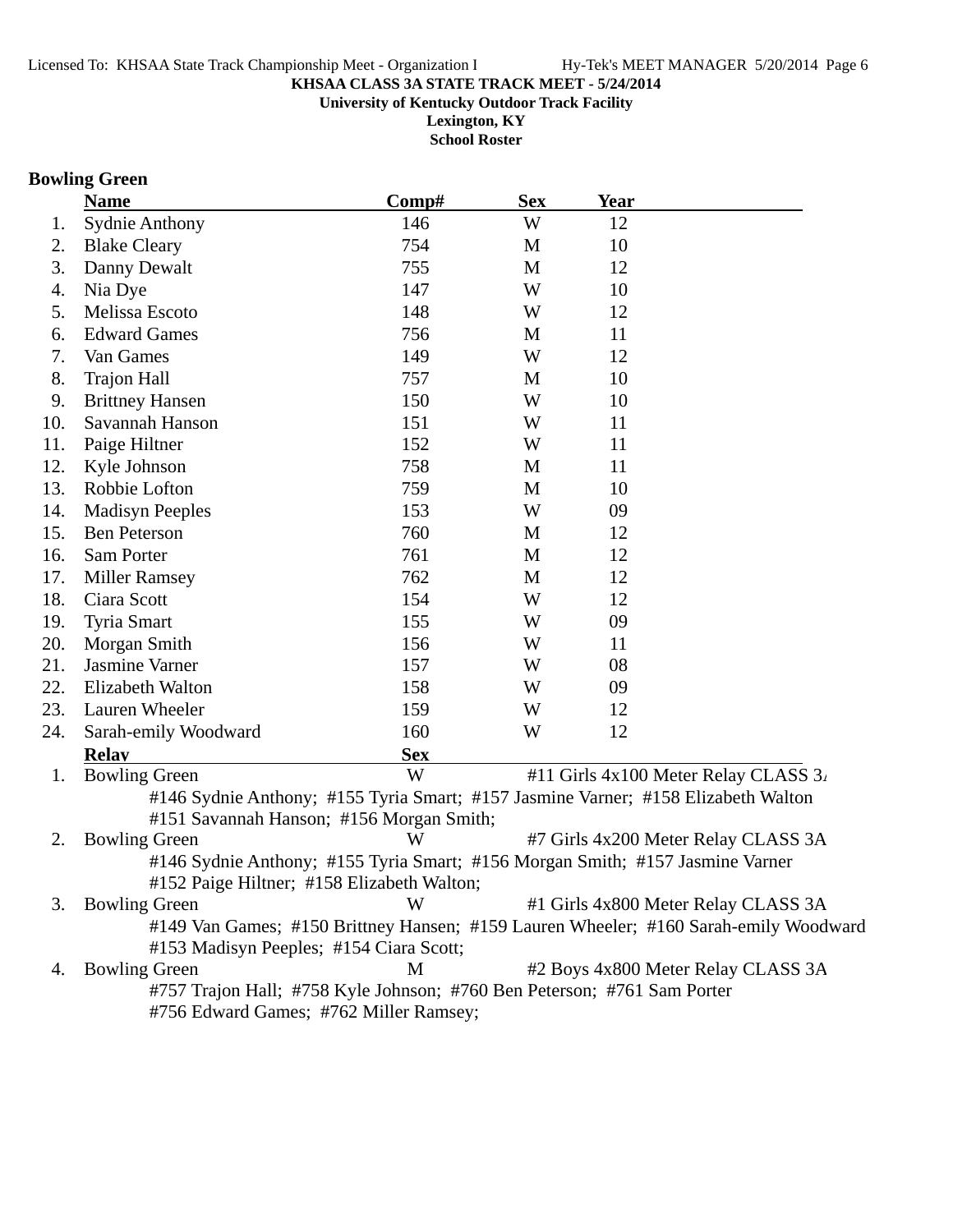**University of Kentucky Outdoor Track Facility**

**Lexington, KY School Roster**

# **Bryan Station**

|     | <b>Name</b>                                                                          | Comp#      | <b>Sex</b> | <b>Year</b> |                                      |
|-----|--------------------------------------------------------------------------------------|------------|------------|-------------|--------------------------------------|
| 1.  | <b>Catherine Bloomfield</b>                                                          | 161        | W          | 12          |                                      |
| 2.  | Jokenia Bond                                                                         | 162        | W          | 09          |                                      |
| 3.  | Manuela Botaka                                                                       | 163        | W          | 11          |                                      |
| 4.  | Noela Botaka                                                                         | 164        | W          | 11          |                                      |
| 5.  | Jeanice Boyd                                                                         | 165        | W          | 11          |                                      |
| 6.  | <b>Lamonte Brown</b>                                                                 | 763        | M          | 09          |                                      |
| 7.  | <b>Tequan Claitt</b>                                                                 | 764        | M          | 11          |                                      |
| 8.  | Lavelle Cloyd                                                                        | 765        | M          | 12          |                                      |
| 9.  | Emma Guilfoil                                                                        | 166        | W          | 12          |                                      |
| 10. | Mikel Horton                                                                         | 766        | M          | 10          |                                      |
| 11. | <b>Desmond Howard</b>                                                                | 767        | M          | 11          |                                      |
| 12. | Crystal Irvin                                                                        | 167        | W          | 09          |                                      |
| 13. | Ora Johnson                                                                          | 768        | M          | 12          |                                      |
| 14. | Desarae Jones                                                                        | 168        | W          | 10          |                                      |
| 15. | <b>Ryan Jones</b>                                                                    | 769        | M          | 11          |                                      |
| 16. | Shania Lyvers                                                                        | 169        | W          | 12          |                                      |
| 17. | Isaiah McCall                                                                        | 770        | M          | 09          |                                      |
| 18. | Bolaji Ogbulu                                                                        | 771        | M          | 11          |                                      |
| 19. | <b>Teairra Payton</b>                                                                | 170        | W          | 11          |                                      |
| 20. | <b>Brooke Raglin</b>                                                                 | 171        | W          | 09          |                                      |
| 21. | <b>Rachel Roberts</b>                                                                | 172        | W          | 12          |                                      |
| 22. | Alaykia Scott-Irvin                                                                  | 173        | W          | 10          |                                      |
| 23. | Dakesha Stewart                                                                      | 174        | W          | 10          |                                      |
| 24. | Carl Walker                                                                          | 772        | M          | 11          |                                      |
| 25. | <b>Talor Wilkerson</b>                                                               | 175        | W          | 09          |                                      |
| 26. | Derek Williams                                                                       | 773        | M          | 12          |                                      |
| 27. | Halima Williams                                                                      | 176        | W          | 11          |                                      |
| 28. | Alexiah Wilson                                                                       | 177        | W          | 10          |                                      |
|     | <b>Relay</b>                                                                         | <b>Sex</b> |            |             |                                      |
| 1.  | <b>Bryan Station</b>                                                                 | W          |            |             | #11 Girls 4x100 Meter Relay CLASS 3. |
|     | #174 Dakesha Stewart; #175 Talor Wilkerson; #169 Shania Lyvers; #171 Brooke Raglin   |            |            |             |                                      |
|     | #173 Alaykia Scott-Irvin; #162 Jokenia Bond; #167 Crystal Irvin; #177 Alexiah Wilson |            |            |             |                                      |
| 2.  | <b>Bryan Station</b>                                                                 | W          |            |             | #7 Girls 4x200 Meter Relay CLASS 3A  |
|     | #171 Brooke Raglin; #174 Dakesha Stewart; #175 Talor Wilkerson; #169 Shania Lyvers   |            |            |             |                                      |
|     | #162 Jokenia Bond; #167 Crystal Irvin; #168 Desarae Jones; #177 Alexiah Wilson       |            |            |             |                                      |
| 3.  | <b>Bryan Station</b>                                                                 | W          |            |             | #23 Girls 4x400 Meter Relay CLASS 3. |
|     | #170 Teairra Payton; #167 Crystal Irvin; #168 Desarae Jones; #175 Talor Wilkerson    |            |            |             |                                      |
|     | #164 Noela Botaka; #171 Brooke Raglin; #174 Dakesha Stewart; #169 Shania Lyvers      |            |            |             |                                      |
| 4.  | <b>Bryan Station</b>                                                                 | W          |            |             | #1 Girls 4x800 Meter Relay CLASS 3A  |
|     | #163 Manuela Botaka; #164 Noela Botaka; #166 Emma Guilfoil; #167 Crystal Irvin       |            |            |             |                                      |
|     | #168 Desarae Jones; #170 Teairra Payton; #175 Talor Wilkerson;                       |            |            |             |                                      |
| 5.  | <b>Bryan Station</b>                                                                 | M          |            |             | #12 Boys 4x100 Meter Relay CLASS 3.  |
|     | #763 Lamonte Brown; #765 Lavelle Cloyd; #767 Desmond Howard; #769 Ryan Jones         |            |            |             |                                      |
|     | #768 Ora Johnson; #771 Bolaji Ogbulu; #772 Carl Walker; #773 Derek Williams          |            |            |             |                                      |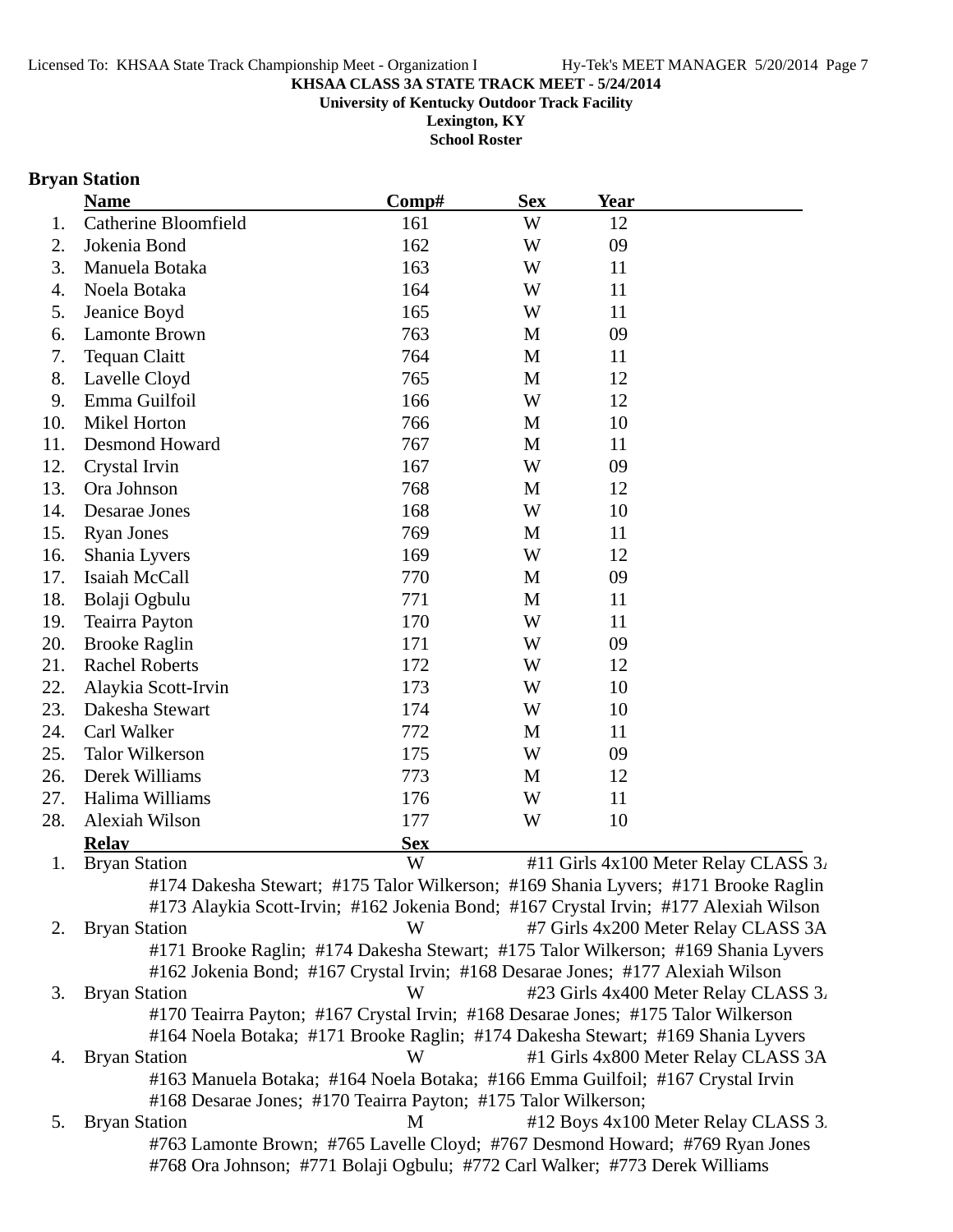**University of Kentucky Outdoor Track Facility**

**Lexington, KY School Roster**

|                     | <b>Bryan Station</b>                                                                                                                                        |            |            |      |                                      |
|---------------------|-------------------------------------------------------------------------------------------------------------------------------------------------------------|------------|------------|------|--------------------------------------|
|                     | <b>Relay</b>                                                                                                                                                |            | <b>Sex</b> |      |                                      |
| 6.                  | <b>Bryan Station</b>                                                                                                                                        | M          |            |      | #8 Boys 4x200 Meter Relay CLASS 3A   |
|                     | #763 Lamonte Brown; #769 Ryan Jones; #771 Bolaji Ogbulu; #768 Ora Johnson<br>#765 Lavelle Cloyd; #767 Desmond Howard; #772 Carl Walker; #773 Derek Williams |            |            |      |                                      |
|                     | <b>Bullitt Central</b>                                                                                                                                      |            |            |      |                                      |
|                     | <b>Name</b>                                                                                                                                                 | Comp#      | <b>Sex</b> | Year |                                      |
| 1.                  | Daryn Toogood                                                                                                                                               | 178        | W          | 10   |                                      |
| <b>Bullitt East</b> |                                                                                                                                                             |            |            |      |                                      |
|                     | <b>Name</b>                                                                                                                                                 | Comp#      | <b>Sex</b> | Year |                                      |
| 1.                  | <b>TeeKay Brown</b>                                                                                                                                         | 179        | W          | 11   |                                      |
| 2.                  | <b>Chad Caldwell</b>                                                                                                                                        | 774        | M          | 10   |                                      |
| 3.                  | <b>Caroline Collins</b>                                                                                                                                     | 180        | W          | 09   |                                      |
| 4.                  | Shelby Holt                                                                                                                                                 | 181        | W          | 11   |                                      |
| 5.                  | <b>Trase Milburn</b>                                                                                                                                        | 775        | M          | 11   |                                      |
| 6.                  | Michael Montgomery                                                                                                                                          | 776        | M          | 11   |                                      |
| 7.                  | Brianna Poole                                                                                                                                               | 182        | W          | 09   |                                      |
| 8.                  | Julia Poole                                                                                                                                                 | 183        | W          | 08   |                                      |
| 9.                  | Sierra Poppell                                                                                                                                              | 184        | W          | 10   |                                      |
| 10.                 | Daria Reynolds                                                                                                                                              | 185        | W          | 11   |                                      |
| 11.                 | Meghan Roby                                                                                                                                                 | 186        | W          | 12   |                                      |
| 12.                 | <b>Isaac Shelton</b>                                                                                                                                        | 777        | M          | 10   |                                      |
| 13.                 | Morgan Utterback                                                                                                                                            | 187        | W          | 11   |                                      |
| 14.                 | <b>Taylor Willis</b>                                                                                                                                        | 188        | W          | 08   |                                      |
|                     | <b>Relav</b>                                                                                                                                                | <b>Sex</b> |            |      |                                      |
| 1.                  | <b>Bullitt East</b>                                                                                                                                         | W          |            |      | #23 Girls 4x400 Meter Relay CLASS 3. |
|                     | #179 TeeKay Brown; #181 Shelby Holt; #182 Brianna Poole; #185 Daria Reynolds                                                                                |            |            |      |                                      |
| 2.                  | #186 Meghan Roby; #187 Morgan Utterback; #183 Julia Poole; #180 Caroline Collins<br><b>Bullitt East</b>                                                     | W          |            |      | #1 Girls 4x800 Meter Relay CLASS 3A  |

#180 Caroline Collins; #181 Shelby Holt; #182 Brianna Poole; #184 Sierra Poppell #183 Julia Poole;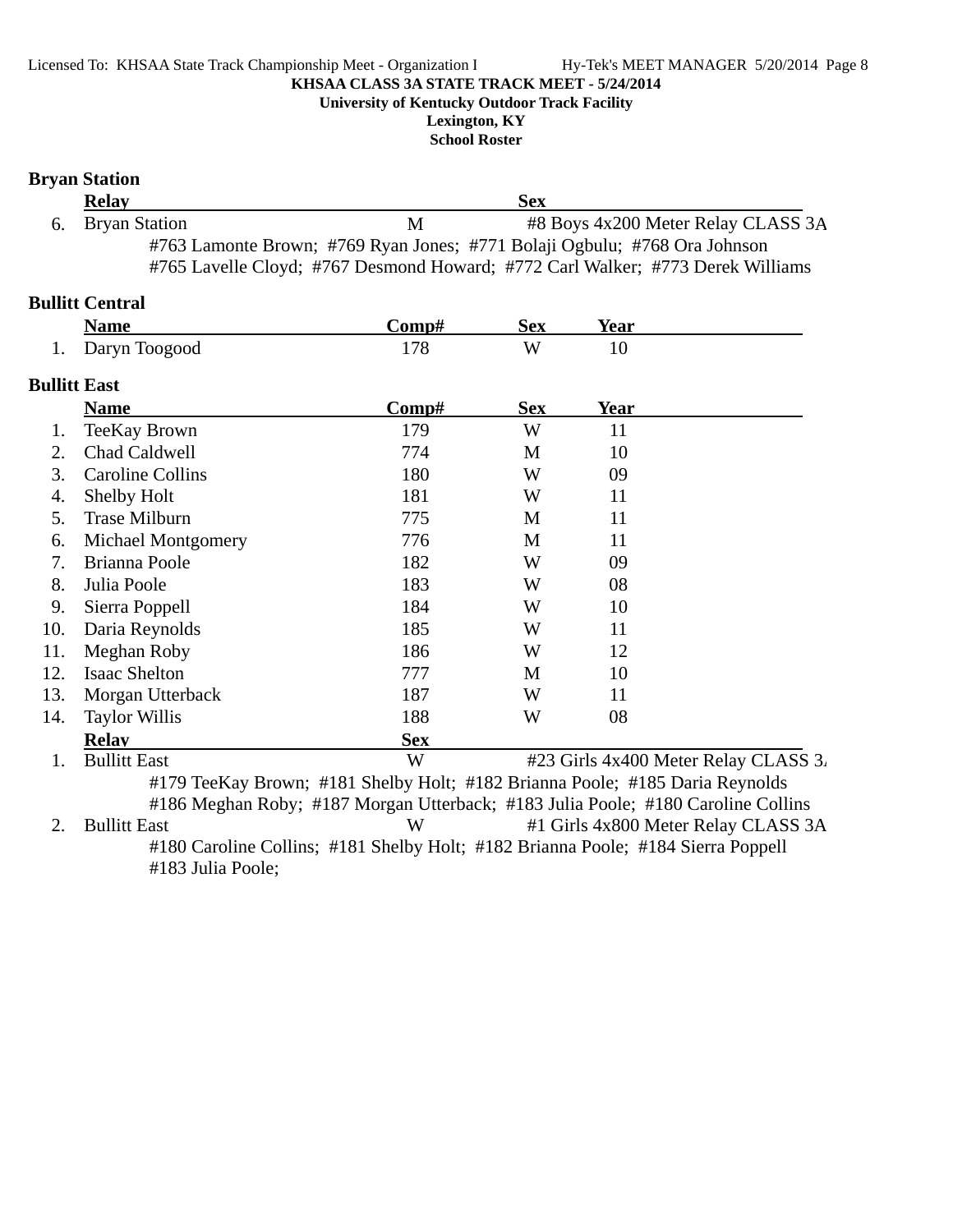**University of Kentucky Outdoor Track Facility**

**Lexington, KY School Roster**

#### **Butler**

|    | <b>Name</b>                                                                   | Comp#      | <b>Sex</b> | Year |                                     |
|----|-------------------------------------------------------------------------------|------------|------------|------|-------------------------------------|
| 1. | Gregory Bethel                                                                | 778        | M          | 09   |                                     |
| 2. | Isaiah Camble                                                                 | 779        | M          | 10   |                                     |
| 3. | Jalen Cooper                                                                  | 780        | М          | 12   |                                     |
| 4. | <b>Austin Eaton</b>                                                           | 781        | M          | 12   |                                     |
| 5. | Jacolby Hamblin                                                               | 782        | М          | 11   |                                     |
| 6. | Janna Lewis                                                                   | 189        | W          | 09   |                                     |
| 7. | <b>Allie Vincent</b>                                                          | 190        | W          | 12   |                                     |
| 8. | Deion Walls                                                                   | 783        | М          | 11   |                                     |
|    | <b>Relay</b>                                                                  | <b>Sex</b> |            |      |                                     |
| 1. | <b>Butler</b>                                                                 | M          |            |      | #12 Boys 4x100 Meter Relay CLASS 3. |
|    | #783 Deion Walls; #779 Isaiah Camble; #780 Jalen Cooper; #782 Jacolby Hamblin |            |            |      |                                     |

2. Butler M #8 Boys 4x200 Meter Relay CLASS 3A #780 Jalen Cooper; #779 Isaiah Camble; #781 Austin Eaton; #782 Jacolby Hamblin #778 Gregory Bethel;

#### **Campbell County**

|     | <b>Name</b>             | Comp#      | <b>Sex</b> | <b>Year</b> |  |
|-----|-------------------------|------------|------------|-------------|--|
|     | Doug Carson             | 784        | M          | 12          |  |
| 2.  | Mark Chaplin            | 785        | M          | 11          |  |
| 3.  | Rebecca Cline           | 191        | W          | 09          |  |
| 4.  | <b>Emily Combs</b>      | 192        | W          | 10          |  |
| 5.  | <b>Kaitly Donoghue</b>  | 193        | W          | 10          |  |
| 6.  | Meredith Donoghue       | 194        | W          | 12          |  |
| 7.  | Jennah Flairty          | 195        | W          | 11          |  |
| 8.  | <b>Courtney Hammack</b> | 196        | W          | 10          |  |
| 9.  | Andrew Hyden            | 786        | M          | 11          |  |
| 10. | John Leopold            | 787        | M          | 11          |  |
| 11. | <b>Emily Orth</b>       | 197        | W          | 10          |  |
| 12. | Benjamin See            | 788        | M          | 12          |  |
| 13. | <b>Emily Steele</b>     | 198        | W          | 10          |  |
| 14. | Devon Strange           | 789        | M          | 12          |  |
| 15. | Abby Vandergriff        | 199        | W          | 11          |  |
|     | <b>Relay</b>            | <b>Sex</b> |            |             |  |

1. Campbell County W #7 Girls 4x200 Meter Relay CLASS 3A

#191 Rebecca Cline; #197 Emily Orth; #193 Kaitly Donoghue; #194 Meredith Donoghue #196 Courtney Hammack; #192 Emily Combs; #199 Abby Vandergriff; #198 Emily Steele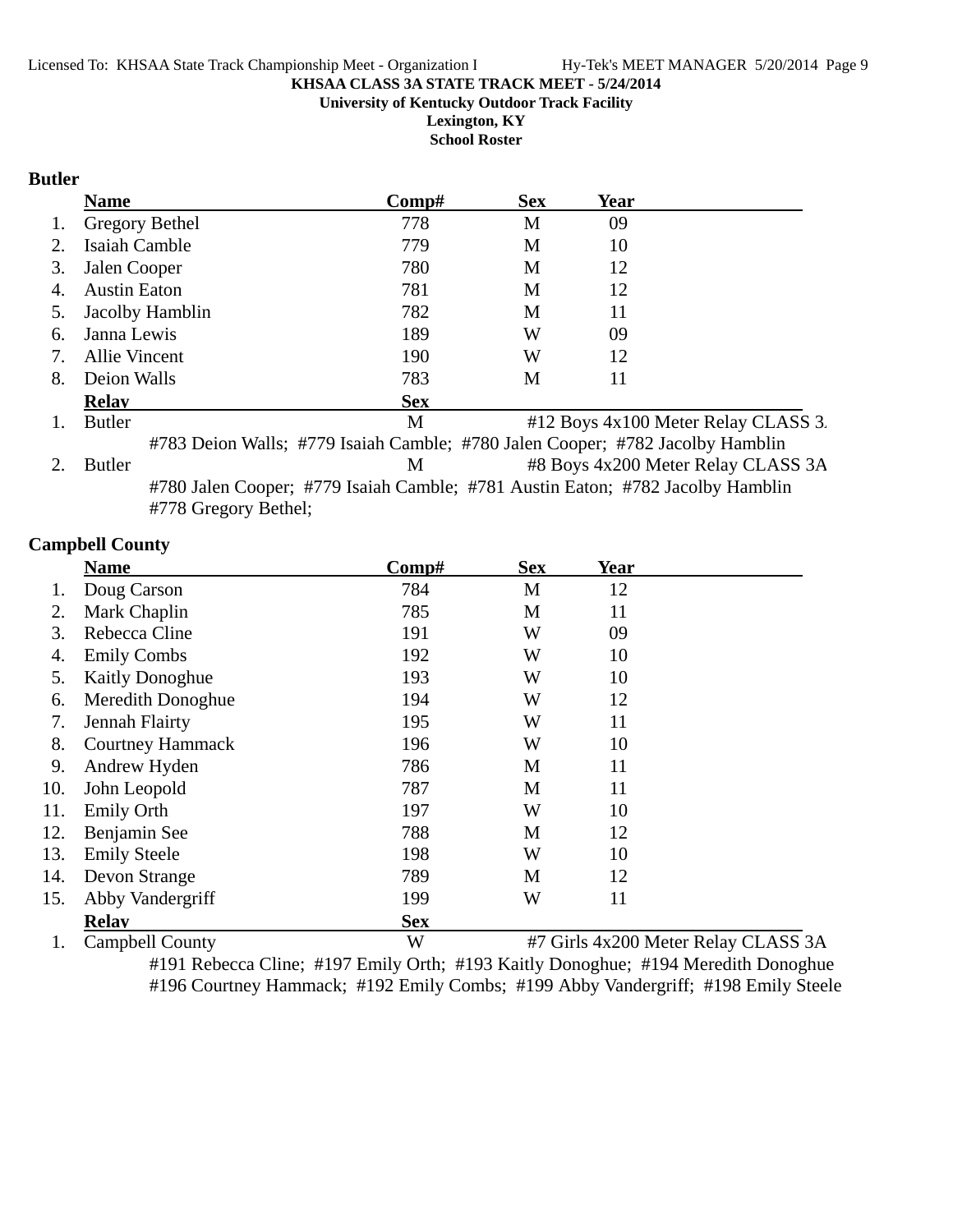**University of Kentucky Outdoor Track Facility**

**Lexington, KY School Roster**

# **Central**

|     | <b>Name</b>                                                                            | Comp#      | <b>Sex</b> | Year |                                      |
|-----|----------------------------------------------------------------------------------------|------------|------------|------|--------------------------------------|
| 1.  | Dazha Berry                                                                            | 200        | W          | 12   |                                      |
| 2.  | Alexis Boyd                                                                            | 201        | W          | 11   |                                      |
| 3.  | Demetrius Boyd                                                                         | 790        | M          | 09   |                                      |
| 4.  | Ciara Burton                                                                           | 202        | W          | 09   |                                      |
| 5.  | Rhyann Bush                                                                            | 203        | W          | 09   |                                      |
| 6.  | <b>Gretel Caballero</b>                                                                | 204        | W          | 10   |                                      |
| 7.  | <b>Cheyney Carney</b>                                                                  | 205        | W          | 12   |                                      |
| 8.  | Chris Dinwiddy                                                                         | 791        | M          | 12   |                                      |
| 9.  | <b>Phillip Francis</b>                                                                 | 792        | M          | 12   |                                      |
| 10. | <b>Emmitt Green</b>                                                                    | 793        | M          | 09   |                                      |
| 11. | Juquan Hailey                                                                          | 794        | M          | 12   |                                      |
| 12. | <b>Anthony Hamblin</b>                                                                 | 795        | M          | 12   |                                      |
| 13. | Aritha Hurt                                                                            | 206        | W          | 10   |                                      |
| 14. | Donald Johnson                                                                         | 796        | M          | 11   |                                      |
| 15. | Jaylyn Johnson                                                                         | 207        | W          | 11   |                                      |
| 16. | Makhijah Lee                                                                           | 208        | W          | 10   |                                      |
| 17. | Reja'Nae Presberry                                                                     | 209        | W          | 09   |                                      |
| 18. | Te'Aire Small                                                                          | 210        | W          | 09   |                                      |
| 19. | Ahman Tyler                                                                            | 211        | W          | 09   |                                      |
| 20. | Paul White                                                                             | 797        | M          | 12   |                                      |
| 21. | Aaziyah Woods                                                                          | 212        | W          | 09   |                                      |
|     | <b>Relay</b>                                                                           | <b>Sex</b> |            |      |                                      |
| 1.  | Central                                                                                | W          |            |      | #11 Girls 4x100 Meter Relay CLASS 3. |
|     | #212 Aaziyah Woods; #205 Cheyney Carney; #202 Ciara Burton; #207 Jaylyn Johnson        |            |            |      |                                      |
|     | #201 Alexis Boyd; #203 Rhyann Bush; #208 Makhijah Lee;                                 |            |            |      |                                      |
| 2.  | Central                                                                                | W          |            |      | #7 Girls 4x200 Meter Relay CLASS 3A  |
|     | #205 Cheyney Carney; #201 Alexis Boyd; #208 Makhijah Lee; #203 Rhyann Bush             |            |            |      |                                      |
|     | #212 Aaziyah Woods; #207 Jaylyn Johnson; #202 Ciara Burton; #209 Reja'Nae Presberry    |            |            |      |                                      |
| 3.  | Central                                                                                | W          |            |      | #23 Girls 4x400 Meter Relay CLASS 3. |
|     | #201 Alexis Boyd; #202 Ciara Burton; #208 Makhijah Lee; #204 Gretel Caballero          |            |            |      |                                      |
|     | #200 Dazha Berry; #210 Te'Aire Small; #205 Cheyney Carney; #211 Ahman Tyler            |            |            |      |                                      |
| 4.  | Central                                                                                | M          |            |      | #12 Boys 4x100 Meter Relay CLASS 3.  |
|     | #797 Paul White; #794 Juquan Hailey; #792 Phillip Francis; #790 Demetrius Boyd         |            |            |      |                                      |
|     | #791 Chris Dinwiddy; #793 Emmitt Green; #796 Donald Johnson;                           |            |            |      |                                      |
| 5.  | Central                                                                                | M          |            |      | #8 Boys 4x200 Meter Relay CLASS 3A   |
|     | #793 Emmitt Green; #797 Paul White; #790 Demetrius Boyd; #792 Phillip Francis          |            |            |      |                                      |
|     | #794 Juquan Hailey; #796 Donald Johnson; #791 Chris Dinwiddy;                          | M          |            |      | #24 Boys 4x400 Meter Relay CLASS 3.  |
| 6.  | Central<br>#793 Emmitt Green; #797 Paul White; #794 Juquan Hailey; #796 Donald Johnson |            |            |      |                                      |
|     | #792 Phillip Francis; #790 Demetrius Boyd; #791 Chris Dinwiddy;                        |            |            |      |                                      |
|     |                                                                                        |            |            |      |                                      |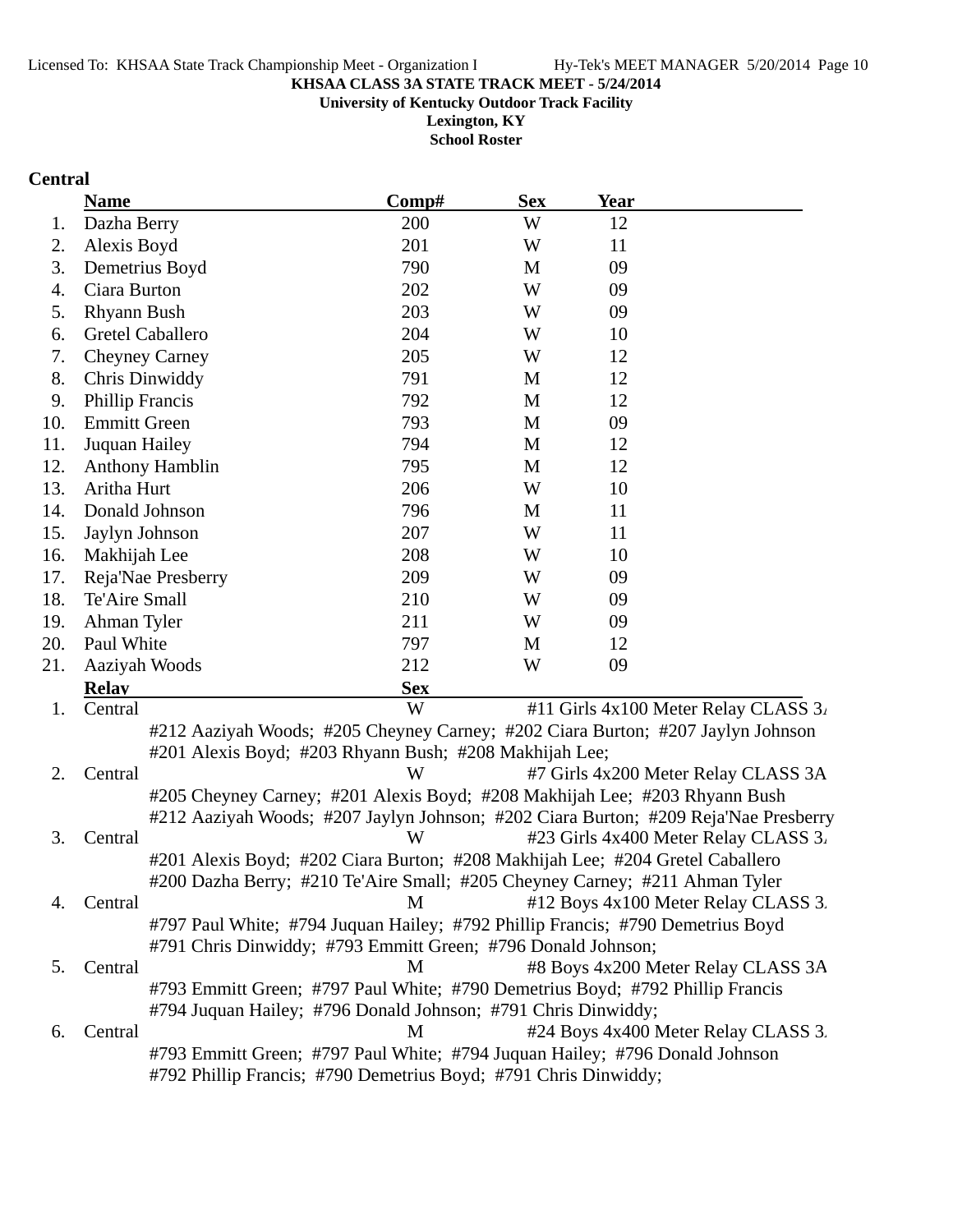**University of Kentucky Outdoor Track Facility**

**Lexington, KY School Roster**

#### **Central Hardin**

|     | <b>Name</b>                                                                            | Comp#      | <b>Sex</b> | Year |                                                                                         |
|-----|----------------------------------------------------------------------------------------|------------|------------|------|-----------------------------------------------------------------------------------------|
| 1.  | <b>William Anderson</b>                                                                | 798        | M          | 11   |                                                                                         |
| 2.  | <b>Aislynn Barnes</b>                                                                  | 213        | W          | 12   |                                                                                         |
| 3.  | Seth Bryan                                                                             | 799        | M          | 10   |                                                                                         |
| 4.  | Abbie Chandler                                                                         | 214        | W          | 12   |                                                                                         |
| 5.  | <b>Emily Chandler</b>                                                                  | 215        | W          | 08   |                                                                                         |
| 6.  | Jackson Cooper                                                                         | 800        | М          | 11   |                                                                                         |
| 7.  | Erin Cunnigham                                                                         | 216        | W          | 10   |                                                                                         |
| 8.  | <b>Mason Deramos</b>                                                                   | 801        | М          | 12   |                                                                                         |
| 9.  | Matthew Fischer                                                                        | 802        | M          | 10   |                                                                                         |
| 10. | Caitlin Gage                                                                           | 217        | W          | 09   |                                                                                         |
| 11. | <b>Mckinley Greiner</b>                                                                | 218        | W          | 10   |                                                                                         |
| 12. | <b>Sydney Griswell</b>                                                                 | 219        | W          | 09   |                                                                                         |
| 13. | Michael Hall                                                                           | 803        | M          | 11   |                                                                                         |
| 14. | <b>Chase Hicks</b>                                                                     | 804        | M          | 11   |                                                                                         |
| 15. | Alec Higdon-Burgess                                                                    | 805        | M          | 11   |                                                                                         |
| 16. | Koree Krupinski                                                                        | 806        | M          | 11   |                                                                                         |
| 17. | <b>Stephan Lindsey</b>                                                                 | 807        | M          | 11   |                                                                                         |
| 18. | Ashlie Mercado                                                                         | 220        | W          | 12   |                                                                                         |
| 19. | <b>Ben Pennington</b>                                                                  | 808        | M          | 09   |                                                                                         |
| 20. | Mackenzie Pennington                                                                   | 221        | W          | 12   |                                                                                         |
| 21. | Ravein Price                                                                           | 222        | W          | 11   |                                                                                         |
| 22. | Patrick Quire                                                                          | 809        | M          | 10   |                                                                                         |
| 23. | <b>Bram Stone</b>                                                                      | 810        | M          | 08   |                                                                                         |
| 24. | Christian Wright                                                                       | 811        | M          | 10   |                                                                                         |
|     | <b>Relay</b>                                                                           | <b>Sex</b> |            |      |                                                                                         |
| 1.  | Central Hardin                                                                         | W          |            |      | #23 Girls 4x400 Meter Relay CLASS 3.                                                    |
|     |                                                                                        |            |            |      | #213 Aislynn Barnes; #216 Erin Cunnigham; #220 Ashlie Mercado; #221 Mackenzie Penning   |
|     | #222 Ravein Price;                                                                     |            |            |      |                                                                                         |
| 2.  | Central Hardin                                                                         | W          |            |      | #1 Girls 4x800 Meter Relay CLASS 3A                                                     |
|     |                                                                                        |            |            |      | #214 Abbie Chandler; #215 Emily Chandler; #220 Ashlie Mercado; #221 Mackenzie Penning   |
|     | #218 Mckinley Greiner; #219 Sydney Griswell; #216 Erin Cunnigham; #217 Caitlin Gage    |            |            |      |                                                                                         |
| 3.  | Central Hardin                                                                         | M          |            |      | #12 Boys 4x100 Meter Relay CLASS 3.                                                     |
|     | #801 Mason Deramos; #804 Chase Hicks; #805 Alec Higdon-Burgess; #807 Stephan Lindsey   |            |            |      |                                                                                         |
|     | #806 Koree Krupinski; #810 Bram Stone;                                                 |            |            |      |                                                                                         |
| 4.  | Central Hardin                                                                         | M          |            |      | #8 Boys 4x200 Meter Relay CLASS 3A                                                      |
|     | #805 Alec Higdon-Burgess; #806 Koree Krupinski; #807 Stephan Lindsey; #810 Bram Stone  |            |            |      |                                                                                         |
|     | #799 Seth Bryan; #811 Christian Wright;                                                |            |            |      |                                                                                         |
| 5.  | Central Hardin                                                                         | M          |            |      | #24 Boys 4x400 Meter Relay CLASS 3.                                                     |
|     | #805 Alec Higdon-Burgess; #807 Stephan Lindsey; #810 Bram Stone; #811 Christian Wright |            |            |      |                                                                                         |
|     | #806 Koree Krupinski; #802 Matthew Fischer;                                            |            |            |      |                                                                                         |
| 6.  | Central Hardin                                                                         | M          |            |      | #2 Boys 4x800 Meter Relay CLASS 3A                                                      |
|     |                                                                                        |            |            |      | #798 William Anderson; #800 Jackson Cooper; #802 Matthew Fischer; #811 Christian Wright |
|     | #809 Patrick Quire; #808 Ben Pennington;                                               |            |            |      |                                                                                         |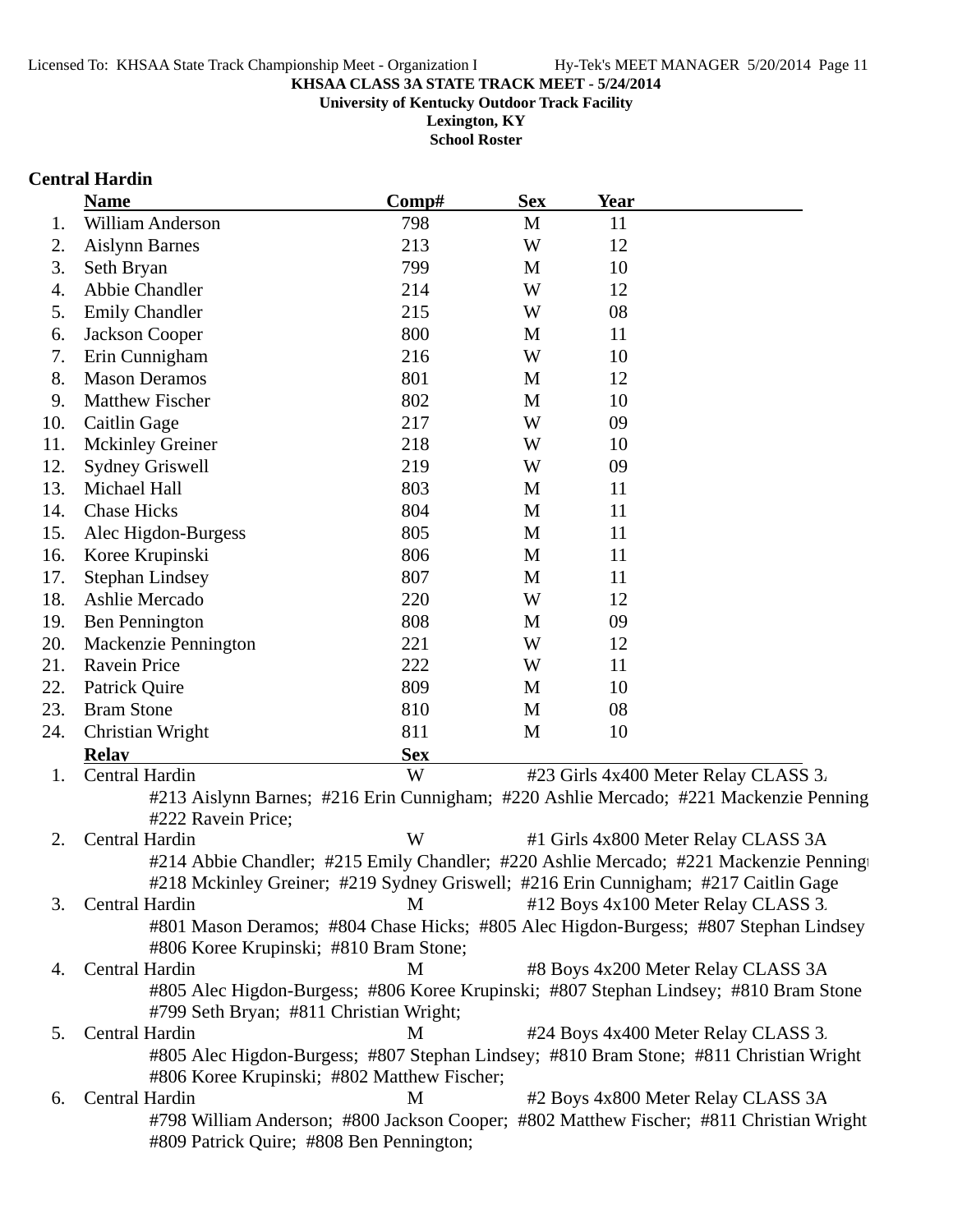#### **KHSAA CLASS 3A STATE TRACK MEET - 5/24/2014 University of Kentucky Outdoor Track Facility Lexington, KY**

**School Roster**

# **Christian County**

|    | <b>Name</b>             | Comp#      | <b>Sex</b> | <b>Year</b> |  |
|----|-------------------------|------------|------------|-------------|--|
| 1. | Tameka Alexander        | 223        | W          | 11          |  |
| 2. | Martajia Armstrong      | 224        | W          | 12          |  |
| 3. | Jerrod Eleazer          | 812        | M          | 08          |  |
|    | 4. Logan Hurd           | 813        | M          | 12          |  |
| 5. | <b>Shaquan Nicholas</b> | 814        | M          | 12          |  |
| 6. | <b>Brandon Scott</b>    | 815        | M          | 12          |  |
| 7. | Kenneth Sells           | 816        | M          | 11          |  |
| 8. | <b>Terrance Sowerby</b> | 817        | M          | 11          |  |
| 9. | Quyn Wilcox             | 818        | M          | 11          |  |
|    | <b>Relav</b>            | <b>Sex</b> |            |             |  |

1. Christian County M #2 Boys 4x800 Meter Relay CLASS 3A #818 Quyn Wilcox; #816 Kenneth Sells; #815 Brandon Scott; #813 Logan Hurd #812 Jerrod Eleazer;

#### **Conner**

|     | <b>Name</b>         | $\bf Comp\#$ | <b>Sex</b> | Year |                                     |
|-----|---------------------|--------------|------------|------|-------------------------------------|
|     | Rian Boelter        | 225          | W          | 10   |                                     |
|     | Caylee Duncan       | 226          | W          | 09   |                                     |
| 3.  | Nolan Gerlach       | 819          | M          | 11   |                                     |
| 4.  | Lindsey Goldsberry  | 227          | W          | 08   |                                     |
|     | <b>Brooke Harms</b> | 228          | W          | 10   |                                     |
| 6.  | Casey Hite          | 229          | W          | 09   |                                     |
| 7.  | Olivia Panella      | 230          | W          | 10   |                                     |
| 8.  | <b>Gabe Platt</b>   | 820          | M          | 12   |                                     |
| 9.  | Emma Vonlehman      | 231          | W          | 09   |                                     |
| 10. | Lauryn Watts        | 232          | W          | 09   |                                     |
|     | <b>Relay</b>        | <b>Sex</b>   |            |      |                                     |
|     | Conner              | W            |            |      | #7 Girls 4x200 Meter Relay CLASS 3A |

#230 Olivia Panella; #229 Casey Hite; #232 Lauryn Watts; #231 Emma Vonlehman #225 Rian Boelter; #227 Lindsey Goldsberry; #226 Caylee Duncan; #228 Brooke Harms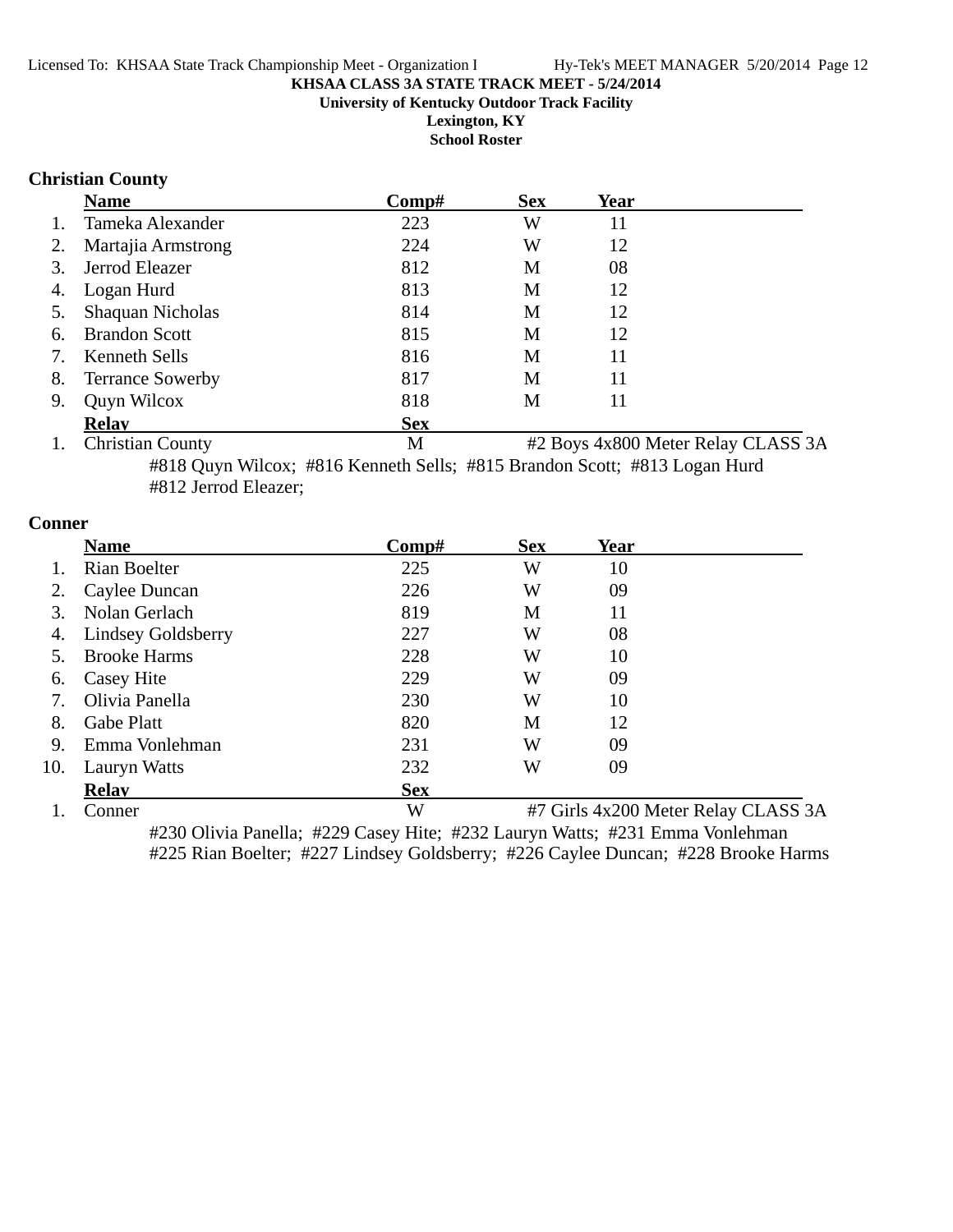#### **KHSAA CLASS 3A STATE TRACK MEET - 5/24/2014 University of Kentucky Outdoor Track Facility**

**Lexington, KY**

**School Roster**

# **Cooper**

|     | <b>Name</b>                                                                        | Comp#      | <b>Sex</b> | <b>Year</b> |                                      |
|-----|------------------------------------------------------------------------------------|------------|------------|-------------|--------------------------------------|
| 1.  | <b>Isabelle Armstrong</b>                                                          | 233        | W          | 07          |                                      |
| 2.  | <b>Brady Baker</b>                                                                 | 821        | M          | 11          |                                      |
| 3.  | <b>Tyler Brennan</b>                                                               | 822        | M          | 09          |                                      |
| 4.  | <b>Ashley Dragan</b>                                                               | 234        | W          | 10          |                                      |
| 5.  | Karina Egger                                                                       | 235        | W          | 12          |                                      |
| 6.  | <b>Olivia Goessling</b>                                                            | 236        | W          | 11          |                                      |
| 7.  | Connor Greenhalgh                                                                  | 823        | M          | 11          |                                      |
| 8.  | Mitchell Greenhalgh                                                                | 824        | M          | 11          |                                      |
| 9.  | Simon Greenhalgh                                                                   | 825        | M          | 11          |                                      |
| 10. | Hannah Held                                                                        | 237        | W          | 12          |                                      |
| 11. | Julia Henderson                                                                    | 238        | W          | 10          |                                      |
| 12. | Kyle Henderson                                                                     | 826        | M          | 12          |                                      |
| 13. | <b>Tyson Jackson</b>                                                               | 827        | M          | 10          |                                      |
| 14. | Ty Keller                                                                          | 828        | M          | 12          |                                      |
| 15. | Aaron Kelter                                                                       | 829        | M          | 12          |                                      |
| 16. | Megan Kelter                                                                       | 239        | W          | 07          |                                      |
| 17. | Kayleigh McGowan                                                                   | 240        | W          | 07          |                                      |
| 18. | Erin Mogus                                                                         | 241        | W          | 10          |                                      |
| 19. | <b>Richie Pauls</b>                                                                | 830        | M          | 12          |                                      |
| 20. | <b>Tanner Schmoll</b>                                                              | 831        | M          | 11          |                                      |
| 21. | <b>Zachary Stewart</b>                                                             | 832        | M          | 11          |                                      |
| 22. | Jake Vandermosten                                                                  | 833        | M          | 11          |                                      |
| 23. | Caleb Watson                                                                       | 834        | M          | 10          |                                      |
| 24. | Alex Willet                                                                        | 835        | M          | 12          |                                      |
| 25. | Greyson Winiger                                                                    | 836        | M          | 11          |                                      |
|     | <b>Relay</b>                                                                       | <b>Sex</b> |            |             |                                      |
| 1.  | Cooper                                                                             | W          |            |             | #23 Girls 4x400 Meter Relay CLASS 3. |
|     | #236 Olivia Goessling; #235 Karina Egger; #234 Ashley Dragan; #238 Julia Henderson |            |            |             |                                      |
|     | #241 Erin Mogus; #240 Kayleigh McGowan; #239 Megan Kelter; #233 Isabelle Armstrong |            |            |             |                                      |
| 2.  | Cooper                                                                             | M          |            |             | #8 Boys 4x200 Meter Relay CLASS 3A   |
|     | #836 Greyson Winiger; #827 Tyson Jackson; #834 Caleb Watson; #826 Kyle Henderson   |            |            |             |                                      |
|     | #830 Richie Pauls; #822 Tyler Brennan; #828 Ty Keller; #835 Alex Willet            |            |            |             |                                      |
| 3.  | Cooper                                                                             | M          |            |             | #24 Boys 4x400 Meter Relay CLASS 3.  |
|     | #836 Greyson Winiger; #829 Aaron Kelter; #834 Caleb Watson; #826 Kyle Henderson    |            |            |             |                                      |
|     | #822 Tyler Brennan; #824 Mitchell Greenhalgh; #835 Alex Willet; #828 Ty Keller     |            |            |             |                                      |
| 4.  | Cooper                                                                             | M          |            |             | #2 Boys 4x800 Meter Relay CLASS 3A   |

#832 Zachary Stewart; #833 Jake Vandermosten; #824 Mitchell Greenhalgh; #829 Aaron Kelt #821 Brady Baker; #825 Simon Greenhalgh; #823 Connor Greenhalgh; #831 Tanner Schmoll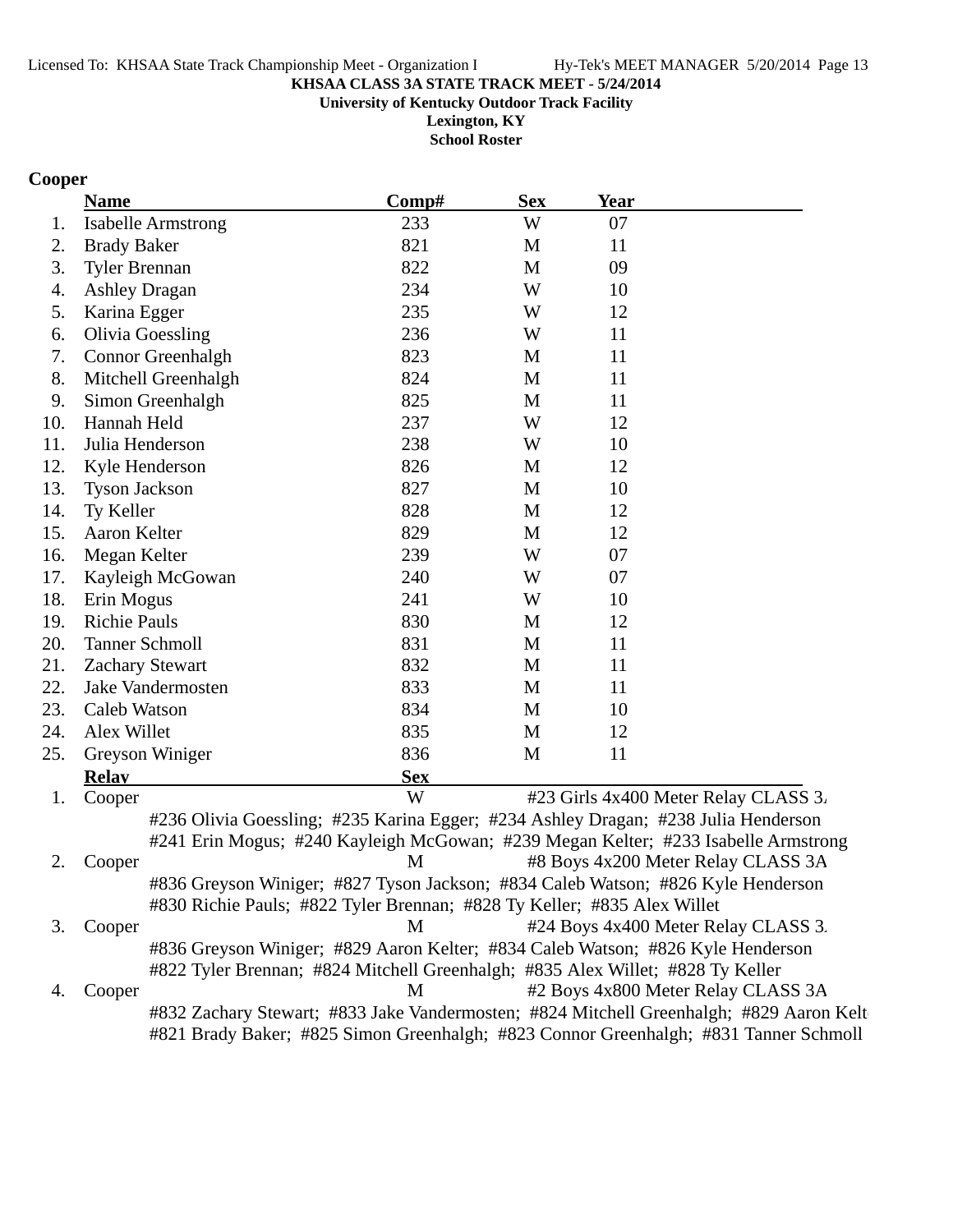**University of Kentucky Outdoor Track Facility**

**Lexington, KY School Roster**

# **Daviess County**

|     | <b>Name</b>             | Comp#                                                                              | <b>Sex</b> | <b>Year</b> |                                     |
|-----|-------------------------|------------------------------------------------------------------------------------|------------|-------------|-------------------------------------|
| 1.  | <b>Marilyn Adkins</b>   | 242                                                                                | W          | 09          |                                     |
| 2.  | Kelly Boling            | 243                                                                                | W          | 12          |                                     |
| 3.  | Lexie Boling            | 244                                                                                | W          | 10          |                                     |
| 4.  | <b>Adam Bouchard</b>    | 837                                                                                | M          | 09          |                                     |
| 5.  | Audry Bretschneider     | 245                                                                                | W          | 11          |                                     |
| 6.  | <b>Benjamin Capps</b>   | 838                                                                                | M          | 10          |                                     |
| 7.  | James Cecil             | 839                                                                                | M          | 12          |                                     |
| 8.  | Kaleigh Chanley         | 246                                                                                | W          | 09          |                                     |
| 9.  | <b>Bradley Douglas</b>  | 840                                                                                | M          | 12          |                                     |
| 10. | <b>Kate Duty</b>        | 247                                                                                | W          | 12          |                                     |
| 11. | Emma Johnson            | 248                                                                                | W          | 09          |                                     |
| 12. | <b>Brooke Merkel</b>    | 249                                                                                | W          | 10          |                                     |
| 13. | Whitney O'Bryan         | 250                                                                                | W          | 12          |                                     |
| 14. | Amelia Reynolds         | 251                                                                                | W          | 12          |                                     |
| 15. | Alton Richardson        | 841                                                                                | M          | 12          |                                     |
| 16. | <b>Hayden Shoulders</b> | 842                                                                                | M          | 10          |                                     |
| 17. | Daniel Southard         | 843                                                                                | M          | 12          |                                     |
| 18. | <b>Richard Warner</b>   | 844                                                                                | M          | 10          |                                     |
| 19. | <b>Brent Willett</b>    | 845                                                                                | M          | 12          |                                     |
| 20. | Olivia Wilson           | 252                                                                                | W          | 09          |                                     |
|     | <b>Relay</b>            | <b>Sex</b>                                                                         |            |             |                                     |
| 1.  | Daviess County          | W                                                                                  |            |             | #1 Girls 4x800 Meter Relay CLASS 3A |
|     |                         | #250 Whitney O'Bryan; #249 Brooke Merkel; #252 Olivia Wilson; #251 Amelia Reynolds |            |             |                                     |
|     |                         | #247 Kate Duty; #244 Lexie Boling; #242 Marilyn Adkins; #246 Kaleigh Chanley       |            |             |                                     |
| 2.  | Daviess County          | M                                                                                  |            |             | #24 Boys 4x400 Meter Relay CLASS 3. |
|     |                         | #840 Bradley Douglas; #839 James Cecil; #838 Benjamin Capps; #845 Brent Willett    |            |             |                                     |

#842 Hayden Shoulders; #841 Alton Richardson; #843 Daniel Southard; #844 Richard Warner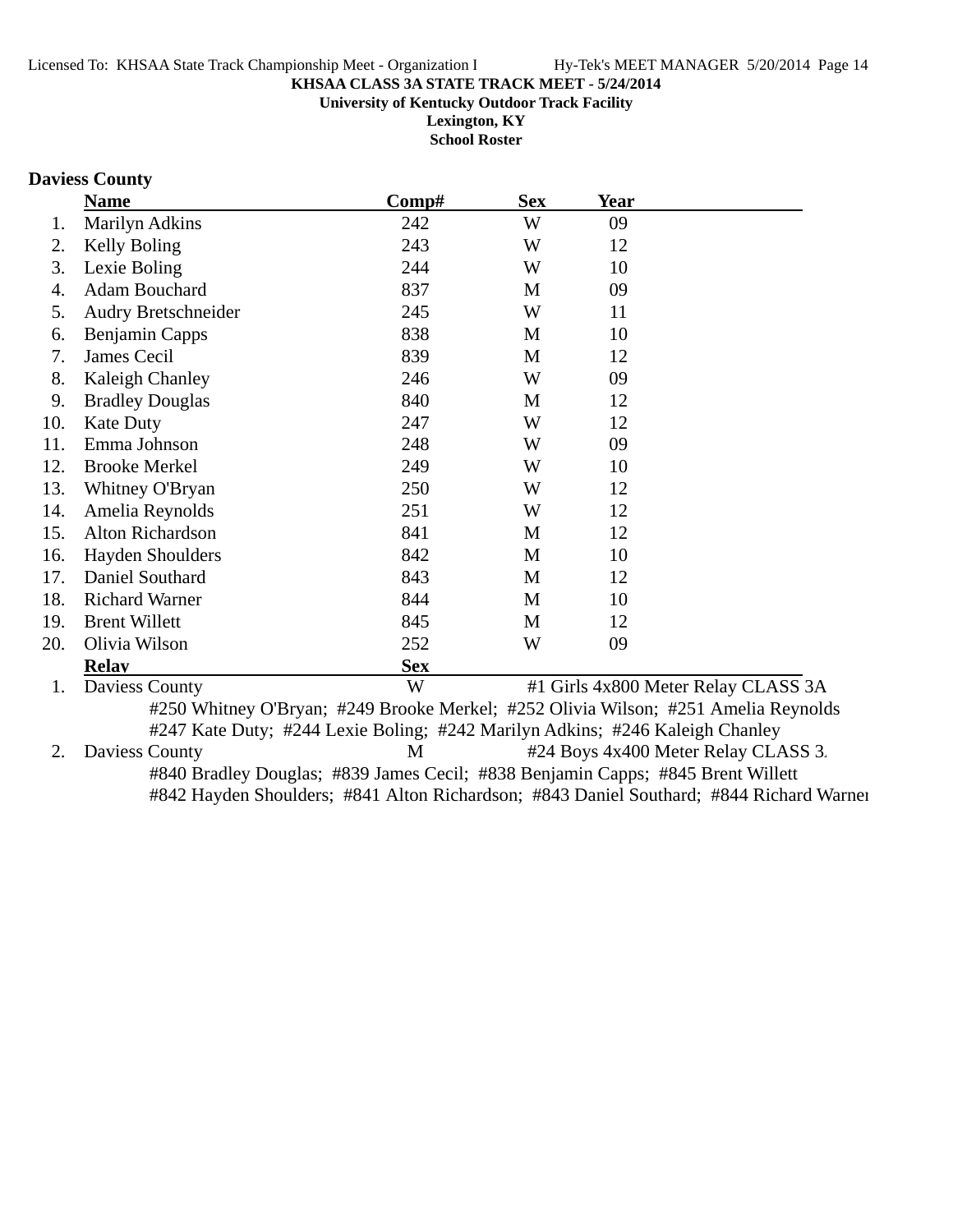**University of Kentucky Outdoor Track Facility**

**Lexington, KY School Roster**

#### **Dixie Heights**

|     | <b>Name</b>                 | Comp#      | <b>Sex</b> | <b>Year</b>                          |  |
|-----|-----------------------------|------------|------------|--------------------------------------|--|
| 1.  | <b>Austin Althaver</b>      | 846        | M          | 12                                   |  |
| 2.  | Maranda Althaver            | 253        | W          | 12                                   |  |
| 3.  | Mitchell Bolin              | 847        | M          | 11                                   |  |
| 4.  | <b>Brandon Brown</b>        | 848        | M          | 10                                   |  |
| 5.  | James Conti                 | 849        | M          | 11                                   |  |
| 6.  | Mary Conti                  | 254        | W          | 11                                   |  |
| 7.  | Hannah Cook                 | 255        | W          | 09                                   |  |
| 8.  | <b>Molly Diamon</b>         | 256        | W          | 12                                   |  |
| 9.  | <b>Mackenzie Easterling</b> | 257        | W          | 09                                   |  |
| 10. | <b>Bailey Harrison</b>      | 850        | M          | 12                                   |  |
| 11. | Rachel Hatfield             | 258        | W          | 10                                   |  |
| 12. | <b>Blake Howard</b>         | 851        | M          | 11                                   |  |
| 13. | Lindsay Immegart            | 259        | W          | 11                                   |  |
| 14. | Matt Isbel                  | 852        | M          | 11                                   |  |
| 15. | Katie Jennings              | 260        | W          | 12                                   |  |
| 16. | <b>Branden Johnson</b>      | 853        | M          | 11                                   |  |
| 17. | Lauren Kohlbrand            | 261        | W          | 08                                   |  |
| 18. | <b>Spencer Mason</b>        | 854        | M          | 11                                   |  |
| 19. | Jocelyn McGehee             | 262        | W          | 09                                   |  |
| 20. | Walker McGoy                | 855        | M          | 11                                   |  |
| 21. | Angela Nguyen               | 263        | W          | 12                                   |  |
| 22. | <b>Madison Overwein</b>     | 264        | W          | 11                                   |  |
| 23. | Miles Payne                 | 856        | M          | 11                                   |  |
| 24. | Chelsea Perdue              | 265        | W          | 12                                   |  |
| 25. | <b>Andrew Perry</b>         | 857        | M          | 09                                   |  |
| 26. | <b>Jake Pfaller</b>         | 858        | M          | 09                                   |  |
| 27. | Joe Radenhausen             | 859        | M          | 12                                   |  |
| 28. | <b>Trey Simmons</b>         | 860        | M          | 12                                   |  |
| 29. | <b>Aaron Springer</b>       | 861        | M          | 12                                   |  |
| 30. | <b>Austin Stacy</b>         | 862        | M          | 10                                   |  |
| 31. | <b>Jackson Stanek</b>       | 863        | M          | 11                                   |  |
| 32. | <b>Brittney Turner</b>      | 266        | W          | 12                                   |  |
| 33. | Zane Wagner                 | 864        | M          | 12                                   |  |
| 34. | Mackenzie Wessel            | 267        | W          | 08                                   |  |
|     | <b>Relay</b>                | <b>Sex</b> |            |                                      |  |
| 1.  | Dixie Heights               | W          |            | #11 Girls 4x100 Meter Relay CLASS 3. |  |

#266 Brittney Turner; #265 Chelsea Perdue; #253 Maranda Althaver; #254 Mary Conti #255 Hannah Cook; #257 Mackenzie Easterling; #258 Rachel Hatfield; #261 Lauren Kohlbran 2. Dixie Heights W #7 Girls 4x200 Meter Relay CLASS 3A #266 Brittney Turner; #265 Chelsea Perdue; #255 Hannah Cook; #254 Mary Conti #259 Lindsay Immegart; #267 Mackenzie Wessel; #264 Madison Overwein; #263 Angela Ngu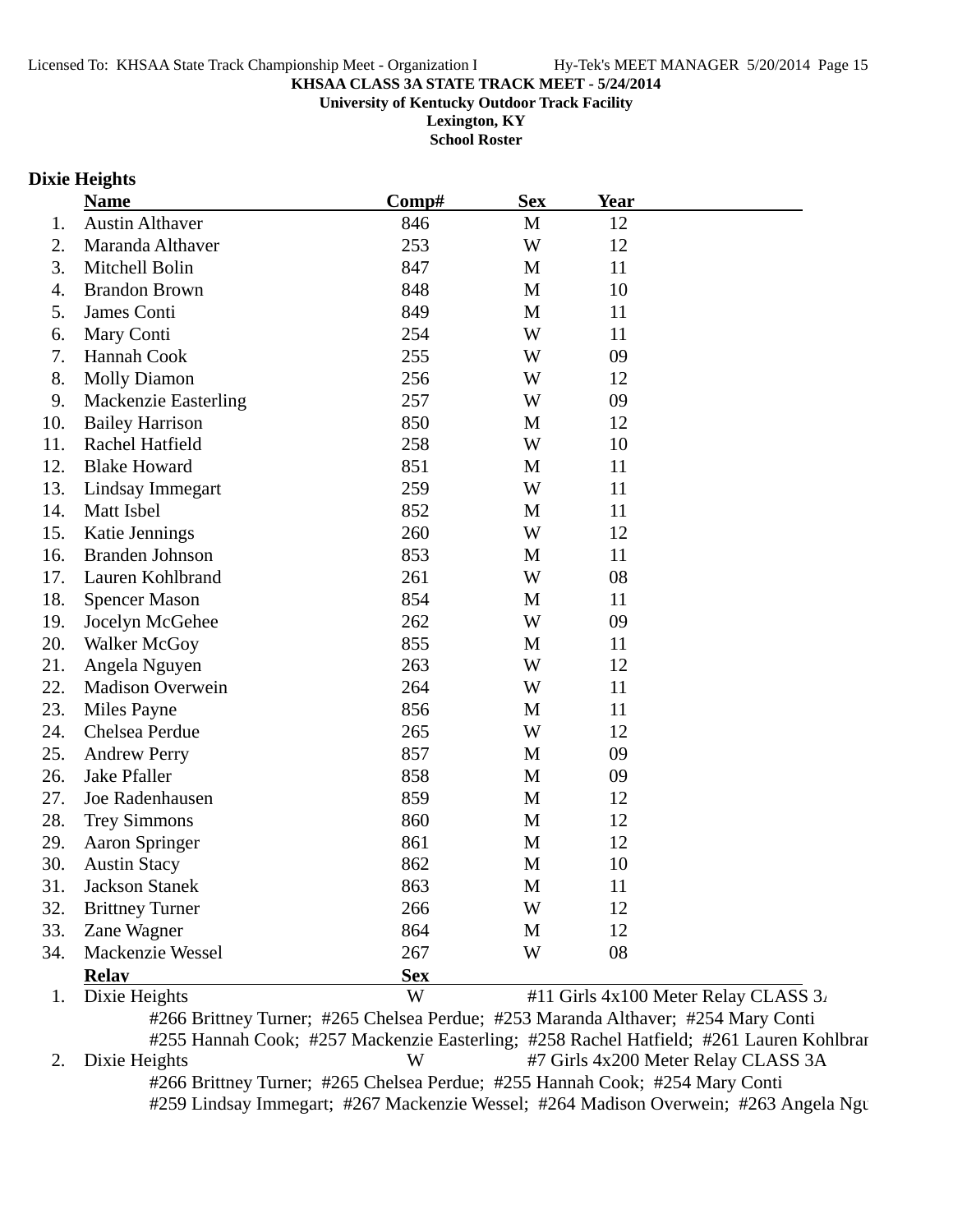# **Dixie Heights**

| <b>Relay</b>     | <b>Sex</b>                                                                      |
|------------------|---------------------------------------------------------------------------------|
| 3. Dixie Heights | #12 Boys 4x100 Meter Relay CLASS 3.<br>M                                        |
|                  | #864 Zane Wagner; #860 Trey Simmons; #856 Miles Payne; #861 Aaron Springer      |
|                  | #862 Austin Stacy; #863 Jackson Stanek; #855 Walker McGoy; #859 Joe Radenhausen |
| 4. Dixie Heights | #2 Boys 4x800 Meter Relay CLASS 3A<br>M                                         |
|                  | #846 Austin Althaver; #851 Blake Howard; #848 Brandon Brown; #854 Spencer Mason |
|                  | #857 Andrew Perry; #849 James Conti; #855 Walker McGoy; #858 Jake Pfaller       |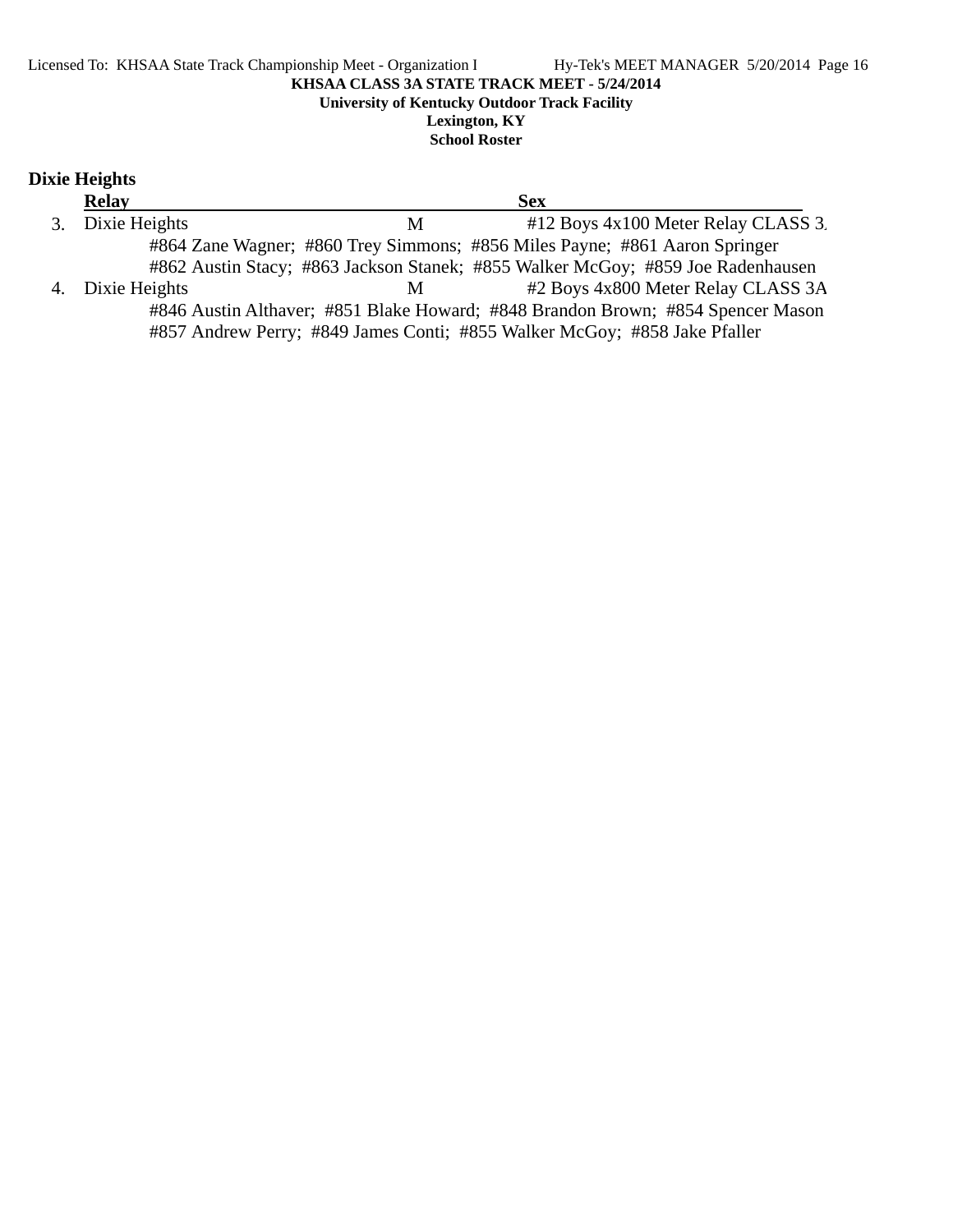**University of Kentucky Outdoor Track Facility**

**Lexington, KY School Roster**

#### **Dupont Manual**

|                  | <b>Name</b>              | Comp#                                                                | <b>Sex</b>  | <b>Year</b> |                                     |
|------------------|--------------------------|----------------------------------------------------------------------|-------------|-------------|-------------------------------------|
| 1.               | Chris Adams              | 865                                                                  | M           | 10          |                                     |
| 2.               | Rachel Been              | 268                                                                  | W           | 10          |                                     |
| 3.               | Trey Boyd                | 866                                                                  | M           | 12          |                                     |
| $\overline{4}$ . | <b>Tim Comstock</b>      | 867                                                                  | M           | 10          |                                     |
| 5.               | Joe Cox                  | 868                                                                  | M           | 11          |                                     |
| 6.               | <b>Giraud Drake</b>      | 869                                                                  | M           | 10          |                                     |
| 7.               | Emma Dryden              | 269                                                                  | W           | 10          |                                     |
| 8.               | <b>Clayton Ellington</b> | 870                                                                  | M           | 10          |                                     |
| 9.               | Aliyah Gant              | 270                                                                  | W           | 12          |                                     |
| 10.              | <b>Tiye Gardner</b>      | 271                                                                  | W           | 12          |                                     |
| 11.              | <b>Connor Gerhardt</b>   | 871                                                                  | M           | 09          |                                     |
| 12.              | Jordon Gonzalez          | 872                                                                  | M           | 11          |                                     |
| 13.              | <b>Steven Gordon</b>     | 873                                                                  | M           | 10          |                                     |
| 14.              | Mattie Gottbrath         | 272                                                                  | W           | 12          |                                     |
| 15.              | Danielle Graves          | 273                                                                  | W           | 10          |                                     |
| 16.              | Labreea Hall             | 274                                                                  | W           | 10          |                                     |
| 17.              | <b>Cyrus Henry</b>       | 874                                                                  | M           | 12          |                                     |
| 18.              | <b>Tyrone Howard</b>     | 875                                                                  | M           | 11          |                                     |
| 19.              | Geron Hurst              | 876                                                                  | M           | 10          |                                     |
| 20.              | Mary King                | 275                                                                  | W           | 12          |                                     |
| 21.              | Danielle Kitchen         | 276                                                                  | W           | 12          |                                     |
| 22.              | Emma Kuntz               | 277                                                                  | W           | 09          |                                     |
| 23.              | Alari LaRue              | 278                                                                  | W           | 09          |                                     |
| 24.              | <b>Tyrone Martin</b>     | 877                                                                  | M           | 11          |                                     |
| 25.              | Krystalline McCune       | 279                                                                  | W           | 10          |                                     |
| 26.              | Reed McKinley            | 878                                                                  | M           | 12          |                                     |
| 27.              | <b>Yared Nuguse</b>      | 879                                                                  | M           | 09          |                                     |
| 28.              | <b>Allison Paxton</b>    | 280                                                                  | W           | 11          |                                     |
| 29.              | Darius Payne             | 880                                                                  | $\mathbf M$ | 11          |                                     |
| 30.              | Christina Rucinski       | 281                                                                  | W           | 12          |                                     |
| 31.              | <b>Austin Snider</b>     | 881                                                                  | M           | 12          |                                     |
| 32.              | <b>Bria Steen</b>        | 282                                                                  | W           | 10          |                                     |
|                  | <b>Relay</b>             | <b>Sex</b>                                                           |             |             |                                     |
| 1.               | <b>Dupont Manual</b>     | W                                                                    |             |             | #7 Girls 4x200 Meter Relay CLASS 3A |
|                  |                          | #275 Mary King; #274 Labreea Hall; #282 Bria Steen; #278 Alari LaRue |             |             |                                     |
|                  |                          | #279 Krystalline McCune; #270 Aliyah Gant; #271 Tiye Gardner;        |             |             |                                     |

2. Dupont Manual W #23 Girls 4x400 Meter Relay CLASS 3. #277 Emma Kuntz; #274 Labreea Hall; #275 Mary King; #272 Mattie Gottbrath #276 Danielle Kitchen; #271 Tiye Gardner; #268 Rachel Been; #269 Emma Dryden 3. Dupont Manual W #1 Girls 4x800 Meter Relay CLASS 3A #277 Emma Kuntz; #268 Rachel Been; #276 Danielle Kitchen; #272 Mattie Gottbrath #274 Labreea Hall; #269 Emma Dryden; #273 Danielle Graves; #280 Allison Paxton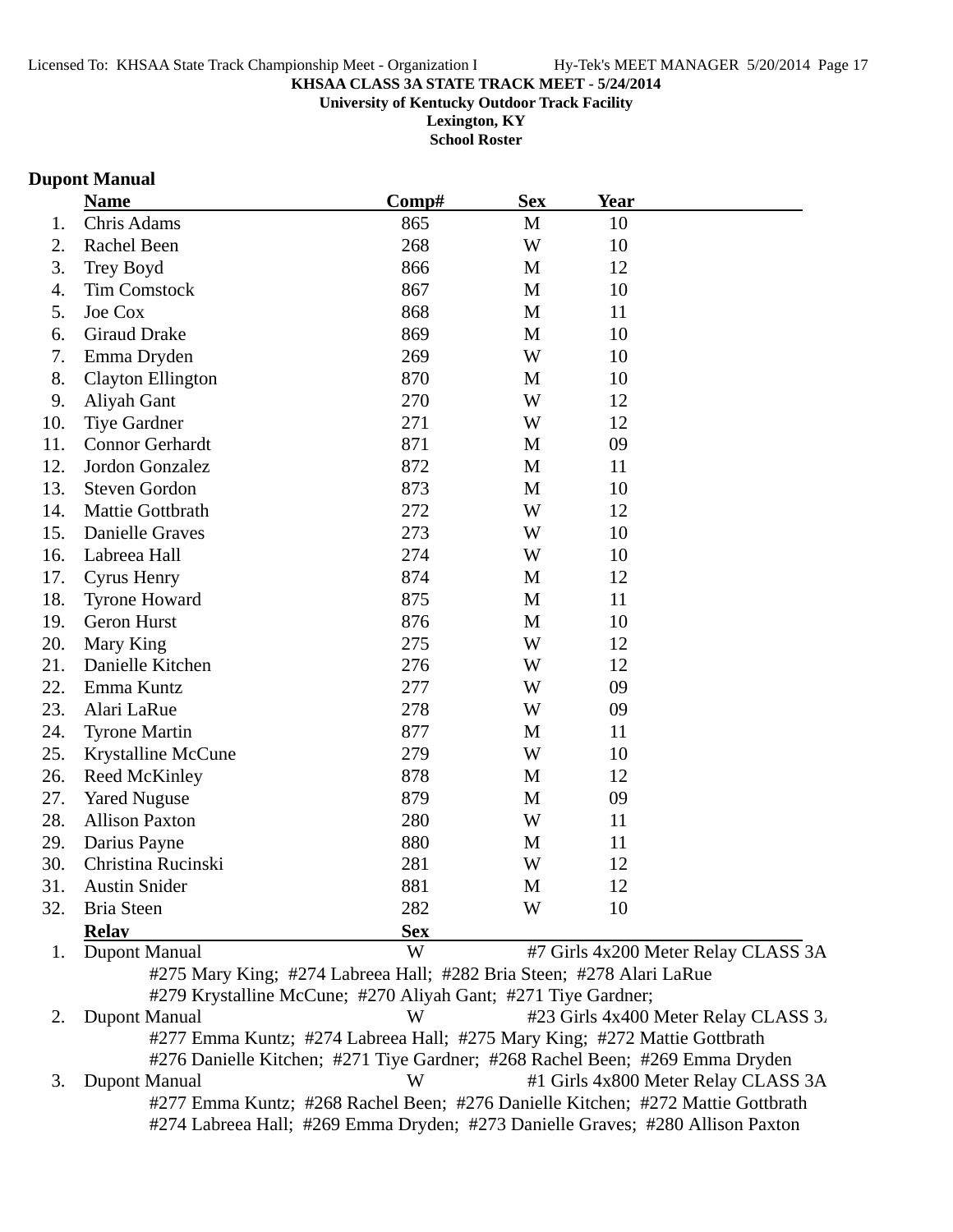# **University of Kentucky Outdoor Track Facility**

**Lexington, KY School Roster**

# **Dupont Manual**

|    | <b>Relay</b>  | <b>Sex</b>                                                                        |  |
|----|---------------|-----------------------------------------------------------------------------------|--|
| 4. | Dupont Manual | #12 Boys 4x100 Meter Relay CLASS 3.<br>M                                          |  |
|    |               | #873 Steven Gordon; #867 Tim Comstock; #866 Trey Boyd; #875 Tyrone Howard         |  |
|    |               | #877 Tyrone Martin; #868 Joe Cox; #876 Geron Hurst; #869 Giraud Drake             |  |
| 5. | Dupont Manual | #2 Boys 4x800 Meter Relay CLASS 3A<br>M                                           |  |
|    |               | #881 Austin Snider; #878 Reed McKinley; #874 Cyrus Henry; #880 Darius Payne       |  |
|    |               | #870 Clayton Ellington; #871 Connor Gerhardt; #865 Chris Adams; #879 Yared Nuguse |  |

| <b>East Jessamine</b> |  |
|-----------------------|--|
|                       |  |

|    | <b>Name</b>          | $\bf Comp\#$ | <b>Sex</b> | Year                                |
|----|----------------------|--------------|------------|-------------------------------------|
| 1. | <b>Timothy Adams</b> | 882          | M          | 11                                  |
|    | Mikah Bailey         | 883          | M          | 09                                  |
| 3. | Wai Cheong           | 884          | M          | 11                                  |
| 4. | Noah Daniel          | 885          | M          | 12                                  |
| 5. | Max Darby            | 886          | M          | 09                                  |
| 6. | <b>Ryan Fitch</b>    | 887          | M          | 11                                  |
| 7. | Grayson Hearn        | 888          | M          | 11                                  |
| 8. | Kyle Lyons           | 889          | M          | 11                                  |
| 9. | John Woodward        | 890          | М          | 12                                  |
|    | <b>Relay</b>         | <b>Sex</b>   |            |                                     |
|    | East Jessamine       | M            |            | #24 Boys 4x400 Meter Relay CLASS 3. |

#890 John Woodward; #882 Timothy Adams; #888 Grayson Hearn; #883 Mikah Bailey #887 Ryan Fitch; #889 Kyle Lyons; #886 Max Darby; #884 Wai Cheong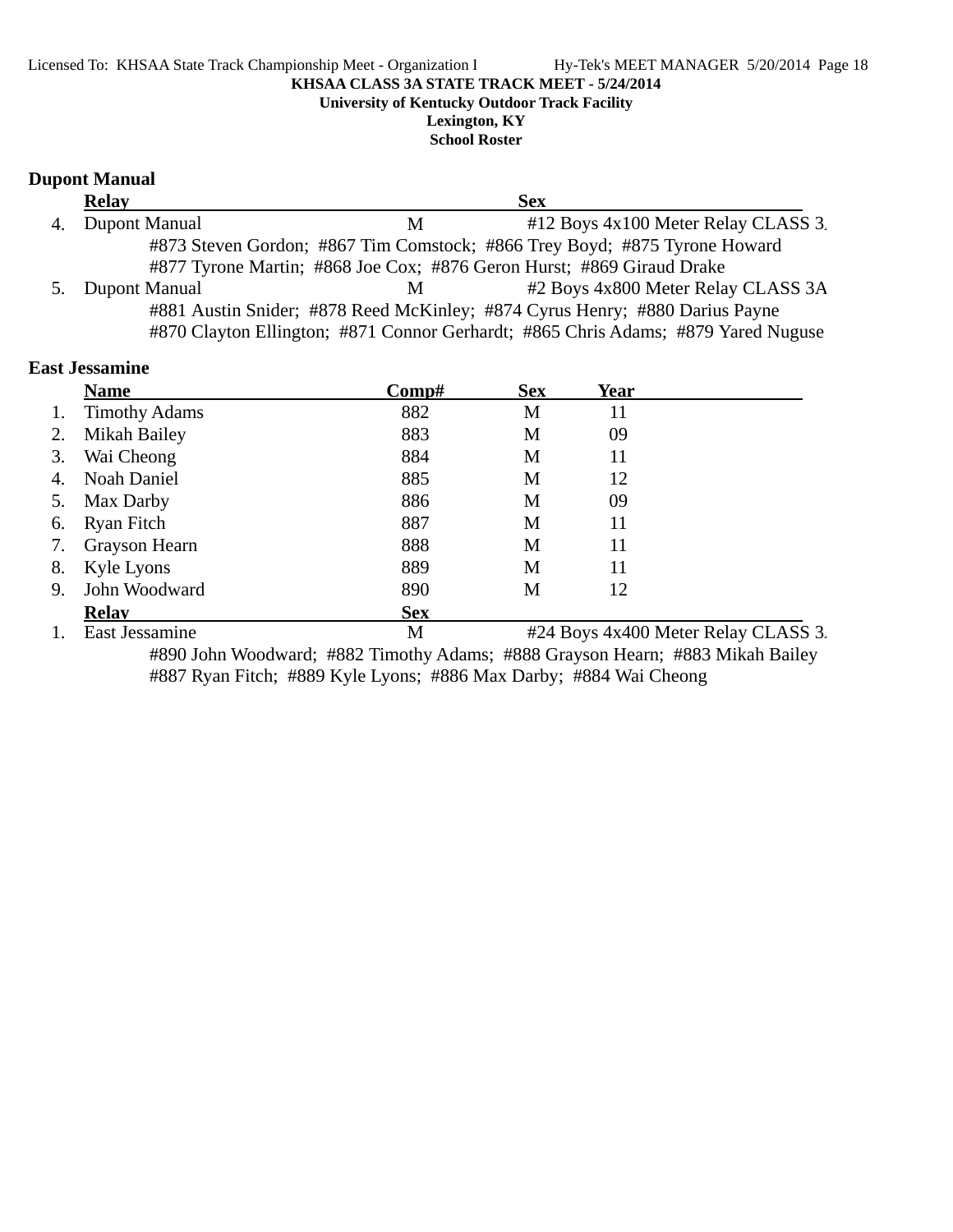**University of Kentucky Outdoor Track Facility**

**Lexington, KY School Roster**

#### **Eastern**

|     | <b>Name</b>            | Comp#      | <b>Sex</b>                                          | Year                     |                           |                   |
|-----|------------------------|------------|-----------------------------------------------------|--------------------------|---------------------------|-------------------|
| 1.  | <b>Tyler Bivins</b>    | 891        | $\mathbf M$                                         | 12                       |                           |                   |
| 2.  | Devin Bowen            | 892        | M                                                   | 11                       |                           |                   |
| 3.  | <b>Cameron Bryant</b>  | 893        | M                                                   | 11                       |                           |                   |
| 4.  | <b>Shannon Bryar</b>   | 283        | W                                                   | 12                       |                           |                   |
| 5.  | Lauren Buchanon        | 284        | W                                                   | 09                       |                           |                   |
| 6.  | <b>Allison Burgin</b>  | 285        | W                                                   | 10                       |                           |                   |
| 7.  | <b>Alexsis Carter</b>  | 286        | W                                                   | 12                       |                           |                   |
| 8.  | <b>Robert Carter</b>   | 894        | M                                                   | 10                       |                           |                   |
| 9.  | Jumyia Denning         | 287        | W                                                   | 09                       |                           |                   |
| 10. | Noah Enix              | 895        | M                                                   | 10                       |                           |                   |
| 11. | <b>Bryce Favors</b>    | 896        | M                                                   | 08                       |                           |                   |
| 12. | <b>Taylor Horton</b>   | 288        | W                                                   | 12                       |                           |                   |
| 13. | <b>Brandon Hulse</b>   | 897        | M                                                   | 11                       |                           |                   |
| 14. | Olivia Hummel          | 289        | W                                                   | 10                       |                           |                   |
| 15. | Deandre Jackson        | 898        | M                                                   | 11                       |                           |                   |
| 16. | Ke'Asia Johnson        | 290        | W                                                   | 10                       |                           |                   |
| 17. | Zach Kozma             | 899        | M                                                   | 11                       |                           |                   |
| 18. | James Layfield         | 900        | M                                                   | 10                       |                           |                   |
| 19. | Jayla Layne            | 291        | W                                                   | 11                       |                           |                   |
| 20. | Antonio McClain        | 901        | M                                                   | 11                       |                           |                   |
| 21. | <b>Osha Rogers</b>     | 902        | M                                                   | 12                       |                           |                   |
| 22. | Jordan Saunders        | 292        | W                                                   | 11                       |                           |                   |
| 23. | Kyla Scanlon           | 293        | W                                                   | 11                       |                           |                   |
| 24. | <b>Ryan Scanlon</b>    | 903        | M                                                   | 09                       |                           |                   |
| 25. | <b>Jade Shoemaker</b>  | 294        | W                                                   | 10                       |                           |                   |
| 26. | Keyanna Singleton      | 295        | W                                                   | 11                       |                           |                   |
| 27. | Jade Spaulding         | 296        | W                                                   | 12                       |                           |                   |
| 28. | Erica Taylor           | 297        | W                                                   | 10                       |                           |                   |
| 29. | <b>Tiffany Tillman</b> | 298        | W                                                   | 11                       |                           |                   |
| 30. | Collin Wells           | 904        | M                                                   | 10                       |                           |                   |
| 31. | Holden Wells           | 905        | M                                                   | 12                       |                           |                   |
|     | <b>Relay</b>           | <b>Sex</b> |                                                     |                          |                           |                   |
|     |                        | $T$ $T$    | $\mathbf{u}$ $\mathbf{u}$ $\mathbf{v}$ $\mathbf{v}$ | 100.35<br>$\overline{ }$ | $\mathbf{r}$ $\mathbf{r}$ | $\alpha$ $\alpha$ |

1. Eastern **1. Eastern 1. Eastern 1. Eastern 1. Eastern 1. Eastern 1. Eastern 1. Eastern 1. Eastern 1. Eastern 1. Eastern 1. Eastern 4. Eastern 1. Eastern 1. Eastern 1. Eastern 1. Eastern 1. Eastern 1. Eastern 1. Eastern** #283 Shannon Bryar; #292 Jordan Saunders; #295 Keyanna Singleton; #296 Jade Spaulding #291 Jayla Layne; #284 Lauren Buchanon; #287 Jumyia Denning; #290 Ke'Asia Johnson 2. Eastern W #7 Girls 4x200 Meter Relay CLASS 3A #283 Shannon Bryar; #284 Lauren Buchanon; #295 Keyanna Singleton; #296 Jade Spaulding #291 Jayla Layne; #292 Jordan Saunders; #287 Jumyia Denning; #290 Ke'Asia Johnson 3. Eastern W #23 Girls 4x400 Meter Relay CLASS 3. #284 Lauren Buchanon; #286 Alexsis Carter; #296 Jade Spaulding; #298 Tiffany Tillman #295 Keyanna Singleton; #283 Shannon Bryar; #297 Erica Taylor; #287 Jumyia Denning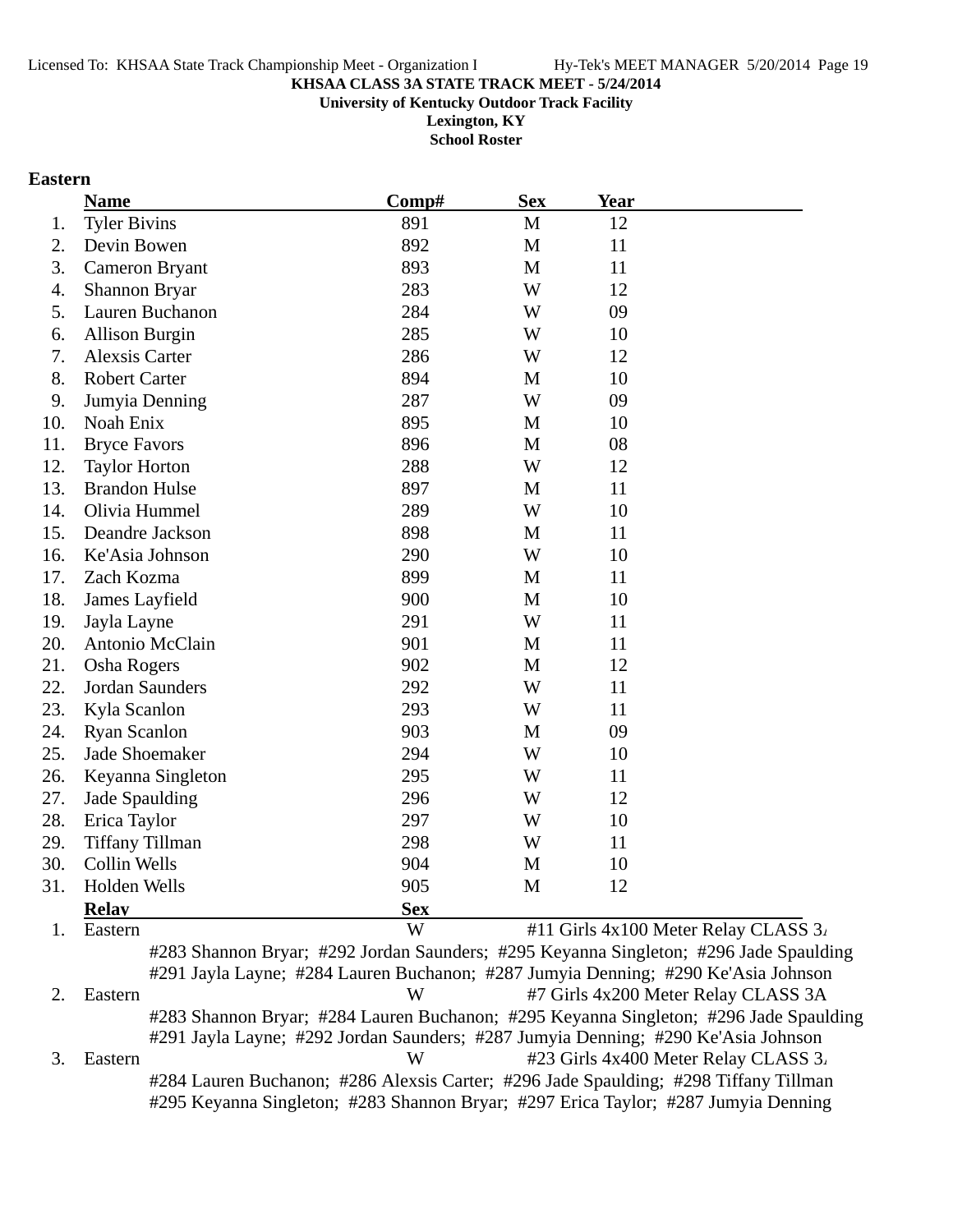#### **University of Kentucky Outdoor Track Facility**

#### **Lexington, KY**

#### **School Roster**

#### **Eastern**

|    | <b>Relay</b> | <b>Sex</b>                                                                        |
|----|--------------|-----------------------------------------------------------------------------------|
| 4. | Eastern      | W<br>#1 Girls 4x800 Meter Relay CLASS 3A                                          |
|    |              | #294 Jade Shoemaker; #286 Alexsis Carter; #298 Tiffany Tillman; #293 Kyla Scanlon |
|    |              | #285 Allison Burgin; #297 Erica Taylor; #289 Olivia Hummel;                       |
| .5 | Eastern      | #12 Boys 4x100 Meter Relay CLASS 3.<br>M                                          |
|    |              | #891 Tyler Bivins; #901 Antonio McClain; #898 Deandre Jackson; #899 Zach Kozma    |
|    |              | #900 James Layfield; #896 Bryce Favors;                                           |
| 6. | Eastern      | #8 Boys 4x200 Meter Relay CLASS 3A<br>M                                           |
|    |              | #891 Tyler Bivins; #900 James Layfield; #898 Deandre Jackson; #899 Zach Kozma     |
|    |              | #896 Bryce Favors; #901 Antonio McClain;                                          |
|    | Eastern      | #24 Boys 4x400 Meter Relay CLASS 3.<br>M                                          |
|    |              | #891 Tyler Bivins; #898 Deandre Jackson; #899 Zach Kozma; #905 Holden Wells       |
|    |              | #892 Devin Bowen; #894 Robert Carter; #900 James Layfield; #897 Brandon Hulse     |
| 8. | Eastern      | #2 Boys 4x800 Meter Relay CLASS 3A<br>M                                           |
|    |              | #892 Devin Bowen; #897 Brandon Hulse; #894 Robert Carter; #904 Collin Wells       |
|    |              | #893 Cameron Bryant; #903 Ryan Scanlon; #895 Noah Enix; #905 Holden Wells         |

#### **Fern Creek**

|     | <b>Name</b>           | Comp#      | <b>Sex</b> | <b>Year</b>                          |
|-----|-----------------------|------------|------------|--------------------------------------|
| 1.  | Taumani Bennett       | 906        | M          | 11                                   |
| 2.  | Von Brown             | 907        | M          | 12                                   |
| 3.  | Jaron Jackson         | 908        | M          | 12                                   |
| 4.  | Jane Lado             | 299        | W          | 10                                   |
| 5.  | Deonsha Leach         | 300        | W          | 12                                   |
| 6.  | Dwayne Miller         | 909        | M          | 12                                   |
| 7.  | Demi Olayemi          | 301        | W          | 10                                   |
| 8.  | <b>Alexie Robles</b>  | 910        | M          | 11                                   |
| 9.  | <b>Shay Scott</b>     | 302        | W          | 12                                   |
| 10. | <b>Ryan Smith</b>     | 911        | M          | 11                                   |
| 11. | <b>Vince Sowell</b>   | 912        | M          | 11                                   |
| 12. | <b>Shyarah Thomas</b> | 303        | W          | 09                                   |
| 13. | Reyonna Thompson      | 304        | W          | 10                                   |
| 14. | Persia Woodard        | 305        | W          | 10                                   |
| 15. | Kyle Young            | 913        | M          | 11                                   |
|     | <b>Relav</b>          | <b>Sex</b> |            |                                      |
| 1.  | Fern Creek            | W          |            | #11 Girls 4x100 Meter Relay CLASS 3. |

#299 Jane Lado; #300 Deonsha Leach; #301 Demi Olayemi; #305 Persia Woodard #303 Shyarah Thomas; #304 Reyonna Thompson; #302 Shay Scott; 2. Fern Creek M #24 Boys 4x400 Meter Relay CLASS 3. #907 Von Brown; #908 Jaron Jackson; #909 Dwayne Miller; #913 Kyle Young #911 Ryan Smith; #912 Vince Sowell; #910 Alexie Robles; #906 Taumani Bennett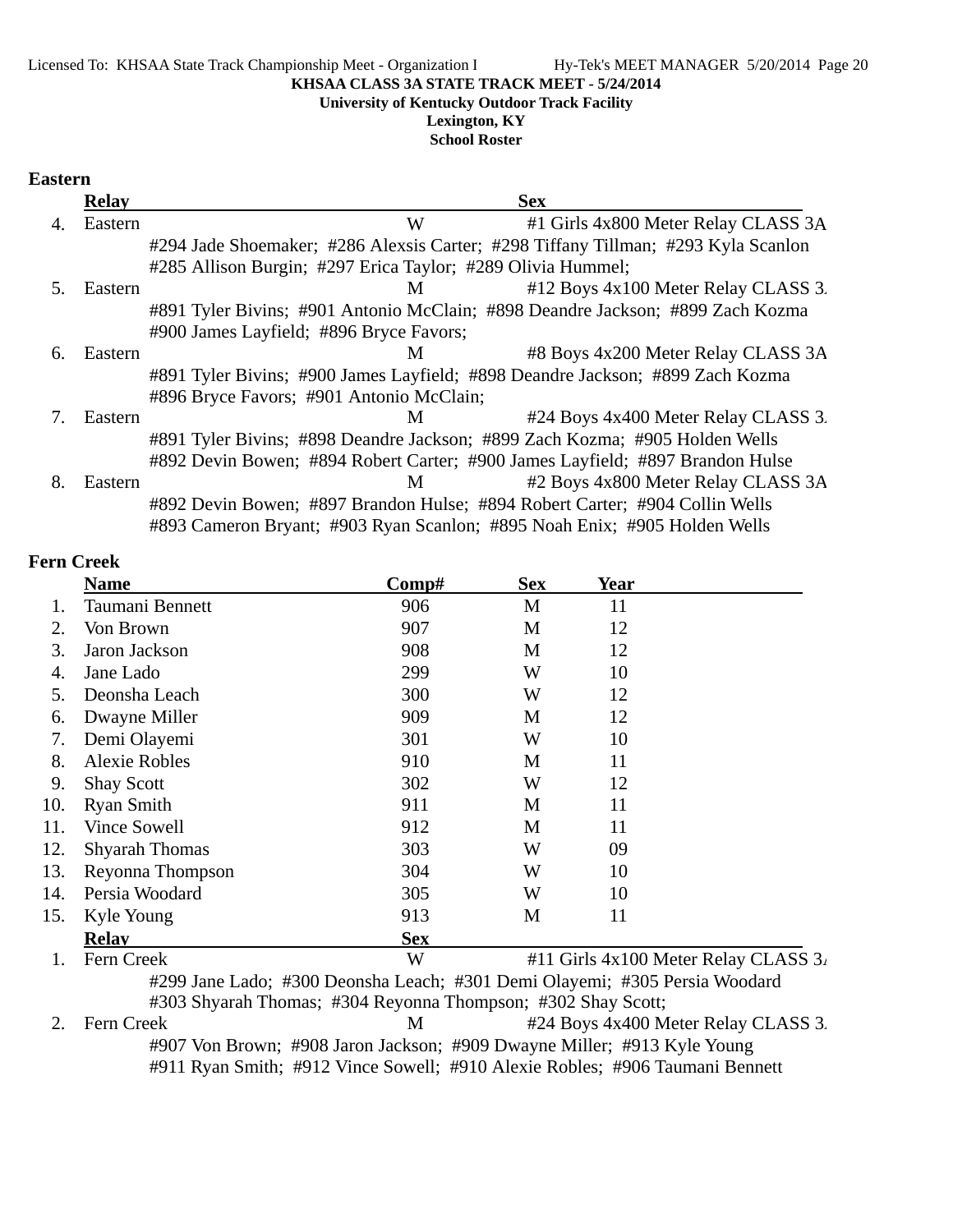#### **KHSAA CLASS 3A STATE TRACK MEET - 5/24/2014 University of Kentucky Outdoor Track Facility Lexington, KY**

**School Roster**

# **George Rogers Clark**

|    | <b>Name</b>                                                                    | Comp#               | <b>Sex</b> | <b>Year</b>    |                                     |
|----|--------------------------------------------------------------------------------|---------------------|------------|----------------|-------------------------------------|
| 1. | Jesse Camp                                                                     | 914                 | M          | 12             |                                     |
| 2. | <b>Matt Daugherty</b>                                                          | 915                 | M          | 12             |                                     |
| 3. | Sandra Skinner                                                                 | 306                 | W          | 11             |                                     |
|    | <b>Graves County</b>                                                           |                     |            |                |                                     |
|    | <b>Name</b>                                                                    | Comp#               | <b>Sex</b> | Year           |                                     |
| 1. | Miles Avent                                                                    | 916                 | M          | 11             |                                     |
| 2. | Michael Hamilton                                                               | 917                 | M          | 12             |                                     |
| 3. | <b>Joey Marshall</b>                                                           | 918                 | M          | 11             |                                     |
| 4. | Evan McCombs                                                                   | 919                 | M          | 12             |                                     |
| 5. | Alex Ramirez                                                                   | 920                 | M          | 11             |                                     |
| 6. | Jordan Smith                                                                   | 921                 | M          | 12             |                                     |
| 7. | Jordan Tyler                                                                   | 922                 | M          | 11             |                                     |
| 8. | Schuylar Vowell                                                                | 923                 | M          | 12             |                                     |
| 9. | <b>Taylor West</b>                                                             | 307                 | W          | 12             |                                     |
|    | <b>Relav</b>                                                                   | <b>Sex</b>          |            |                |                                     |
| 1. | <b>Graves County</b>                                                           | M                   |            |                | #12 Boys 4x100 Meter Relay CLASS 3. |
|    | #922 Jordan Tyler; #921 Jordan Smith; #923 Schuylar Vowell; #918 Joey Marshall |                     |            |                |                                     |
|    | #919 Evan McCombs; #916 Miles Avent; #917 Michael Hamilton;                    |                     |            |                |                                     |
| 2. | <b>Graves County</b>                                                           | M                   |            |                | #8 Boys 4x200 Meter Relay CLASS 3A  |
|    | #922 Jordan Tyler; #921 Jordan Smith; #923 Schuylar Vowell; #918 Joey Marshall |                     |            |                |                                     |
|    | #916 Miles Avent; #919 Evan McCombs; #920 Alex Ramirez;                        |                     |            |                |                                     |
|    | <b>Grayson County</b>                                                          |                     |            |                |                                     |
|    | $\mathbf{N}$                                                                   | $\mathcal{C}$ $\mu$ | $\Omega$   | $\mathbf{V}$ . |                                     |

|             | <b>Name</b>           | Comp#      | <b>Sex</b> | <b>Year</b> |                                    |
|-------------|-----------------------|------------|------------|-------------|------------------------------------|
|             | Zach Beville          | 924        | M          | 09          |                                    |
| $2_{\cdot}$ | <b>Bret Crawford</b>  | 925        | M          | 11          |                                    |
| 3.          | Lane Decker           | 926        | M          | 12          |                                    |
| 4.          | <b>Holly Hayes</b>    | 308        | W          | 11          |                                    |
| 5.          | Jessica Johnson       | 309        | W          | 11          |                                    |
| 6.          | Sheldon Jones         | 927        | M          | 12          |                                    |
| 7.          | <b>Bailey Martin</b>  | 310        | W          | 10          |                                    |
| 8.          | <b>Blake Meredith</b> | 928        | M          | 12          |                                    |
| 9.          | Clay Priddy           | 929        | M          | 12          |                                    |
| 10.         | <b>Bradley Stone</b>  | 930        | M          | 11          |                                    |
| 11.         | <b>Josh Willis</b>    | 931        | M          | 12          |                                    |
| 12.         | Logan Wiseman         | 932        | M          | 12          |                                    |
|             | <b>Relay</b>          | <b>Sex</b> |            |             |                                    |
|             | <b>Grayson County</b> | M          |            |             | #2 Boys 4x800 Meter Relay CLASS 3A |

#925 Bret Crawford; #927 Sheldon Jones; #929 Clay Priddy; #930 Bradley Stone #928 Blake Meredith; #926 Lane Decker; #924 Zach Beville; #932 Logan Wiseman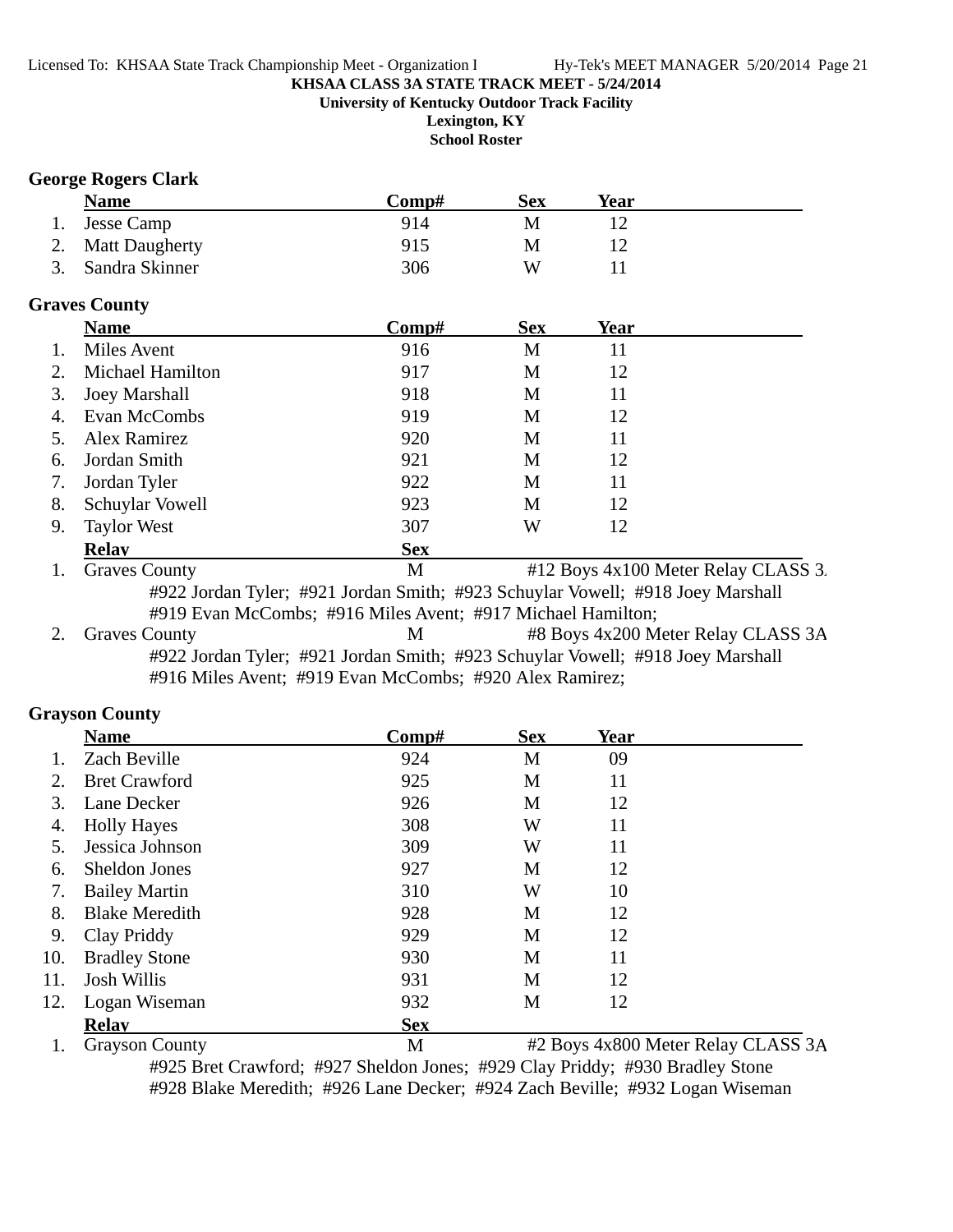**University of Kentucky Outdoor Track Facility**

**Lexington, KY School Roster**

#### **Greenwood**

|     | <b>Name</b>           | Comp#      | <b>Sex</b> | Year |                                     |
|-----|-----------------------|------------|------------|------|-------------------------------------|
|     | <b>Allison Davis</b>  | 311        | W          | 09   |                                     |
| 2.  | <b>Kelsey Dinning</b> | 312        | W          | 08   |                                     |
| 3.  | Nick Howell           | 933        | M          | 12   |                                     |
| 4.  | Alex Levesque         | 934        | M          | 11   |                                     |
| 5.  | Kareem Mitchell       | 935        | M          | 09   |                                     |
| 6.  | <b>Allie Perkins</b>  | 313        | W          | 09   |                                     |
| 7.  | Keith Prive           | 936        | M          | 12   |                                     |
| 8.  | Lynda Scannell        | 314        | W          | 08   |                                     |
| 9.  | Wil Scott             | 937        | M          | 10   |                                     |
| 10. | Colin Sheehan         | 938        | M          | 11   |                                     |
| 11. | Sarah Suggs           | 315        | W          | 12   |                                     |
| 12. | Sam Ward              | 939        | M          | 10   |                                     |
| 13. | David Wiles           | 940        | M          | 10   |                                     |
|     | <b>Relav</b>          | <b>Sex</b> |            |      |                                     |
| 1.  | Greenwood             | W          |            |      | #1 Girls 4x800 Meter Relay CLASS 3A |

#312 Kelsey Dinning; #311 Allison Davis; #314 Lynda Scannell; #315 Sarah Suggs #313 Allie Perkins;

2. Greenwood M #2 Boys 4x800 Meter Relay CLASS 3A #933 Nick Howell; #940 David Wiles; #938 Colin Sheehan; #936 Keith Prive #935 Kareem Mitchell; #937 Wil Scott; #934 Alex Levesque; #939 Sam Ward

#### **Henderson County**

|     | <b>Name</b>           | Comp#      | <b>Sex</b> | Year |  |
|-----|-----------------------|------------|------------|------|--|
|     | Jaci Bickett          | 316        | W          | 08   |  |
| 2.  | Jaylee Carter         | 317        | W          | 08   |  |
| 3.  | Samantha Carter       | 318        | W          | 10   |  |
| 4.  | <b>Nick Cissell</b>   | 941        | M          | 07   |  |
| 5.  | Cain Cooper           | 942        | M          | 12   |  |
| 6.  | Kirah Davis           | 319        | W          | 09   |  |
| 7.  | <b>Brooke Hensley</b> | 320        | W          | 10   |  |
| 8.  | Kayci Langley         | 321        | W          | 10   |  |
| 9.  | Deasia Outlaw         | 322        | W          | 11   |  |
| 10. | Courtney Taylor       | 323        | W          | 09   |  |
| 11. | Kalabra Tramill       | 324        | W          | 09   |  |
| 12. | Loreal Wilson         | 325        | W          | 10   |  |
| 13. | Kevin Zamora          | 943        | M          | 12   |  |
|     | <b>Relav</b>          | <b>Sex</b> |            |      |  |
|     |                       |            |            |      |  |

1. Henderson County W #7 Girls 4x200 Meter Relay CLASS 3A

#318 Samantha Carter; #317 Jaylee Carter; #324 Kalabra Tramill; #322 Deasia Outlaw #321 Kayci Langley; #319 Kirah Davis; #323 Courtney Taylor; #325 Loreal Wilson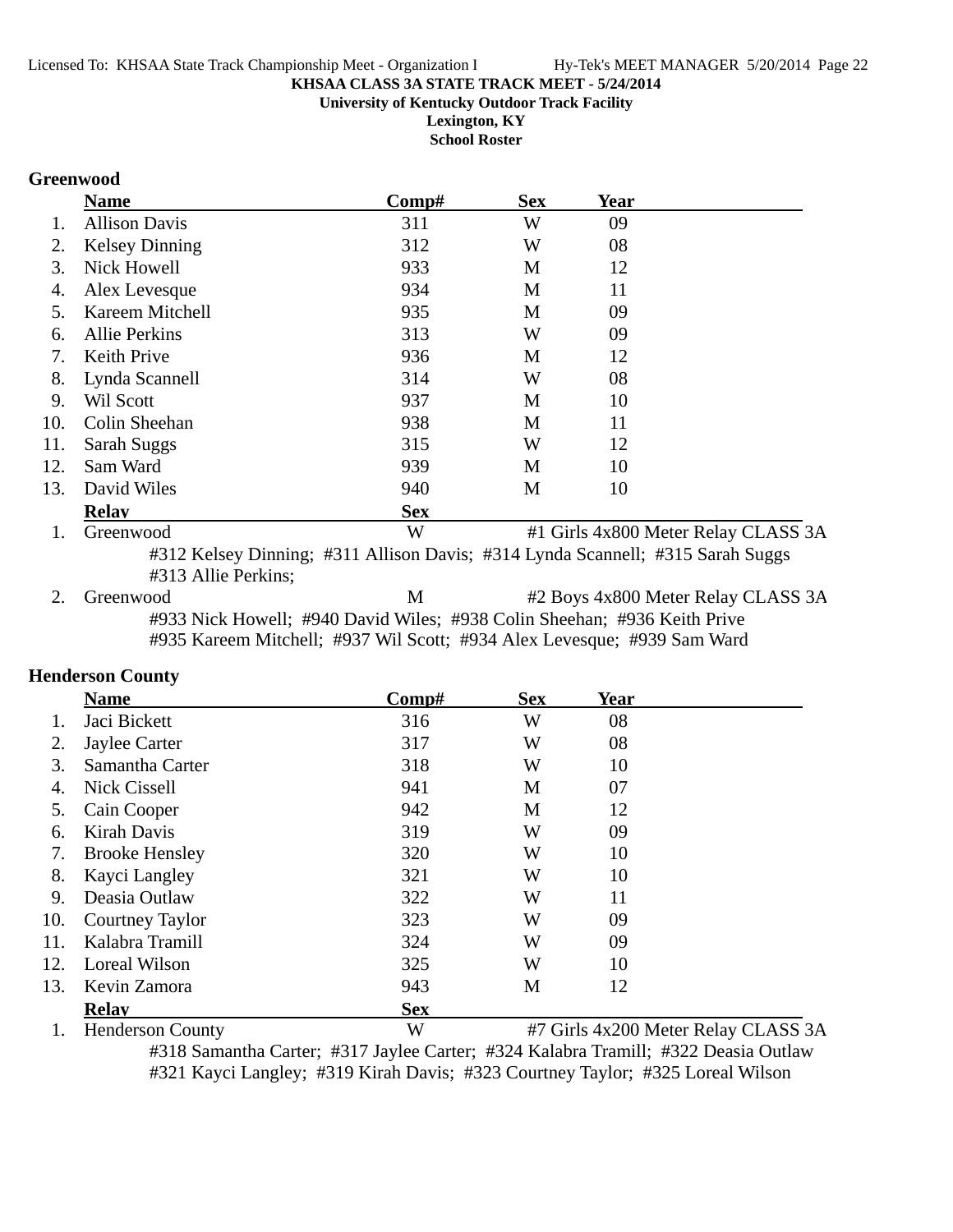**University of Kentucky Outdoor Track Facility**

**Lexington, KY School Roster**

# **Henry Clay**

|     | <b>Name</b>             | Comp#      | <b>Sex</b> | Year                                 |  |
|-----|-------------------------|------------|------------|--------------------------------------|--|
|     | <b>Scout Anders</b>     | 944        | M          | 10                                   |  |
|     | William Atkins          | 945        | M          | 11                                   |  |
|     | <b>Austin Black</b>     | 946        | M          | 12                                   |  |
|     | <b>Kelsey Briscoe</b>   | 326        | W          | 12                                   |  |
|     | <b>Jaron Brooks</b>     | 947        | M          | 10                                   |  |
|     | Daonmonique Burdell     | 327        | W          | 10                                   |  |
|     | Dakhari Campbell        | 948        | M          | 11                                   |  |
|     | <b>Brandon Castillo</b> | 949        | M          | 10                                   |  |
|     | Jennie Clark            | 328        | W          | 10                                   |  |
|     | Josie Cunningham        | 329        | W          | 09                                   |  |
|     | Katherine Fish          | 330        | W          | 09                                   |  |
|     | Lauren Haga             | 331        | W          | 09                                   |  |
|     | Makayla Hastings        | 332        | W          | 09                                   |  |
|     | Cierra Henderson        | 333        | W          | 12                                   |  |
|     | <b>Sydney Hugle</b>     | 950        | M          | 11                                   |  |
|     | Davion Jackson          | 951        | M          | 12                                   |  |
|     | <b>Rhoman James</b>     | 952        | M          | 11                                   |  |
| 18. | Lucy Jefferson          | 334        | W          | 09                                   |  |
|     | <b>Austin Keene</b>     | 953        | M          | 12                                   |  |
|     | <b>Claire Mackey</b>    | 335        | W          | 12                                   |  |
|     | <b>Kris Mattingly</b>   | 954        | M          | 11                                   |  |
|     | Daria Ochenkowski       | 336        | W          | 11                                   |  |
|     | <b>Logan Parsons</b>    | 955        | M          | 12                                   |  |
|     | Harris Qazi             | 956        | M          | 12                                   |  |
|     | Hope Reed               | 337        | W          | 09                                   |  |
|     | Davonte Robinson        | 957        | M          | 10                                   |  |
|     | DeQuan Robinson         | 958        | M          | 11                                   |  |
|     | Eliza Jane Schaeffer    | 338        | W          | 10                                   |  |
|     | Asiah Smith             | 339        | W          | 10                                   |  |
|     | <b>Anthony Tamasi</b>   | 959        | M          | 10                                   |  |
|     | 31. Abigail Winfield    | 340        | W          | 10                                   |  |
|     | Brianna Wood            | 341        | W          | 10                                   |  |
|     | <b>Guy York</b>         | 960        | M          | 10                                   |  |
|     | <b>Relay</b>            | <b>Sex</b> |            |                                      |  |
|     | Henry Clay              | W          |            | #11 Girls 4x100 Meter Relay CLASS 3. |  |

2. Henry Clay **W** #7 Girls 4x200 Meter Relay CLASS 3A #332 Makayla Hastings; #327 Daonmonique Burdell; #341 Brianna Wood; #333 Cierra Hende #326 Kelsey Briscoe; #339 Asiah Smith; 3. Henry Clay W #23 Girls 4x400 Meter Relay CLASS 3.

#339 Asiah Smith; #326 Kelsey Briscoe; #327 Daonmonique Burdell; #332 Makayla Hastings #341 Brianna Wood; #333 Cierra Henderson;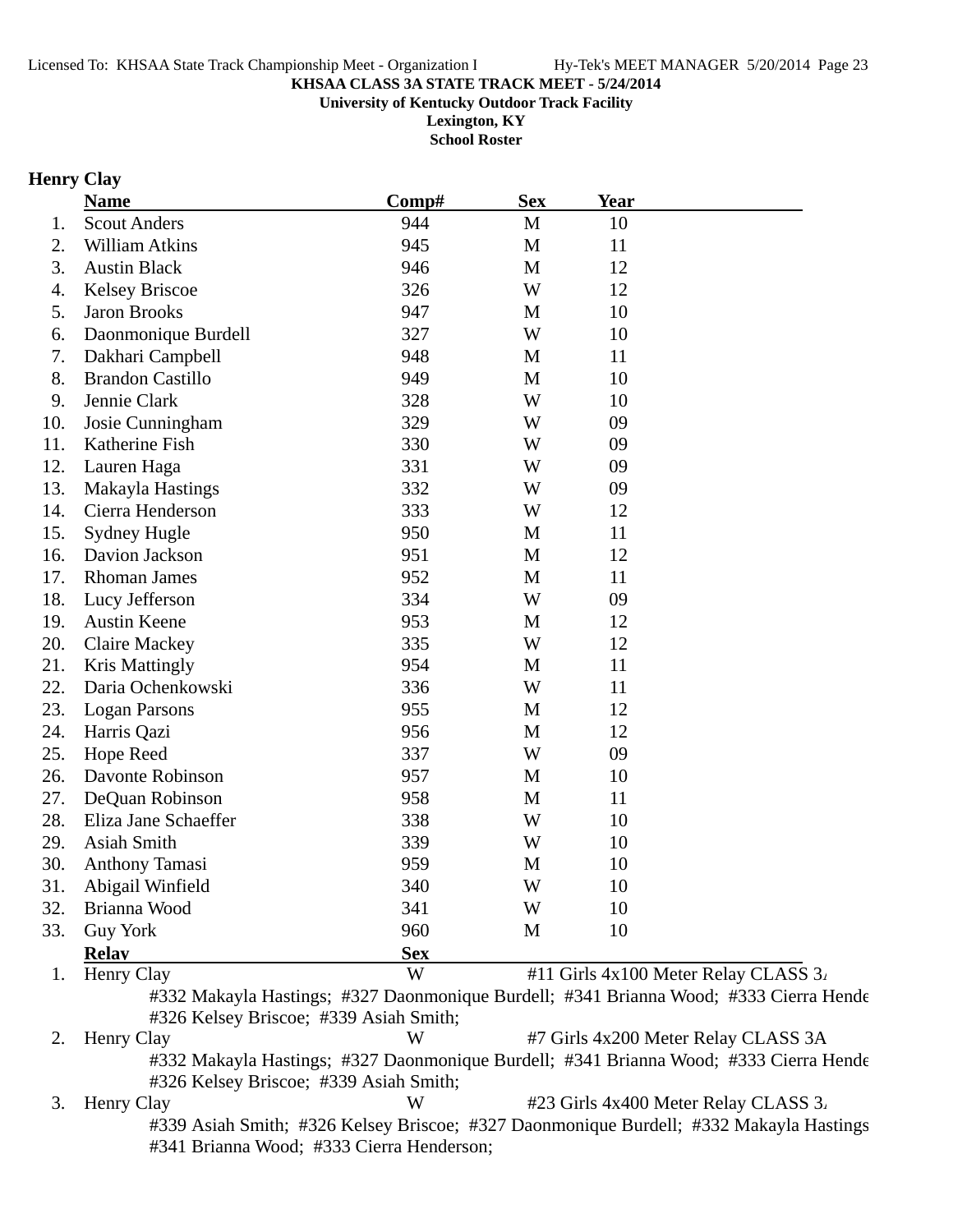**University of Kentucky Outdoor Track Facility**

#### **Lexington, KY School Roster**

# **Henry Clay**

|    | <b>Relay</b>      |                                                                 | <b>Sex</b>                                                                           |
|----|-------------------|-----------------------------------------------------------------|--------------------------------------------------------------------------------------|
| 4. | Henry Clay        | W                                                               | #1 Girls 4x800 Meter Relay CLASS 3A                                                  |
|    |                   |                                                                 | #336 Daria Ochenkowski; #329 Josie Cunningham; #328 Jennie Clark; #331 Lauren Haga   |
|    |                   |                                                                 | #340 Abigail Winfield; #338 Eliza Jane Schaeffer; #337 Hope Reed; #335 Claire Mackey |
| 5. | Henry Clay        | M <sub>1</sub>                                                  | #12 Boys 4x100 Meter Relay CLASS 3.                                                  |
|    |                   |                                                                 | #948 Dakhari Campbell; #951 Davion Jackson; #950 Sydney Hugle; #958 DeQuan Robinson  |
|    |                   | #952 Rhoman James; #957 Davonte Robinson; #946 Austin Black;    |                                                                                      |
| 6. | <b>Henry Clay</b> | M <sub>1</sub>                                                  | #8 Boys 4x200 Meter Relay CLASS 3A                                                   |
|    |                   |                                                                 | #952 Rhoman James; #957 Davonte Robinson; #951 Davion Jackson; #958 DeQuan Robinson  |
|    |                   | #948 Dakhari Campbell; #950 Sydney Hugle; #946 Austin Black;    |                                                                                      |
|    | Henry Clay        | M <sub>1</sub>                                                  | #24 Boys 4x400 Meter Relay CLASS 3.                                                  |
|    |                   |                                                                 | #953 Austin Keene; #952 Rhoman James; #948 Dakhari Campbell; #957 Davonte Robinson   |
|    |                   | #958 DeQuan Robinson; #954 Kris Mattingly; #951 Davion Jackson; |                                                                                      |
| 8. | Henry Clay        | M                                                               | #2 Boys 4x800 Meter Relay CLASS 3A                                                   |
|    |                   |                                                                 | #953 Austin Keene; #960 Guy York; #955 Logan Parsons; #956 Harris Qazi               |
|    |                   | #945 William Atkins; #949 Brandon Castillo;                     |                                                                                      |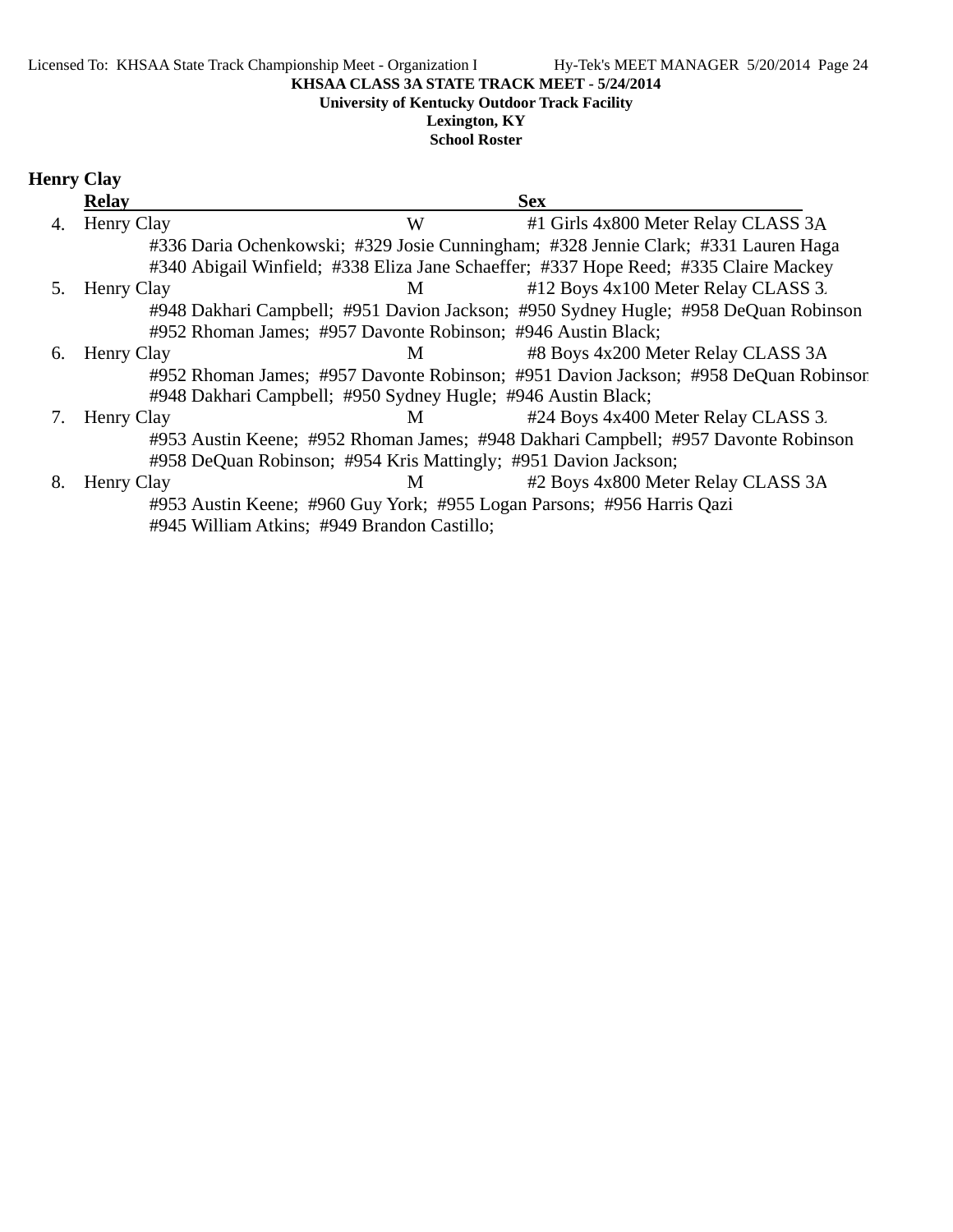**University of Kentucky Outdoor Track Facility**

**Lexington, KY School Roster**

# **Hopkinsville**

|     | <b>Name</b>                                                    | Comp#       | <b>Sex</b> | <b>Year</b> |                                                                                         |
|-----|----------------------------------------------------------------|-------------|------------|-------------|-----------------------------------------------------------------------------------------|
| 1.  | Zequoria Boone                                                 | 342         | W          | 12          |                                                                                         |
| 2.  | <b>Meghan Easton</b>                                           | 343         | W          | 08          |                                                                                         |
| 3.  | Lataviya Felder                                                | 344         | W          | 09          |                                                                                         |
| 4.  | Jalonna Grubbs                                                 | 345         | W          | 12          |                                                                                         |
| 5.  | <b>Jasmine Grubbs</b>                                          | 346         | W          | 07          |                                                                                         |
| 6.  | Nikholas Hatcher                                               | 961         | M          | 11          |                                                                                         |
| 7.  | Keith Johnson                                                  | 962         | M          | 10          |                                                                                         |
| 8.  | Damaris Killebrew                                              | 963         | M          | 12          |                                                                                         |
| 9.  | Shadereka Lewis                                                | 347         | W          | 10          |                                                                                         |
| 10. | Jakayla McSwain                                                | 348         | W          | 08          |                                                                                         |
| 11. | Tra-von Miller                                                 | 964         | M          | 10          |                                                                                         |
| 12. | Avery O'Hara                                                   | 349         | W          | 08          |                                                                                         |
| 13. | Jamaraqui Reid                                                 | 965         | M          | 11          |                                                                                         |
| 14. | D'Esmaine Stallworth                                           | 350         | W          | 10          |                                                                                         |
|     | <b>Relay</b>                                                   | <b>Sex</b>  |            |             |                                                                                         |
| 1.  | Hopkinsville                                                   | W           |            |             | #11 Girls 4x100 Meter Relay CLASS 3.                                                    |
|     |                                                                |             |            |             | #342 Zequoria Boone; #347 Shadereka Lewis; #349 Avery O'Hara; #348 Jakayla McSwain      |
|     | #345 Jalonna Grubbs; #350 D'Esmaine Stallworth;                |             |            |             |                                                                                         |
| 2.  | Hopkinsville                                                   | W           |            |             | #7 Girls 4x200 Meter Relay CLASS 3A                                                     |
|     |                                                                |             |            |             | #342 Zequoria Boone; #347 Shadereka Lewis; #350 D'Esmaine Stallworth; #348 Jakayla McS  |
|     | #345 Jalonna Grubbs; #344 Lataviya Felder; #349 Avery O'Hara;  |             |            |             |                                                                                         |
| 3.  | Hopkinsville                                                   | W           |            |             | #23 Girls 4x400 Meter Relay CLASS 3.                                                    |
|     |                                                                |             |            |             | #350 D'Esmaine Stallworth; #349 Avery O'Hara; #344 Lataviya Felder; #348 Jakayla McSwai |
|     | #342 Zequoria Boone; #347 Shadereka Lewis; #343 Meghan Easton; |             |            |             |                                                                                         |
| 4.  | Hopkinsville                                                   | W           |            |             | #1 Girls 4x800 Meter Relay CLASS 3A                                                     |
|     |                                                                |             |            |             | #343 Meghan Easton; #346 Jasmine Grubbs; #350 D'Esmaine Stallworth; #344 Lataviya Felde |
|     | #349 Avery O'Hara;                                             |             |            |             |                                                                                         |
| 5.  | Hopkinsville                                                   | $\mathbf M$ |            |             | #12 Boys 4x100 Meter Relay CLASS 3.                                                     |
|     |                                                                |             |            |             | #961 Nikholas Hatcher; #962 Keith Johnson; #965 Jamaraqui Reid; #963 Damaris Killebrew  |
|     | #964 Tra-von Miller;                                           |             |            |             |                                                                                         |
| 6.  | Hopkinsville                                                   | M           |            |             | #8 Boys 4x200 Meter Relay CLASS 3A                                                      |
|     |                                                                |             |            |             | #961 Nikholas Hatcher; #963 Damaris Killebrew; #962 Keith Johnson; #964 Tra-von Miller  |
|     | #965 Jamaraqui Reid;                                           |             |            |             |                                                                                         |

#### **Jeffersontown**

|                | <b>Name</b>              | $\bf Comp\#$ | <b>Sex</b>                   | Year                                                                                                                                                                                                                                                                                                                                                                                 |                               |
|----------------|--------------------------|--------------|------------------------------|--------------------------------------------------------------------------------------------------------------------------------------------------------------------------------------------------------------------------------------------------------------------------------------------------------------------------------------------------------------------------------------|-------------------------------|
| 1.             | Dylan Adkins             | 966          | М                            | 09                                                                                                                                                                                                                                                                                                                                                                                   |                               |
| 2.             | Dondre Busby             | 967          | M                            | 12                                                                                                                                                                                                                                                                                                                                                                                   |                               |
| 3.             | <b>Charles Killebrew</b> | 968          | M                            | 10                                                                                                                                                                                                                                                                                                                                                                                   |                               |
| 4.             | <b>Tyler Lawrence</b>    | 969          | M                            | 12                                                                                                                                                                                                                                                                                                                                                                                   |                               |
| 5.             | <b>Kameron Mucker</b>    | 970          | M                            |                                                                                                                                                                                                                                                                                                                                                                                      |                               |
|                | <b>Relay</b>             | <b>Sex</b>   |                              |                                                                                                                                                                                                                                                                                                                                                                                      |                               |
| $\blacksquare$ | $\mathbf{r}$ or          | $\mathbf{r}$ | $\mathbf{u}$ 10 $\mathbf{v}$ | $\overline{1}$ $\overline{1}$ $\overline{1}$ $\overline{1}$ $\overline{1}$ $\overline{1}$ $\overline{1}$ $\overline{1}$ $\overline{1}$ $\overline{1}$ $\overline{1}$ $\overline{1}$ $\overline{1}$ $\overline{1}$ $\overline{1}$ $\overline{1}$ $\overline{1}$ $\overline{1}$ $\overline{1}$ $\overline{1}$ $\overline{1}$ $\overline{1}$ $\overline{1}$ $\overline{1}$ $\overline{$ | $\overline{C}$ $\overline{C}$ |

1. Jeffersontown M #12 Boys 4x100 Meter Relay CLASS 3. #967 Dondre Busby; #970 Kameron Mucker; #966 Dylan Adkins; #969 Tyler Lawrence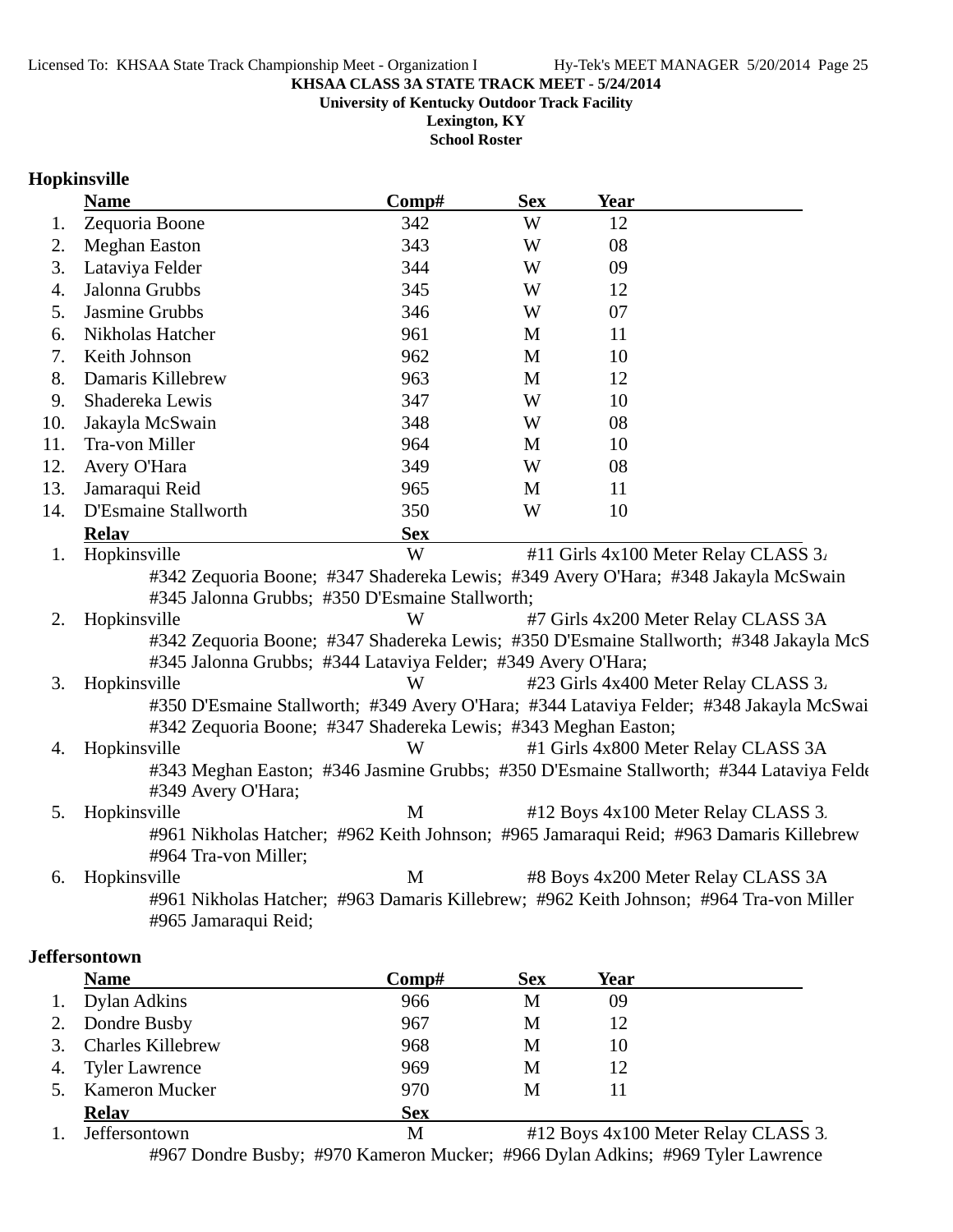**University of Kentucky Outdoor Track Facility**

**Lexington, KY School Roster**

# **Lafayette**

|     | <b>Name</b>            | Comp#      | <b>Sex</b> | <b>Year</b> |  |
|-----|------------------------|------------|------------|-------------|--|
|     | Javonte Butler         | 971        | M          | 12          |  |
| 2.  | Gabe Cybriwsky         | 972        | M          | 11          |  |
| 3.  | <b>Jackson Davis</b>   | 973        | M          | 12          |  |
| 4.  | <b>Trevon Donegon</b>  | 974        | M          | 12          |  |
| 5.  | <b>Thomas Hill</b>     | 975        | M          | 09          |  |
| 6.  | Caleb Joy              | 976        | M          | 10          |  |
| 7.  | Mitchell Kilgore       | 977        | M          | 12          |  |
| 8.  | Kristina Leggas        | 351        | W          | 09          |  |
| 9.  | <b>Josh McCleary</b>   | 978        | M          | 12          |  |
| 10. | <b>Connor Morrison</b> | 979        | M          | 11          |  |
| 11. | <b>Kadesh Murphy</b>   | 980        | M          | 11          |  |
| 12. | <b>Zach Murphy</b>     | 981        | M          | 12          |  |
| 13. | Elise Shainfeld        | 352        | W          | 11          |  |
| 14. | John Spencer           | 982        | M          | 12          |  |
| 15. | Jordan Thomas          | 983        | M          | 09          |  |
| 16. | Landon Young           | 984        | M          | 10          |  |
|     | <b>Relav</b>           | <b>Sex</b> |            |             |  |
|     |                        |            |            | .           |  |

1. Lafayette M<br>  $\text{M}$  #24 Boys 4x400 Meter Relay CLASS 3. #972 Gabe Cybriwsky; #983 Jordan Thomas; #976 Caleb Joy; #977 Mitchell Kilgore #974 Trevon Donegon;

2. Lafayette M  $\#2$  Boys 4x800 Meter Relay CLASS 3A #981 Zach Murphy; #976 Caleb Joy; #977 Mitchell Kilgore; #980 Kadesh Murphy #972 Gabe Cybriwsky; #975 Thomas Hill;

# **Lincoln County**

|                | <b>Name</b>           | Comp#      | <b>Sex</b> | Year |                                     |
|----------------|-----------------------|------------|------------|------|-------------------------------------|
| $\mathbf{1}$ . | Elizabeth Blaine      | 353        | W          | 09   |                                     |
|                | Katie King            | 354        | W          | 10   |                                     |
| 3.             | Jaylyn Lester         | 355        | W          | 10   |                                     |
| 4.             | Amber Long            | 356        | W          | 09   |                                     |
|                | <b>Allison Miller</b> | 357        | W          | 09   |                                     |
| 6.             | Kanesha Miller        | 358        | W          | 11   |                                     |
| 7.             | <b>Misty Simpson</b>  | 359        | W          | 11   |                                     |
|                | <b>Relay</b>          | <b>Sex</b> |            |      |                                     |
|                | <b>Lincoln County</b> | W          |            |      | #7 Girls 4x200 Meter Relay CLASS 3A |

#358 Kanesha Miller; #354 Katie King; #355 Jaylyn Lester; #359 Misty Simpson #357 Allison Miller; #353 Elizabeth Blaine; #356 Amber Long;

#### **Logan County**

| ີ<br><b>Name</b>   | Comp# | Sex | Year |
|--------------------|-------|-----|------|
| Joe McGinnis<br>1. | 985   | M   |      |
| 2. Michael Sydnor  | 986   | M   |      |
| 3. Deja Thompson   | 360   | W   |      |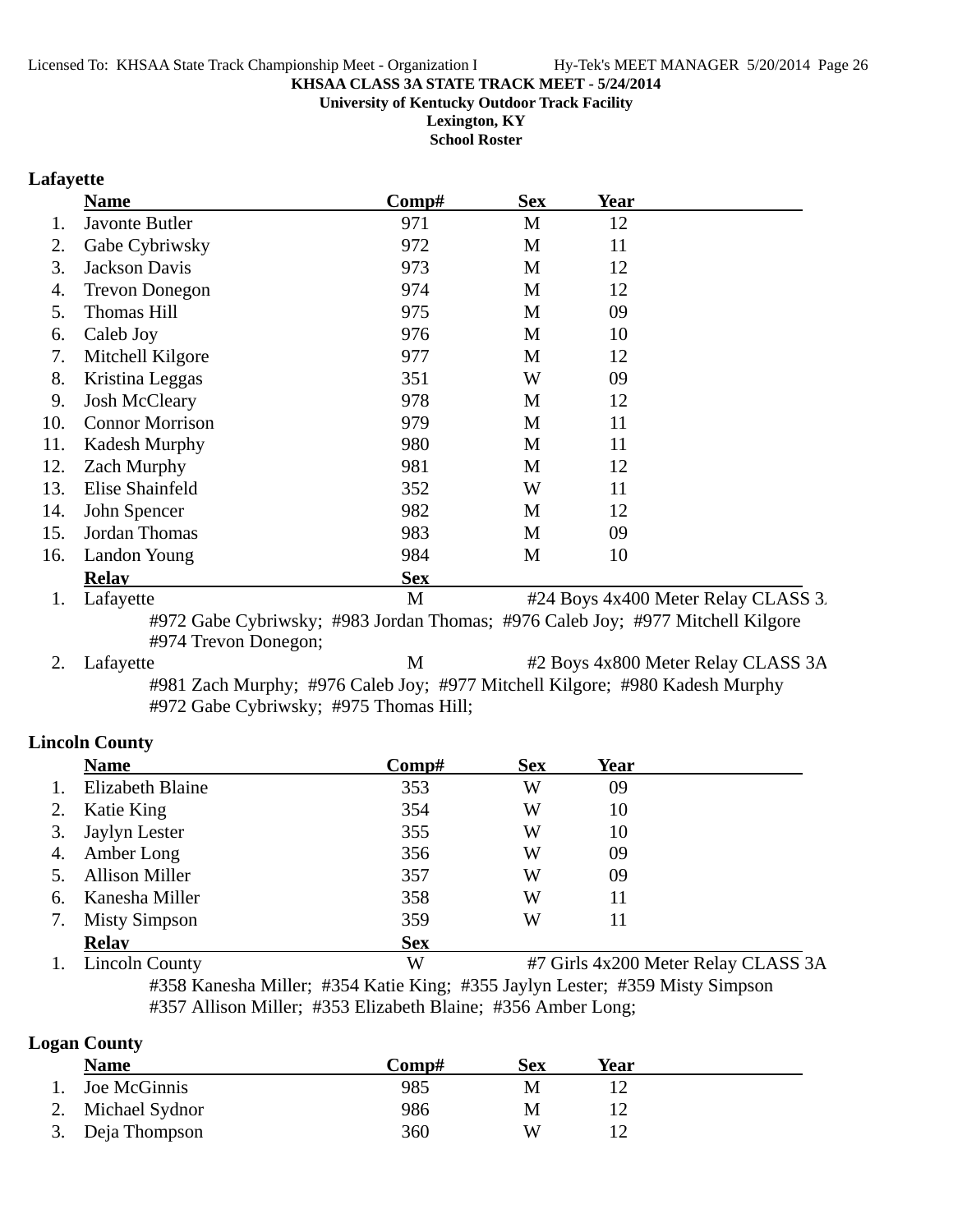**University of Kentucky Outdoor Track Facility**

**Lexington, KY School Roster**

# **Madison Central**

|     | <b>Name</b>              | Comp# | <b>Sex</b>  | Year |  |
|-----|--------------------------|-------|-------------|------|--|
| 1.  | <b>Terrell Adams</b>     | 987   | M           | 11   |  |
| 2.  | Donte Altamirano         | 988   | $\mathbf M$ | 10   |  |
| 3.  | <b>Shadae Bosley</b>     | 361   | W           | 12   |  |
| 4.  | Raevin Cain              | 362   | W           | 11   |  |
| 5.  | <b>Brittany Campbell</b> | 363   | W           | 12   |  |
| 6.  | <b>Meghan Clemmons</b>   | 364   | W           | 12   |  |
| 7.  | Alexis Conner            | 365   | W           | 10   |  |
| 8.  | <b>Nathan Coots</b>      | 989   | M           | 11   |  |
| 9.  | <b>Mason Crump</b>       | 990   | M           | 12   |  |
| 10. | Ayla Deck                | 366   | W           | 10   |  |
| 11. | <b>Malcom Ellis</b>      | 991   | M           | 11   |  |
| 12. | <b>Raychel Estenson</b>  | 367   | W           | 12   |  |
| 13. | <b>Brennan Fields</b>    | 992   | M           | 10   |  |
| 14. | <b>Lizzy Fort</b>        | 368   | W           | 10   |  |
| 15. | <b>Madison Goodman</b>   | 369   | W           | 09   |  |
| 16. | <b>Blake Gross</b>       | 993   | M           | 10   |  |
| 17. | <b>Marley Gross</b>      | 370   | W           | 08   |  |
| 18. | Jadyn Hines              | 371   | W           | 08   |  |
| 19. | William Hinton           | 994   | M           | 11   |  |
| 20. | Jabari Huguely           | 995   | M           | 09   |  |
| 21. | Cameron Ikard            | 996   | M           | 10   |  |
| 22. | <b>Emily Jones</b>       | 372   | W           | 10   |  |
| 23. | Sam Jones                | 997   | M           | 11   |  |
| 24. | Anna Knox                | 373   | W           | 12   |  |
| 25. | Levi Knutson             | 998   | M           | 11   |  |
| 26. | Julia Manning            | 374   | W           | 10   |  |
| 27. | <b>Melanie Manning</b>   | 375   | W           | 10   |  |
| 28. | Keenan Miller            | 999   | M           | 09   |  |
| 29. | Derek Mills              | 1000  | M           | 11   |  |
| 30. | <b>Edith Moses</b>       | 376   | W           | 11   |  |
| 31  | <b>Dominic Parks</b>     | 1001  | M           | 12   |  |
| 32. | <b>Anna Parsley</b>      | 377   | W           | 09   |  |
| 33. | Dani Parsley             | 378   | W           | 11   |  |
| 34. | <b>Kristen Parsley</b>   | 379   | W           | 11   |  |
| 35. | <b>Chandler Payne</b>    | 1002  | $\mathbf M$ | 12   |  |
| 36. | Kentaya Penman           | 380   | W           | 09   |  |
| 37. | Ivanna Sabino            | 381   | W           | 10   |  |
| 38. | Griffin Sexton           | 1003  | M           | 10   |  |
| 39. | Alexa Snyder             | 382   | W           | 09   |  |
| 40. | Maryssa Stewart          | 383   | W           | 12   |  |
| 41. | Johan Williams           | 1004  | M           | 10   |  |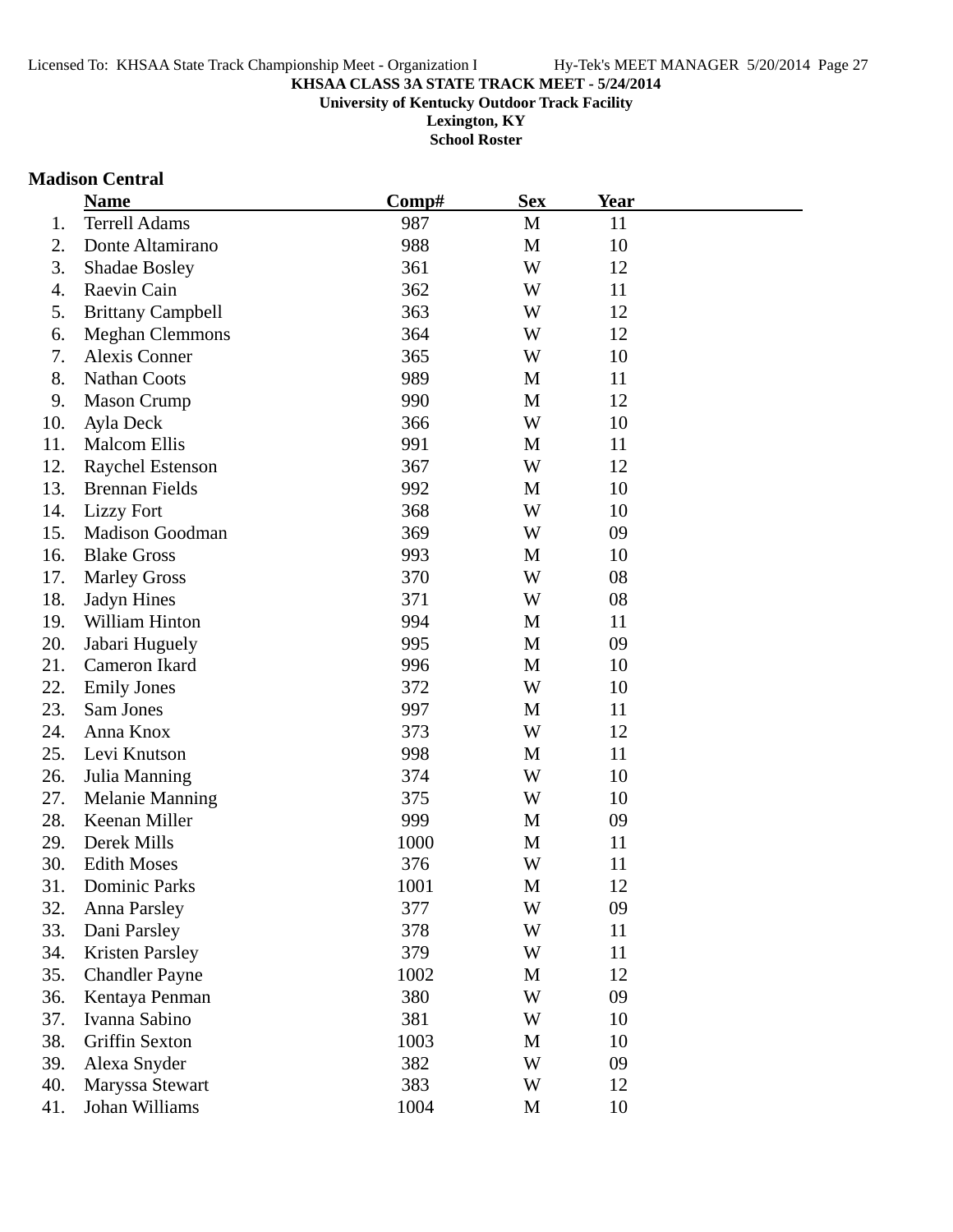#### Licensed To: KHSAA State Track Championship Meet - Organization I Hy-Tek's MEET MANAGER 5/20/2014 Page 28

#### **KHSAA CLASS 3A STATE TRACK MEET - 5/24/2014**

**University of Kentucky Outdoor Track Facility**

# **Lexington, KY**

**School Roster**

| <b>Madison Central</b> |  |
|------------------------|--|
|------------------------|--|

|               | <b>Relay</b>                                                |            | <b>Sex</b>                                                                          |
|---------------|-------------------------------------------------------------|------------|-------------------------------------------------------------------------------------|
|               | <b>Relav</b>                                                | <b>Sex</b> |                                                                                     |
| $\mathbf{1}$  | <b>Madison Central</b>                                      | W          | #11 Girls 4x100 Meter Relay CLASS 3.                                                |
|               |                                                             |            | #367 Raychel Estenson; #369 Madison Goodman; #380 Kentaya Penman; #377 Anna Parsley |
|               |                                                             |            | #366 Ayla Deck; #368 Lizzy Fort; #376 Edith Moses; #378 Dani Parsley                |
| $\mathcal{L}$ | <b>Madison Central</b>                                      | W          | #7 Girls 4x200 Meter Relay CLASS 3A                                                 |
|               |                                                             |            | #365 Alexis Conner; #383 Maryssa Stewart; #368 Lizzy Fort; #379 Kristen Parsley     |
|               |                                                             |            | #367 Raychel Estenson; #369 Madison Goodman; #377 Anna Parsley; #378 Dani Parsley   |
| 3.            | <b>Madison Central</b>                                      | W          | #23 Girls 4x400 Meter Relay CLASS 3.                                                |
|               |                                                             |            | #365 Alexis Conner; #361 Shadae Bosley; #368 Lizzy Fort; #383 Maryssa Stewart       |
|               |                                                             |            | #367 Raychel Estenson; #373 Anna Knox; #378 Dani Parsley; #379 Kristen Parsley      |
| 4.            | <b>Madison Central</b>                                      | W          | #1 Girls 4x800 Meter Relay CLASS 3A                                                 |
|               |                                                             |            | #381 Ivanna Sabino; #382 Alexa Snyder; #373 Anna Knox; #361 Shadae Bosley           |
|               | #375 Melanie Manning; #374 Julia Manning; #372 Emily Jones; |            |                                                                                     |
| 5.            | <b>Madison Central</b>                                      | M          | #12 Boys 4x100 Meter Relay CLASS 3.                                                 |
|               |                                                             |            | #991 Malcom Ellis; #999 Keenan Miller; #993 Blake Gross; #995 Jabari Huguely        |
|               |                                                             |            | #988 Donte Altamirano; #989 Nathan Coots; #998 Levi Knutson; #1004 Johan Williams   |
| 6.            | <b>Madison Central</b>                                      | M          | #8 Boys 4x200 Meter Relay CLASS 3A                                                  |
|               |                                                             |            | #999 Keenan Miller; #989 Nathan Coots; #998 Levi Knutson; #994 William Hinton       |
|               |                                                             |            | #1004 Johan Williams; #988 Donte Altamirano; #993 Blake Gross; #995 Jabari Huguely  |
| 7.            | <b>Madison Central</b>                                      | M          | #2 Boys 4x800 Meter Relay CLASS 3A                                                  |
|               |                                                             |            | #992 Brennan Fields; #989 Nathan Coots; #1003 Griffin Sexton; #990 Mason Crump      |
|               | #996 Cameron Ikard; #1000 Derek Mills; #1001 Dominic Parks; |            |                                                                                     |

#### **Madison Southern**

|     | <b>Name</b>             | $\bf Comp\#$ | <b>Sex</b> | Year |                                     |
|-----|-------------------------|--------------|------------|------|-------------------------------------|
|     | William Dean            | 1005         | M          | 11   |                                     |
| 2.  | <b>Casey Dionne</b>     | 1006         | M          | 12   |                                     |
| 3.  | Kathryn Freel           | 384          | W          | 12   |                                     |
| 4.  | Damien Harris           | 1007         | M          | 11   |                                     |
| 5.  | <b>Buddy Harrison</b>   | 1008         | M          | 12   |                                     |
| 6.  | Jonathan Lamb           | 1009         | M          | 11   |                                     |
| 7.  | Karrigan Moberly        | 385          | W          | 10   |                                     |
| 8.  | Payton Skidmore         | 1010         | M          | 10   |                                     |
| 9.  | <b>Carter Smith</b>     | 1011         | M          | 08   |                                     |
| 10. | <b>Haley Walker</b>     | 386          | W          | 11   |                                     |
| 11. | Justas Williams         | 1012         | M          | 09   |                                     |
|     | <b>Relav</b>            | <b>Sex</b>   |            |      |                                     |
|     | <b>Madison Southern</b> | M            |            |      | #12 Boys 4x100 Meter Relay CLASS 3. |

#1009 Jonathan Lamb; #1006 Casey Dionne; #1008 Buddy Harrison; #1005 William Dean #1010 Payton Skidmore; #1011 Carter Smith; #1007 Damien Harris;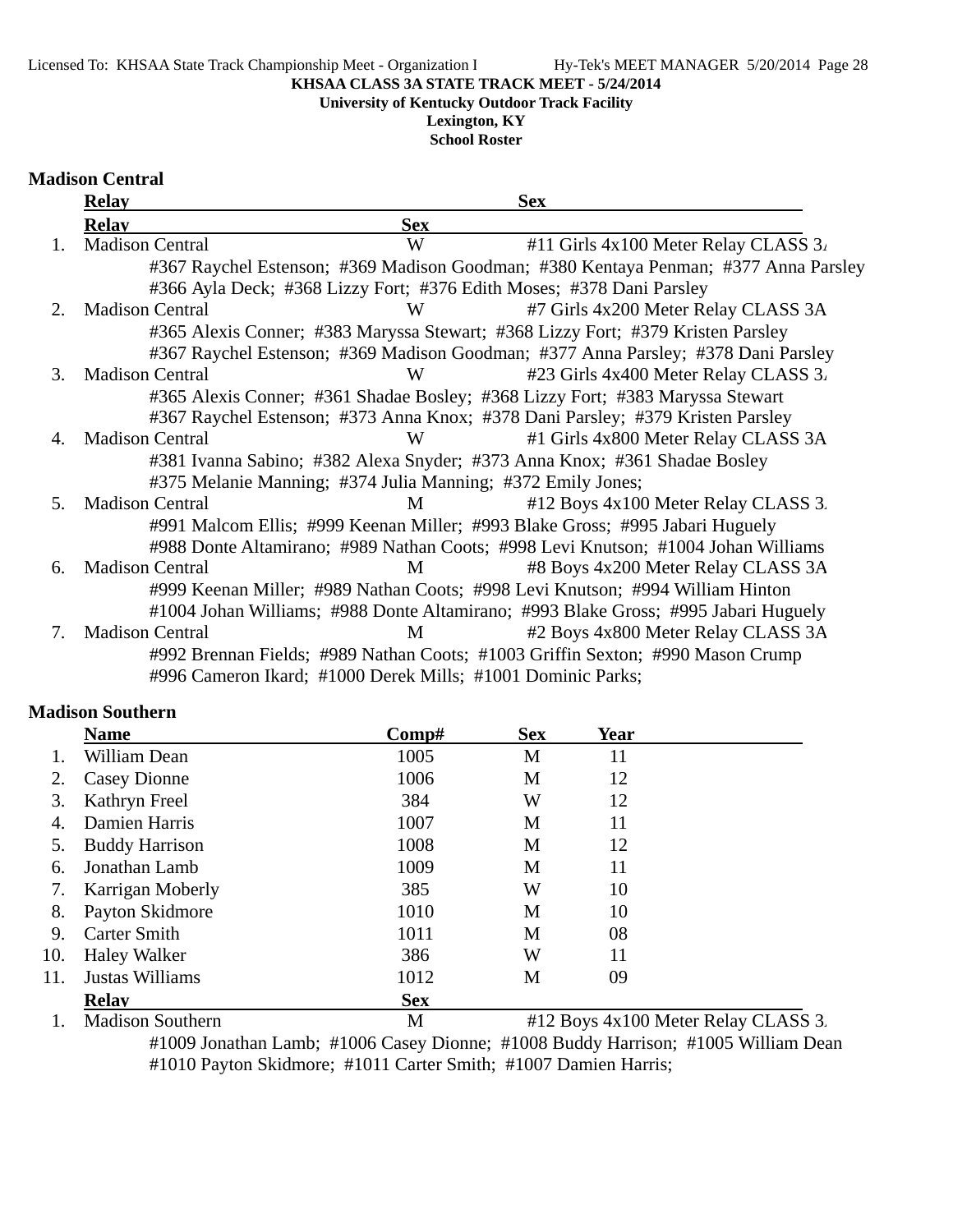#### **KHSAA CLASS 3A STATE TRACK MEET - 5/24/2014 University of Kentucky Outdoor Track Facility Lexington, KY**

**School Roster**

#### **Madisonville North Hopkins**

|     | <b>Name</b>                                                               | Comp#      | <b>Sex</b> | Year                                                                          |  |  |
|-----|---------------------------------------------------------------------------|------------|------------|-------------------------------------------------------------------------------|--|--|
| 1.  | <b>Ben Adams</b>                                                          | 1013       | M          | 12                                                                            |  |  |
| 2.  | Ryan Bowman                                                               | 1014       | M          | 11                                                                            |  |  |
| 3.  | Latonya Burnes                                                            | 387        | W          | 12                                                                            |  |  |
| 4.  | Isaac Couch                                                               | 1015       | M          | 11                                                                            |  |  |
| 5.  | Alex Gray                                                                 | 1016       | M          | 12                                                                            |  |  |
| 6.  | <b>Taylor Hampton</b>                                                     | 388        | W          | 12                                                                            |  |  |
| 7.  | Makayla Jackson                                                           | 389        | W          | 08                                                                            |  |  |
| 8.  | Earl Leonard                                                              | 1017       | M          | 11                                                                            |  |  |
| 9.  | <b>Cameron Luster</b>                                                     | 1018       | M          | 11                                                                            |  |  |
| 10. | Jaylen Mason                                                              | 1019       | M          | 12                                                                            |  |  |
| 11. | Aleah Nix                                                                 | 390        | W          | 10                                                                            |  |  |
| 12. | <b>Christian Perry</b>                                                    | 1020       | M          | 11                                                                            |  |  |
| 13. | Tj Phaup                                                                  | 1021       | M          | 11                                                                            |  |  |
| 14. | kaylee Plunkett                                                           | 391        | W          | 10                                                                            |  |  |
| 15. | Kambree Prelow                                                            | 392        | W          | 12                                                                            |  |  |
| 16. | Cullen Reynolds                                                           | 1022       | M          | 11                                                                            |  |  |
| 17. | <b>Bryce Tichenor</b>                                                     | 1023       | M          | 11                                                                            |  |  |
| 18. | Erika Wallace                                                             | 393        | W          | 09                                                                            |  |  |
| 19. | <b>Ariel Wells</b>                                                        | 394        | W          | 10                                                                            |  |  |
| 20. | Ivonta White                                                              | 1024       | M          | 11                                                                            |  |  |
|     | <b>Relay</b>                                                              | <b>Sex</b> |            |                                                                               |  |  |
| 1.  | <b>Madisonville North Hopkins</b>                                         | W          |            | #11 Girls 4x100 Meter Relay CLASS 3.                                          |  |  |
|     |                                                                           |            |            | #390 Aleah Nix; #392 Kambree Prelow; #388 Taylor Hampton; #387 Latonya Burnes |  |  |
|     | #391 kaylee Plunkett; #394 Ariel Wells;                                   |            |            |                                                                               |  |  |
| 2.  | Madisonville North Hopkins                                                | W          |            | #1 Girls 4x800 Meter Relay CLASS 3A                                           |  |  |
|     | #390 Aleah Nix; #393 Erika Wallace; #387 Latonya Burnes; #394 Ariel Wells |            |            |                                                                               |  |  |
|     | #388 Taylor Hampton; #389 Makayla Jackson;                                |            |            |                                                                               |  |  |

3. Madisonville North Hopkins M #12 Boys 4x100 Meter Relay CLASS 3. #1021 Tj Phaup; #1024 Ivonta White; #1018 Cameron Luster; #1014 Ryan Bowman #1017 Earl Leonard; #1023 Bryce Tichenor;

4. Madisonville North Hopkins M #8 Boys 4x200 Meter Relay CLASS 3A #1015 Isaac Couch; #1017 Earl Leonard; #1019 Jaylen Mason; #1016 Alex Gray #1013 Ben Adams; #1020 Christian Perry;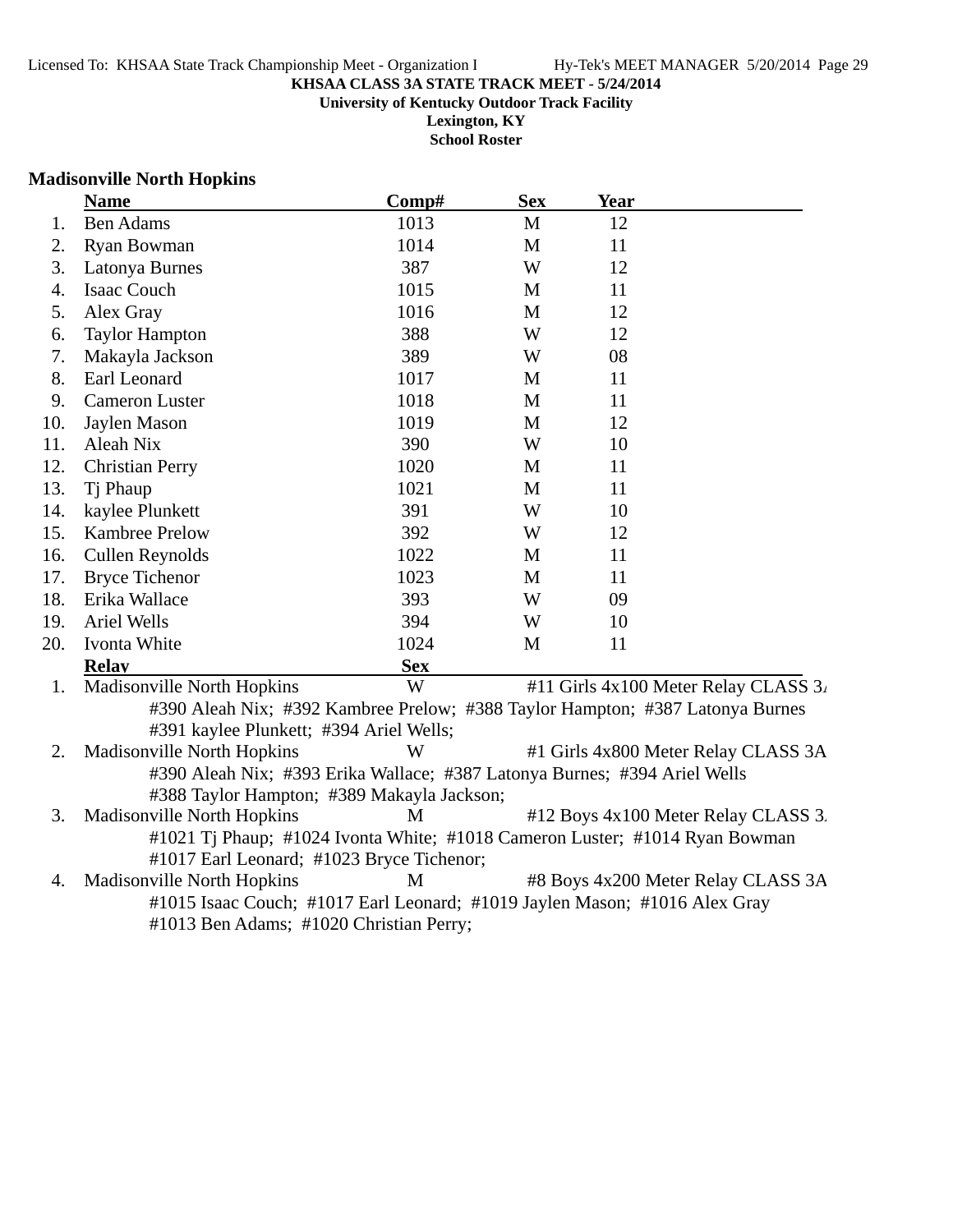**University of Kentucky Outdoor Track Facility**

**Lexington, KY School Roster**

#### **Male**

|     | <b>Name</b>               | $\bf Comp\#$ | <b>Sex</b>  | <b>Year</b> |  |
|-----|---------------------------|--------------|-------------|-------------|--|
| 1.  | <b>Spencer Barrios</b>    | 1025         | M           | 12          |  |
| 2.  | Tashyonna Bethel          | 395          | W           | 09          |  |
| 3.  | Ellis Cain                | 1026         | M           | 11          |  |
| 4.  | <b>Mariah Collins</b>     | 396          | W           | 12          |  |
| 5.  | <b>Breana Conway</b>      | 397          | W           | 12          |  |
| 6.  | Kamron Cuff               | 1027         | M           | 10          |  |
| 7.  | <b>Kasey Davenport</b>    | 1028         | M           | 12          |  |
| 8.  | Mya Davidson              | 398          | W           | 09          |  |
| 9.  | Dominique Edmonds         | 399          | W           | 12          |  |
| 10. | Jordan Fields             | 1029         | M           | 12          |  |
| 11. | <b>Rhea Fleming</b>       | 400          | W           | 11          |  |
| 12. | Devin Gentry              | 1030         | M           | 10          |  |
| 13. | <b>Corrion Green</b>      | 1031         | M           | 11          |  |
| 14. | Melvin Hall               | 1032         | M           | 12          |  |
| 15. | Savannah Heckman          | 401          | W           | 10          |  |
| 16. | Dariane Jones             | 402          | W           | 12          |  |
| 17. | Maggie Kiper              | 403          | W           | 10          |  |
| 18. | <b>Tyler Klain</b>        | 1033         | M           | 11          |  |
| 19. | <b>Taylor Kraft</b>       | 404          | W           | 10          |  |
| 20. | Kaitlyn Lacy              | 405          | W           | 08          |  |
| 21. | Regan Leboeug             | 406          | W           | 09          |  |
| 22. | <b>Sidney Madison</b>     | 407          | W           | 09          |  |
| 23. | Mackenzie Nevill          | 408          | W           | 10          |  |
| 24. | <b>Marque Northington</b> | 1034         | M           | 12          |  |
| 25. | Kenneth Ott               | 1035         | M           | 11          |  |
| 26. | Jada Owens                | 409          | W           | 09          |  |
| 27. | <b>Kamon Phillips</b>     | 1036         | M           | 12          |  |
| 28. | Jonah Quire               | 1037         | M           | 11          |  |
| 29. | Jazlyn Rowan              | 410          | W           | 10          |  |
| 30. | Hayden Shelton            | 1038         | $\mathbf M$ | 10          |  |
| 31. | <b>Ramone Slocum</b>      | 1039         | M           | 10          |  |
| 32. | Kristen Smith             | 411          | W           | 12          |  |
| 33. | Reggie Springfield        | 1040         | M           | 12          |  |
| 34. | Taliyah Townsend          | 412          | W           | 10          |  |
| 35. | Chimond Vaughn            | 413          | W           | 08          |  |
| 36. | Keion Wakefield           | 1041         | M           | 10          |  |
| 37. | Shaelyn Waller            | 414          | W           | 11          |  |
| 38. | Hadiya Williams           | 415          | W           | 09          |  |
| 39. | Jeromy Williams           | 1042         | M           | 12          |  |
| 40. | Kristoffe Wilson          | 1043         | M           | 12          |  |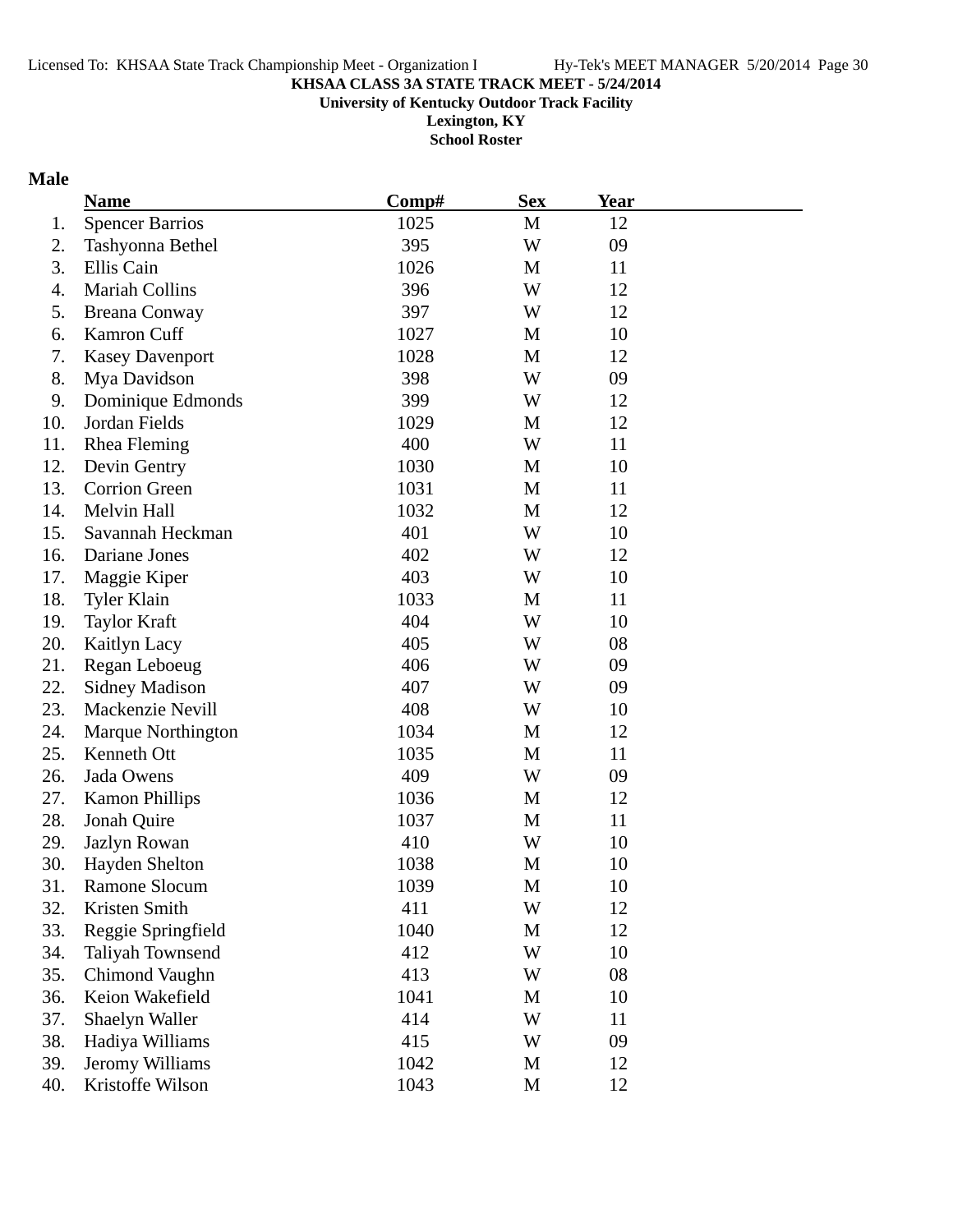#### Licensed To: KHSAA State Track Championship Meet - Organization I Hy-Tek's MEET MANAGER 5/20/2014 Page 31

**KHSAA CLASS 3A STATE TRACK MEET - 5/24/2014**

#### **University of Kentucky Outdoor Track Facility**

**Lexington, KY**

**School Roster**

## **Male**

|    | <b>Relay</b> | <b>Sex</b>                                                                             |
|----|--------------|----------------------------------------------------------------------------------------|
|    | <b>Relay</b> | <b>Sex</b>                                                                             |
| 1. | Male         | W<br>#11 Girls 4x100 Meter Relay CLASS 3.                                              |
|    |              | #413 Chimond Vaughn; #404 Taylor Kraft; #396 Mariah Collins; #414 Shaelyn Waller       |
|    |              | #410 Jazlyn Rowan; #412 Taliyah Townsend; #395 Tashyonna Bethel; #409 Jada Owens       |
| 2  | Male         | #7 Girls 4x200 Meter Relay CLASS 3A<br>W                                               |
|    |              | #410 Jazlyn Rowan; #404 Taylor Kraft; #396 Mariah Collins; #414 Shaelyn Waller         |
|    |              | #412 Taliyah Townsend; #395 Tashyonna Bethel; #398 Mya Davidson; #413 Chimond Vaughr   |
| 3. | Male         | #23 Girls 4x400 Meter Relay CLASS 3.<br>W                                              |
|    |              | #410 Jazlyn Rowan; #412 Taliyah Townsend; #396 Mariah Collins; #411 Kristen Smith      |
|    |              | #405 Kaitlyn Lacy; #407 Sidney Madison; #400 Rhea Fleming; #413 Chimond Vaughn         |
| 4. | Male         | #1 Girls 4x800 Meter Relay CLASS 3A<br>W                                               |
|    |              | #405 Kaitlyn Lacy; #407 Sidney Madison; #401 Savannah Heckman; #400 Rhea Fleming       |
|    |              | #397 Breana Conway; #403 Maggie Kiper; #406 Regan Leboeug; #399 Dominique Edmonds      |
| 5. | Male         | #8 Boys 4x200 Meter Relay CLASS 3A<br>M                                                |
|    |              | #1034 Marque Northington; #1039 Ramone Slocum; #1031 Corrion Green; #1030 Devin Gent   |
|    |              | #1029 Jordan Fields; #1026 Ellis Cain; #1042 Jeromy Williams; #1027 Kamron Cuff        |
| 6. | Male         | #24 Boys 4x400 Meter Relay CLASS 3.<br>M                                               |
|    |              | #1041 Keion Wakefield; #1043 Kristoffe Wilson; #1038 Hayden Shelton; #1039 Ramone Sloc |
|    |              | #1032 Melvin Hall; #1042 Jeromy Williams; #1036 Kamon Phillips; #1031 Corrion Green    |
| 7. | Male         | #2 Boys 4x800 Meter Relay CLASS 3A<br>M                                                |
|    |              | #1035 Kenneth Ott; #1038 Hayden Shelton; #1025 Spencer Barrios; #1033 Tyler Klain      |
|    |              | #1036 Kamon Phillips; #1043 Kristoffe Wilson;                                          |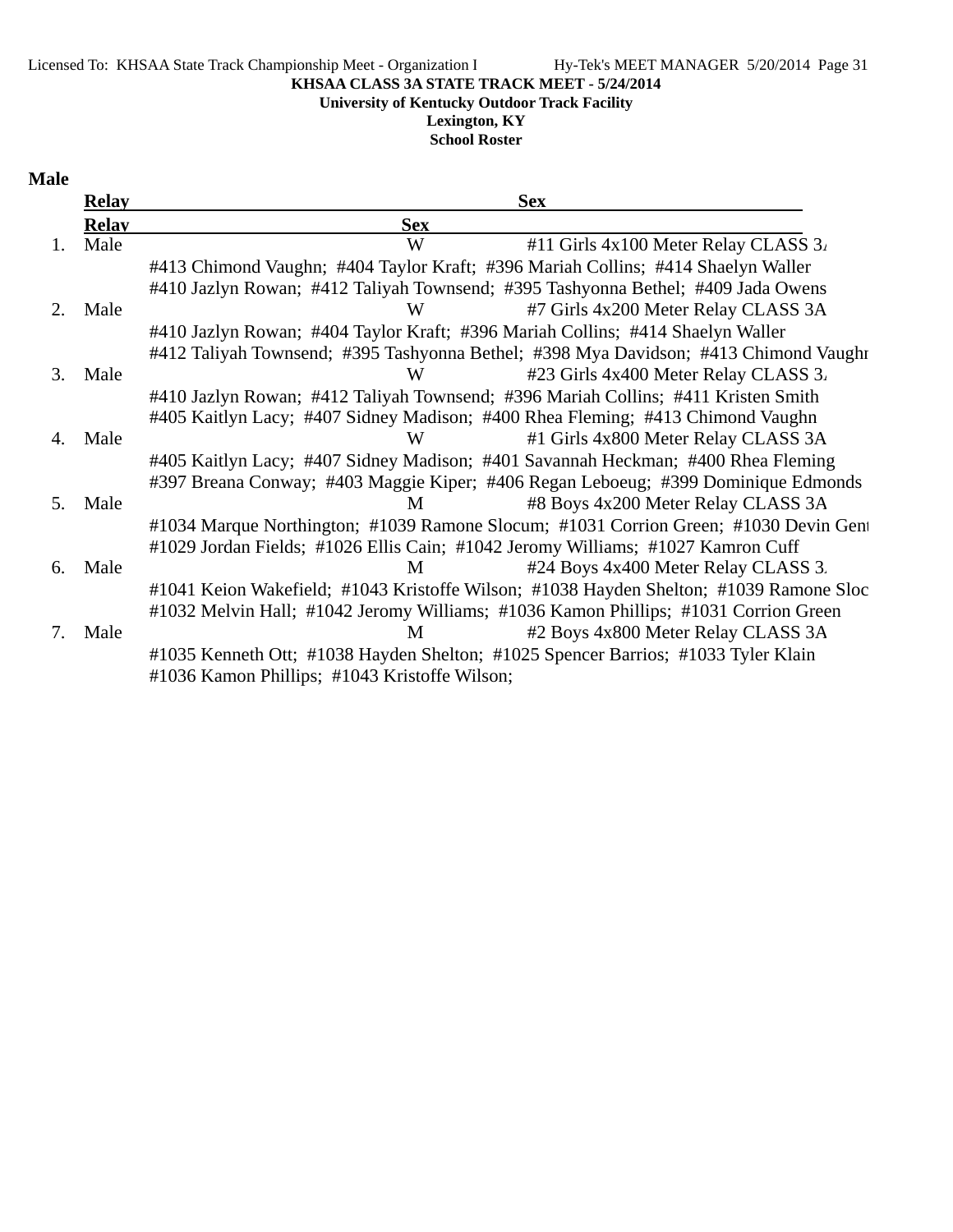**University of Kentucky Outdoor Track Facility**

**Lexington, KY School Roster**

#### **Marshall County**

|     | <b>Name</b>            | Comp#                                                                               | <b>Sex</b>  | <b>Year</b> |                                      |
|-----|------------------------|-------------------------------------------------------------------------------------|-------------|-------------|--------------------------------------|
| 1.  | <b>Taylor Bare</b>     | 416                                                                                 | W           | 08          |                                      |
| 2.  | Alyssa Barnard         | 417                                                                                 | W           | 11          |                                      |
| 3.  | Cole Barnard           | 1044                                                                                | M           | 11          |                                      |
| 4.  | Ethan Beyer            | 1045                                                                                | M           | 10          |                                      |
| 5.  | Robert Blankenship     | 1046                                                                                | M           | 11          |                                      |
| 6.  | Jacob Carnine          | 1047                                                                                | M           | 11          |                                      |
| 7.  | Amber Crawford         | 418                                                                                 | W           | 11          |                                      |
| 8.  | Devan Doss             | 419                                                                                 | W           | 12          |                                      |
| 9.  | Gloria Freeman         | 420                                                                                 | W           | 08          |                                      |
| 10. | Alli Fuqua             | 421                                                                                 | W           | 12          |                                      |
| 11. | <b>Sydney Goff</b>     | 422                                                                                 | W           | 11          |                                      |
| 12. | <b>Casey Gregory</b>   | 1048                                                                                | M           | 09          |                                      |
| 13. | Collin Gunn            | 1049                                                                                | $\mathbf M$ | 10          |                                      |
| 14. | <b>Tieler Hamlet</b>   | 1050                                                                                | M           | 10          |                                      |
| 15. | Kara Kelley            | 423                                                                                 | W           | 11          |                                      |
| 16. | Michaela Manley        | 424                                                                                 | W           | 11          |                                      |
| 17. | Lexie Myers            | 425                                                                                 | W           | 11          |                                      |
| 18. | <b>Sydney Nelson</b>   | 426                                                                                 | W           | 10          |                                      |
| 19. | Dax Parker             | 1051                                                                                | M           | 11          |                                      |
| 20. | <b>Rachel Prange</b>   | 427                                                                                 | W           | 11          |                                      |
| 21. | Jackson Reed           | 1052                                                                                | M           | 09          |                                      |
| 22. | Joseph Reed            | 1053                                                                                | M           | 09          |                                      |
| 23. | Melissa Ross           | 428                                                                                 | W           | 11          |                                      |
| 24. | Jazmine Rozycke        | 429                                                                                 | W           | 08          |                                      |
| 25. | Stephanie Russell      | 430                                                                                 | W           | 11          |                                      |
| 26. | <b>Blaine Skeen</b>    | 1054                                                                                | M           | 12          |                                      |
| 27. | Nathan Solomon         | 1055                                                                                | M           | 11          |                                      |
| 28. | Kaylin Spiker          | 431                                                                                 | W           | 12          |                                      |
| 29. | Skyler Van Meter       | 1056                                                                                | M           | 11          |                                      |
| 30. | Drew Warnick           | 1057                                                                                | M           | 12          |                                      |
|     | <b>Relay</b>           | <b>Sex</b>                                                                          |             |             |                                      |
| 1.  | <b>Marshall County</b> | W                                                                                   |             |             | #7 Girls 4x200 Meter Relay CLASS 3A  |
|     |                        | #425 Lexie Myers; #422 Sydney Goff; #417 Alyssa Barnard; #423 Kara Kelley           |             |             |                                      |
|     |                        | #428 Melissa Ross; #421 Alli Fuqua; #427 Rachel Prange; #429 Jazmine Rozycke        |             |             |                                      |
| 2.  | <b>Marshall County</b> | W                                                                                   |             |             | #23 Girls 4x400 Meter Relay CLASS 3. |
|     |                        | #425 Lexie Myers; #422 Sydney Goff; #428 Melissa Ross; #417 Alyssa Barnard          |             |             |                                      |
|     |                        | #429 Jazmine Rozycke; #430 Stephanie Russell; #420 Gloria Freeman; #416 Taylor Bare |             |             |                                      |

3. Marshall County M #24 Boys 4x400 Meter Relay CLASS 3. #1044 Cole Barnard; #1054 Blaine Skeen; #1046 Robert Blankenship; #1055 Nathan Solomon #1049 Collin Gunn; #1047 Jacob Carnine; #1057 Drew Warnick; #1050 Tieler Hamlet 4. Marshall County M #2 Boys 4x800 Meter Relay CLASS 3A #1047 Jacob Carnine; #1051 Dax Parker; #1049 Collin Gunn; #1046 Robert Blankenship

#1045 Ethan Beyer; #1053 Joseph Reed; #1052 Jackson Reed; #1050 Tieler Hamlet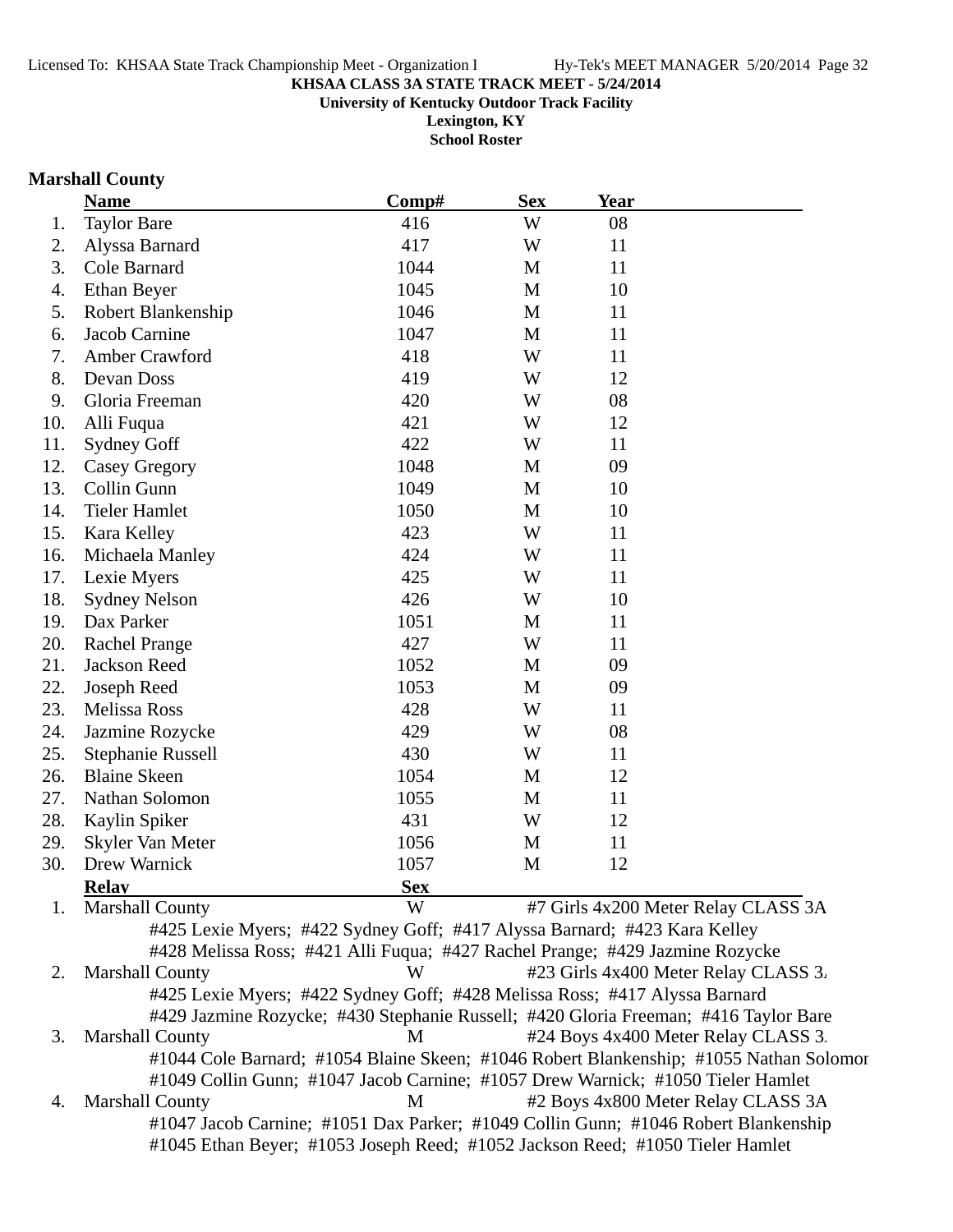#### **KHSAA CLASS 3A STATE TRACK MEET - 5/24/2014 University of Kentucky Outdoor Track Facility Lexington, KY**

**School Roster**

# **McCracken County**

|     | <b>Name</b>              | $\bf Comp\#$ | <b>Sex</b> | Year                                |  |
|-----|--------------------------|--------------|------------|-------------------------------------|--|
|     | <b>Sam Barnett</b>       | 1058         | M          | 11                                  |  |
| 2.  | <b>Landon Chambers</b>   | 1059         | M          | 11                                  |  |
| 3.  | Eric Gonzalez            | 1060         | М          | 09                                  |  |
| 4.  | Simeon Herbert           | 1061         | M          | 08                                  |  |
|     | De'vharius Jones         | 1062         | M          | 10                                  |  |
| 6.  | Rasheed Jones            | 1063         | М          | 11                                  |  |
| 7.  | <b>Martin Livingston</b> | 1064         | M          | 12                                  |  |
| 8.  | <b>Zack Moore</b>        | 1065         | M          | 11                                  |  |
| 9.  | McKenzie Moss            | 1066         | M          | 08                                  |  |
| 10. | Kyris Settle             | 1067         | М          | 11                                  |  |
| 11. | Dylan Tracy              | 1068         | М          | 11                                  |  |
|     | <b>Relay</b>             | <b>Sex</b>   |            |                                     |  |
| 1.  | <b>McCracken County</b>  | М            |            | #12 Boys 4x100 Meter Relay CLASS 3. |  |

#1065 Zack Moore; #1067 Kyris Settle; #1059 Landon Chambers; #1063 Rasheed Jones #1061 Simeon Herbert; #1066 McKenzie Moss; #1068 Dylan Tracy; #1064 Martin Livingston

# **Meade County**

|    | <b>Name</b>            | Comp# | Sex | Year |
|----|------------------------|-------|-----|------|
|    | 1. Geo Kapalungan      | 1069  | M   |      |
|    | 2. Hannah King         | 432   | W   |      |
|    | 3. Nicholas O'Brien    | 1070  | M   |      |
| 4. | <b>Shonte Williams</b> | 433   | W   |      |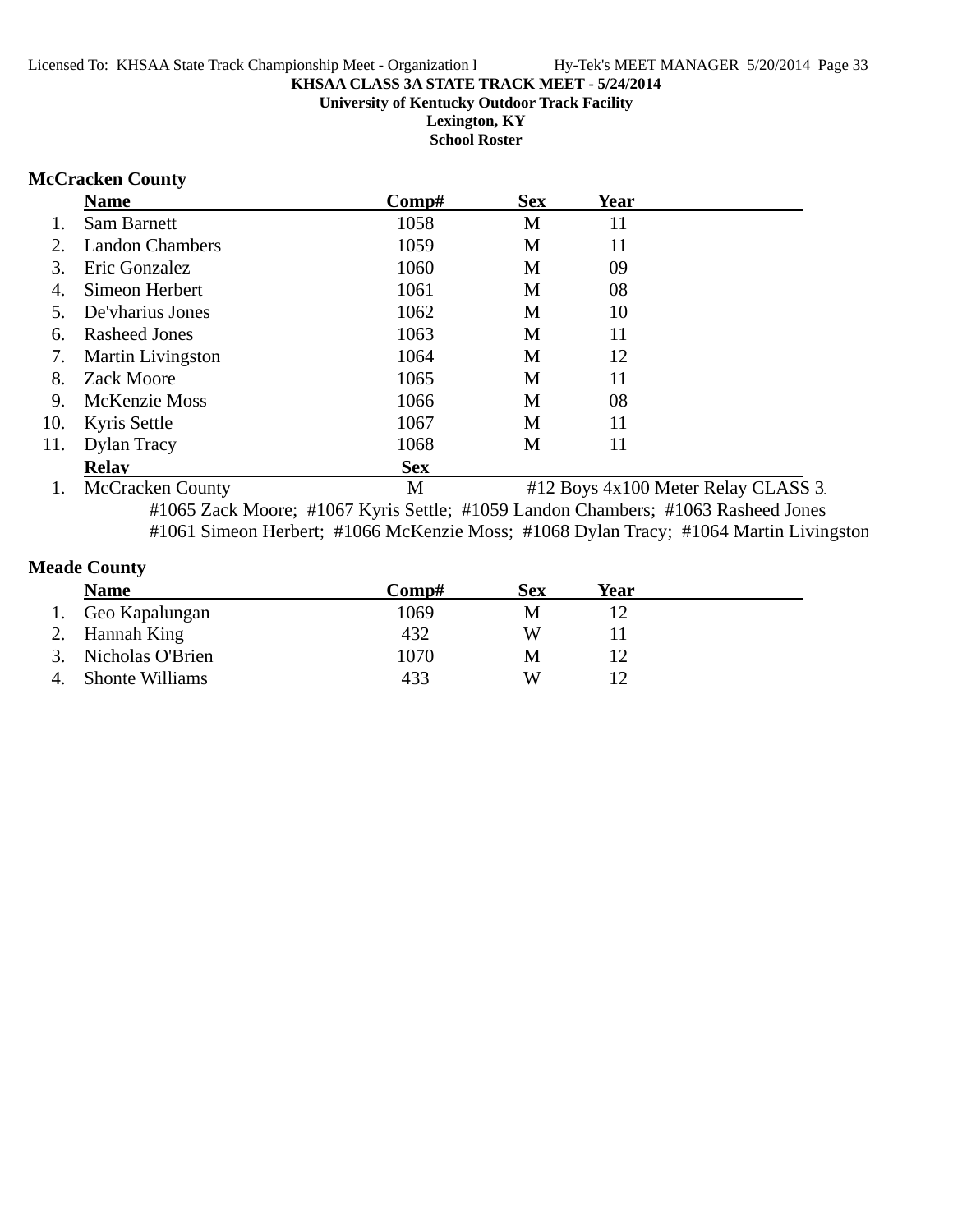**University of Kentucky Outdoor Track Facility**

**Lexington, KY**

**School Roster**

#### **Mercy**

| <b>Name</b>               |                        | Comp#      | <b>Sex</b> | Year |                                      |
|---------------------------|------------------------|------------|------------|------|--------------------------------------|
|                           | <b>Alexis Gibbons</b>  | 434        | W          | 10   |                                      |
| 2.                        | Olivia Hennis          | 435        | W          | 10   |                                      |
| Abbey Just<br>3.          |                        | 436        | W          | 09   |                                      |
| 4.                        | Abby Leanhart          | 437        | W          | 11   |                                      |
| 5.                        | <b>Sydney Leanhart</b> | 438        | W          | 09   |                                      |
| 6.                        | Casey McMahan          | 439        | W          | 11   |                                      |
| 7.                        | Mary Robinson          | 440        | W          | 11   |                                      |
| <b>Tristen Senn</b><br>8. |                        | 441        | W          | 12   |                                      |
| Daley Smith<br>9.         |                        | 442        | W          | 11   |                                      |
| 10.                       | Molly Wegenast         | 443        | W          | 10   |                                      |
| 11.<br>Abby Wicke         |                        | 444        | W          | 12   |                                      |
| 12.                       | Brianna Wolken         | 445        | W          | 10   |                                      |
| 13.<br>Olivia Young       |                        | 446        | W          | 10   |                                      |
| <b>Relav</b>              |                        | <b>Sex</b> |            |      |                                      |
| Mercy                     |                        | W          |            |      | #23 Girls 4x400 Meter Relay CLASS 3. |

#434 Alexis Gibbons; #435 Olivia Hennis; #446 Olivia Young; #443 Molly Wegenast #441 Tristen Senn; #440 Mary Robinson; #436 Abbey Just; #442 Daley Smith 2. Mercy W #1 Girls 4x800 Meter Relay CLASS 3A #440 Mary Robinson; #444 Abby Wicke; #443 Molly Wegenast; #446 Olivia Young #445 Brianna Wolken; #437 Abby Leanhart; #438 Sydney Leanhart; #439 Casey McMahan

#### **Montgomery County**

| <b>Name</b>            | $\bf Comp\#$ | Sex | <b>Year</b> |
|------------------------|--------------|-----|-------------|
| 1. Aiyanna Jones       | 447          | W   |             |
| 2. Zack Pater          | 1071         | М   |             |
| <b>Dustin Townsend</b> | 1072         | M   | 10          |

#### **Muhlenberg County**

| <b>Name</b>                  | $\bf Comp\#$ | <b>Sex</b> | Year |  |
|------------------------------|--------------|------------|------|--|
| <b>Atlee Campbell</b><br>1.  | 1073         | M          | 11   |  |
| Moe Clay<br>2.               | 1074         | M          | 12   |  |
| <b>Cameron Flowers</b><br>3. | 1075         | M          | 10   |  |
| Mason Jessup<br>4.           | 1076         | M          | 11   |  |
| Dan Marigny<br>5.            | 1077         | M          | 10   |  |
| <b>Anthony Mason</b><br>6.   | 1078         | M          | 12   |  |
| Eli Samek                    | 1079         | M          | 12   |  |
| Dylan Walton<br>8.           | 1080         | М          | 12   |  |
| <b>Relay</b>                 | <b>Sex</b>   |            |      |  |

1. Muhlenberg County M #8 Boys 4x200 Meter Relay CLASS 3A #1074 Moe Clay; #1078 Anthony Mason; #1079 Eli Samek; #1077 Dan Marigny #1080 Dylan Walton; #1073 Atlee Campbell; #1075 Cameron Flowers; #1076 Mason Jessup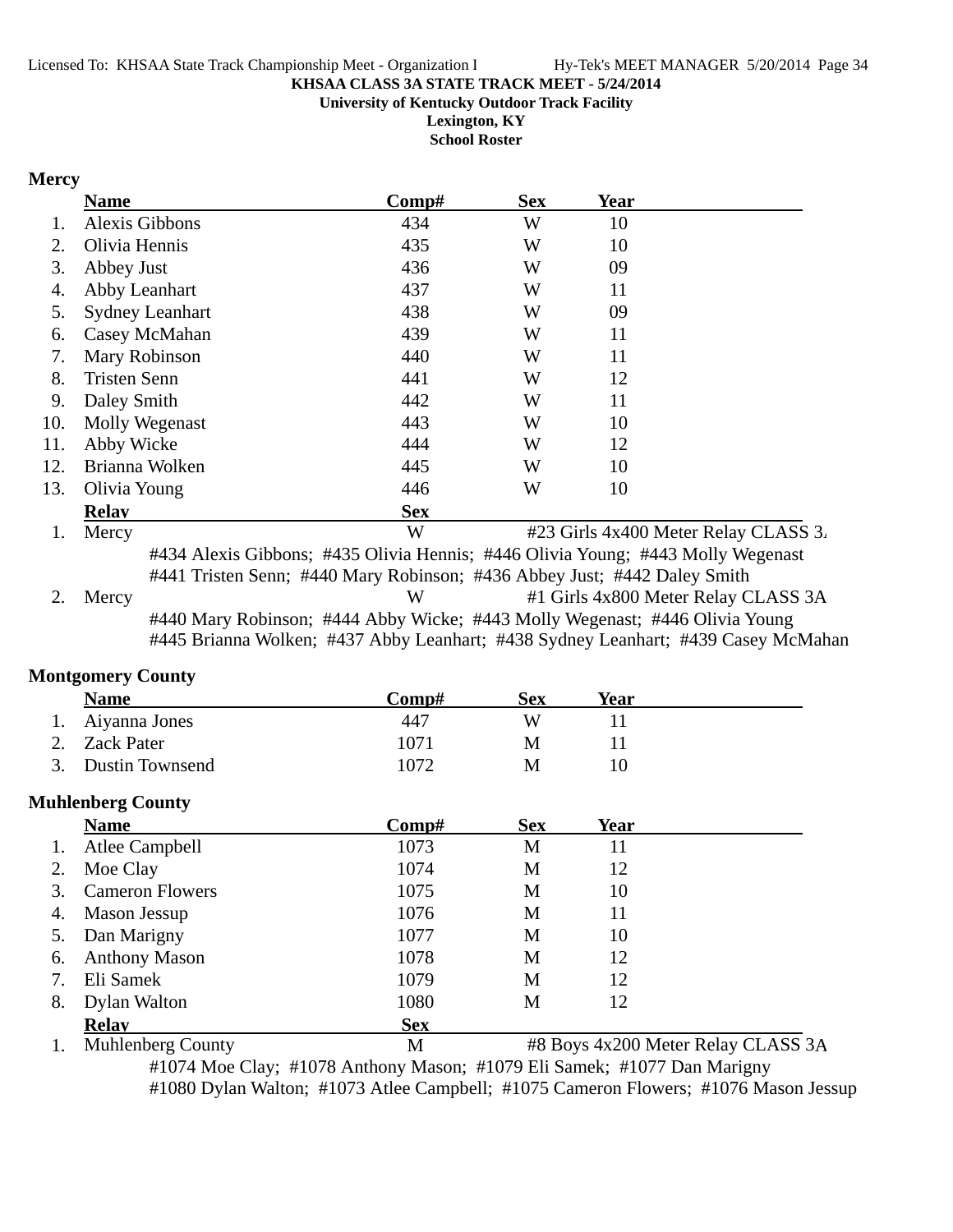**University of Kentucky Outdoor Track Facility**

**Lexington, KY School Roster**

# **North Bullitt**

|     | <b>Name</b>                                                                                                                                                  | $\bf Comp\#$ | <b>Sex</b> | Year |                                      |
|-----|--------------------------------------------------------------------------------------------------------------------------------------------------------------|--------------|------------|------|--------------------------------------|
|     | Shawnneia Cannon                                                                                                                                             | 448          | W          | 09   |                                      |
| 2.  | Lauren Deel                                                                                                                                                  | 449          | W          | 09   |                                      |
| 3.  | Elizabeth Grau                                                                                                                                               | 450          | W          | 12   |                                      |
|     | Erica Lush                                                                                                                                                   | 451          | W          | 11   |                                      |
| 5.  | Maddie Miles                                                                                                                                                 | 452          | W          | 11   |                                      |
| 6.  | <b>Mallory Richards</b>                                                                                                                                      | 453          | W          | 09   |                                      |
| 7.  | <b>Chelsey Slayton</b>                                                                                                                                       | 454          | W          | 12   |                                      |
| 8.  | Kaitlyn Sohl                                                                                                                                                 | 455          | W          | 09   |                                      |
| 9.  | <b>Bre Stewart</b>                                                                                                                                           | 456          | W          | 11   |                                      |
| 10. | Sarah Ward                                                                                                                                                   | 457          | W          | 10   |                                      |
|     | <b>Relav</b>                                                                                                                                                 | <b>Sex</b>   |            |      |                                      |
|     | North Bullitt                                                                                                                                                | W            |            |      | #7 Girls 4x200 Meter Relay CLASS 3A  |
|     | #448 Shawnneia Cannon; #450 Elizabeth Grau; #455 Kaitlyn Sohl; #457 Sarah Ward<br>#452 Maddie Miles; #454 Chelsey Slayton; #451 Erica Lush; #449 Lauren Deel |              |            |      |                                      |
|     | North Bullitt                                                                                                                                                | W            |            |      | #23 Girls 4x400 Meter Relay CLASS 3. |

#448 Shawnneia Cannon; #450 Elizabeth Grau; #452 Maddie Miles; #457 Sarah Ward #454 Chelsey Slayton; #455 Kaitlyn Sohl; #456 Bre Stewart; #451 Erica Lush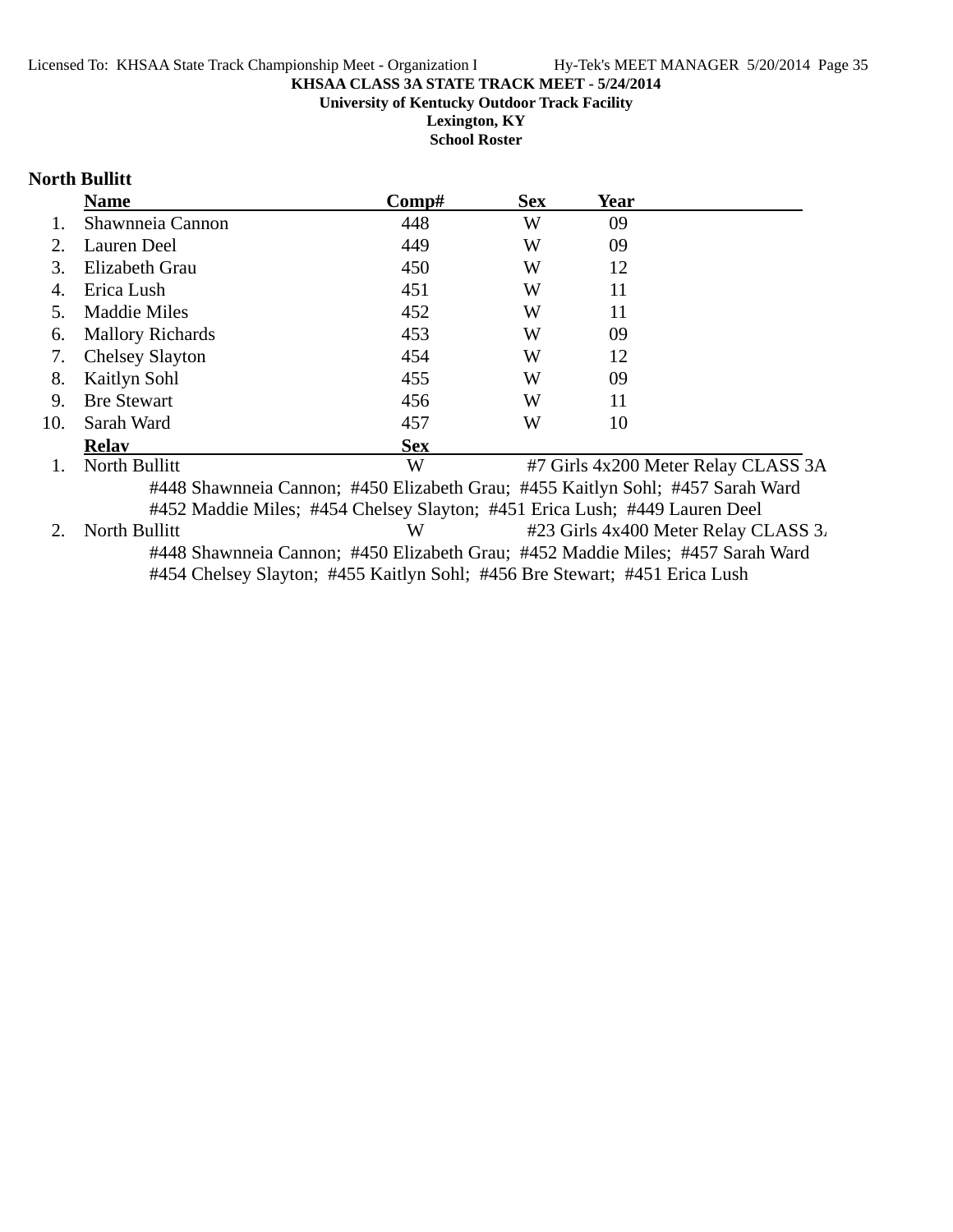**University of Kentucky Outdoor Track Facility**

**Lexington, KY School Roster**

# **North Hardin**

|     | <b>Name</b>              | Comp# | <b>Sex</b> | Year |  |
|-----|--------------------------|-------|------------|------|--|
| 1.  | <b>Lavonte Adams</b>     | 1081  | M          | 12   |  |
| 2.  | <b>Tyler Breeds</b>      | 1082  | M          | 12   |  |
| 3.  | Zach Carr                | 1083  | M          | 11   |  |
| 4.  | Hannah Corbin            | 458   | W          | 11   |  |
| 5.  | Kevin Dyer               | 1084  | M          | 12   |  |
| 6.  | <b>Molly Emdee</b>       | 459   | W          | 10   |  |
| 7.  | Jaylynn Francois         | 460   | W          | 10   |  |
| 8.  | Katie Gilbert            | 461   | W          | 10   |  |
| 9.  | <b>Raven Graves</b>      | 462   | W          | 12   |  |
| 10. | Kianna Gray              | 463   | W          | 11   |  |
| 11. | A.J Hampton              | 1085  | M          | 11   |  |
| 12. | <b>Thomas Henning</b>    | 1086  | M          | 11   |  |
| 13. | <b>Matt Hughes</b>       | 1087  | M          | 11   |  |
| 14. | Bankhead Isaiah          | 1088  | M          | 09   |  |
| 15. | Dezare Jackson           | 464   | W          | 09   |  |
| 16. | <b>Leondrick Jackson</b> | 1089  | M          | 11   |  |
| 17. | Dante Johnson            | 1090  | M          | 12   |  |
| 18. | Deavion Mahone           | 465   | W          | 08   |  |
| 19. | Martin Marlin            | 1091  | M          | 09   |  |
| 20. | Cj Morales               | 1092  | M          | 12   |  |
| 21. | Andrew Morgan            | 1093  | M          | 12   |  |
| 22. | Jordan Murrah            | 466   | W          | 08   |  |
| 23. | Jonathan O'Bryant        | 1094  | M          | 11   |  |
| 24. | Daisha Owens             | 467   | W          | 09   |  |
| 25. | <b>Antonio Parker</b>    | 1095  | M          | 11   |  |
| 26. | <b>Faith Peet</b>        | 468   | W          | 10   |  |
| 27. | Paige Pettel             | 469   | W          | 10   |  |
| 28. | <b>Jeremy Randles</b>    | 1096  | M          | 10   |  |
| 29. | <b>Robert Rupp</b>       | 1097  | M          | 11   |  |
| 30. | <b>Alexis Shelby</b>     | 470   | W          | 10   |  |
| 31. | Jillian Shufelt          | 471   | W          | 11   |  |
| 32. | <b>Marcus Terrell</b>    | 1098  | M          | 12   |  |
| 33. | Darius Walters           | 1099  | M          | 12   |  |
| 34. | Paxton Wiley             | 1100  | M          | 11   |  |
| 35. | Jamacia Williams         | 472   | W          | 11   |  |
| 36. | Mariah Williams          | 473   | W          | 09   |  |
| 37. | <b>Rylee Windham</b>     | 474   | W          | 09   |  |
| 38. | Sarah Wiseman            | 475   | W          | 09   |  |
| 39. | Jasmine Wison            | 476   | W          | 12   |  |
| 40. | Cortessa Witherspoon     | 477   | W          | 11   |  |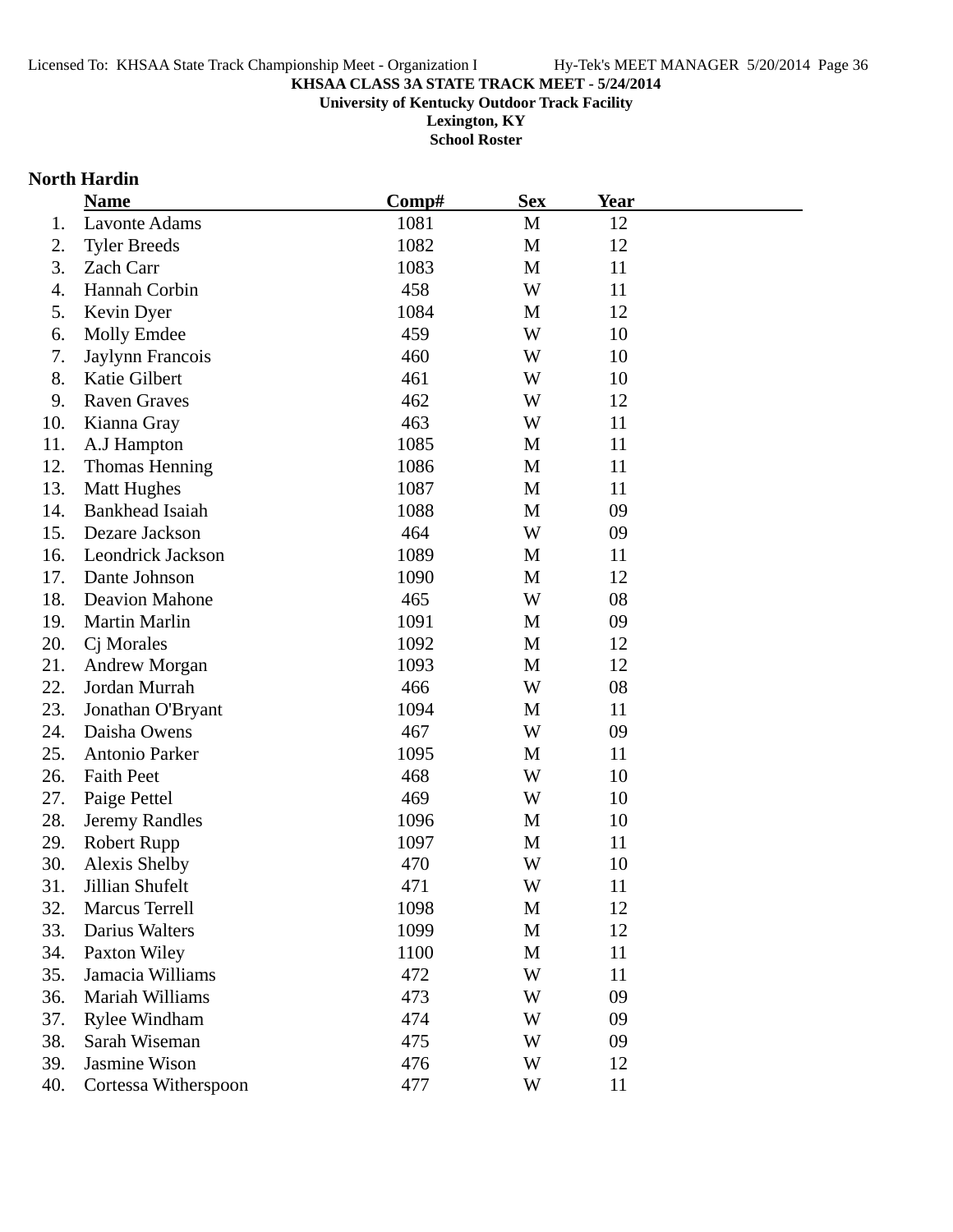#### Licensed To: KHSAA State Track Championship Meet - Organization I Hy-Tek's MEET MANAGER 5/20/2014 Page 37

**KHSAA CLASS 3A STATE TRACK MEET - 5/24/2014**

**University of Kentucky Outdoor Track Facility**

**Lexington, KY**

**School Roster**

|                                  | <b>Relay</b> | <b>Sex</b>                                                                              |
|----------------------------------|--------------|-----------------------------------------------------------------------------------------|
|                                  | <b>Relav</b> | <b>Sex</b>                                                                              |
| 1.                               | North Hardin | W<br>#11 Girls 4x100 Meter Relay CLASS 3.                                               |
|                                  |              | #460 Jaylynn Francois; #462 Raven Graves; #465 Deavion Mahone; #476 Jasmine Wison       |
|                                  |              | #467 Daisha Owens; #473 Mariah Williams; #474 Rylee Windham; #466 Jordan Murrah         |
| 2.                               | North Hardin | W<br>#7 Girls 4x200 Meter Relay CLASS 3A                                                |
|                                  |              | #460 Jaylynn Francois; #465 Deavion Mahone; #462 Raven Graves; #474 Rylee Windham       |
|                                  |              | #467 Daisha Owens; #473 Mariah Williams; #476 Jasmine Wison; #466 Jordan Murrah         |
| 3.                               | North Hardin | W<br>#23 Girls 4x400 Meter Relay CLASS 3.                                               |
|                                  |              | #465 Deavion Mahone; #458 Hannah Corbin; #471 Jillian Shufelt; #474 Rylee Windham       |
|                                  |              | #466 Jordan Murrah; #472 Jamacia Williams; #473 Mariah Williams; #470 Alexis Shelby     |
| 4.                               | North Hardin | #1 Girls 4x800 Meter Relay CLASS 3A<br>W                                                |
|                                  |              | #458 Hannah Corbin; #461 Katie Gilbert; #470 Alexis Shelby; #471 Jillian Shufelt        |
|                                  |              | #459 Molly Emdee; #475 Sarah Wiseman; #464 Dezare Jackson; #473 Mariah Williams         |
| 5 <sub>1</sub>                   | North Hardin | #12 Boys 4x100 Meter Relay CLASS 3.<br>M                                                |
|                                  |              | #1084 Kevin Dyer; #1088 Bankhead Isaiah; #1100 Paxton Wiley; #1091 Martin Marlin        |
|                                  |              | #1099 Darius Walters; #1089 Leondrick Jackson; #1092 Cj Morales; #1094 Jonathan O'Bryan |
| 6.                               | North Hardin | #8 Boys 4x200 Meter Relay CLASS 3A<br>M                                                 |
|                                  |              | #1084 Kevin Dyer; #1094 Jonathan O'Bryant; #1100 Paxton Wiley; #1089 Leondrick Jackson  |
|                                  |              | #1096 Jeremy Randles; #1099 Darius Walters; #1091 Martin Marlin; #1090 Dante Johnson    |
| $7_{\scriptscriptstyle{\ddots}}$ | North Hardin | #24 Boys 4x400 Meter Relay CLASS 3.<br>M                                                |
|                                  |              | #1082 Tyler Breeds; #1081 Lavonte Adams; #1090 Dante Johnson; #1098 Marcus Terrell      |
|                                  |              | #1093 Andrew Morgan; #1099 Darius Walters; #1097 Robert Rupp; #1084 Kevin Dyer          |
| 8.                               | North Hardin | #2 Boys 4x800 Meter Relay CLASS 3A<br>M                                                 |
|                                  |              | #1081 Lavonte Adams; #1082 Tyler Breeds; #1083 Zach Carr; #1093 Andrew Morgan           |
|                                  |              | #1097 Robert Rupp; #1098 Marcus Terrell;                                                |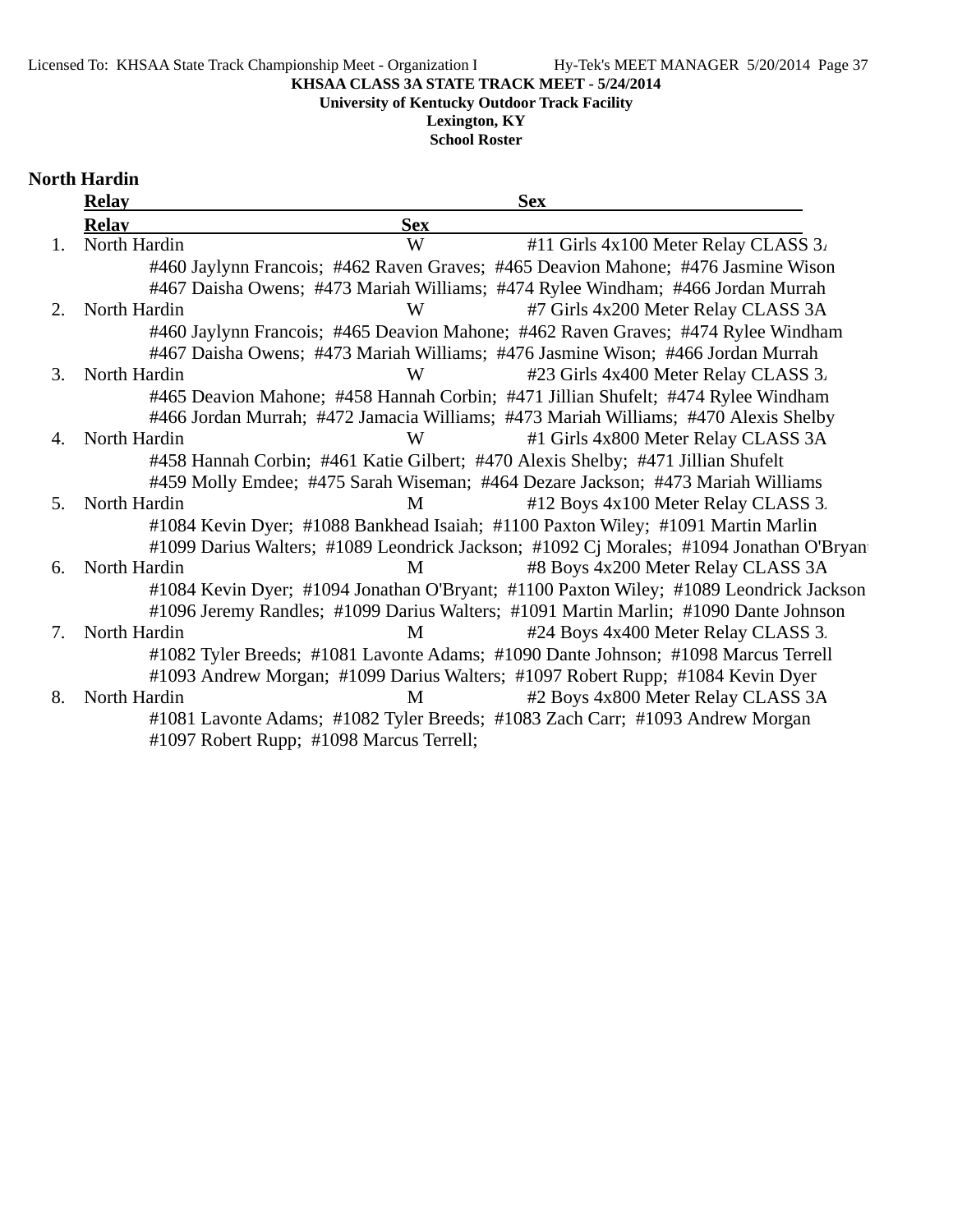**University of Kentucky Outdoor Track Facility**

**Lexington, KY School Roster**

# **Notre Dame**

|     | <b>Name</b>           | Comp#      | <b>Sex</b> | <b>Year</b> |                                      |
|-----|-----------------------|------------|------------|-------------|--------------------------------------|
|     | <b>Mandy Arnzen</b>   | 478        | W          | 11          |                                      |
| 2.  | <b>Hannah Bradley</b> | 479        | W          | 10          |                                      |
| 3.  | Gina Erardi           | 480        | W          | 11          |                                      |
| 4.  | Savannah Hemmer       | 481        | W          | 12          |                                      |
| 5.  | <b>Frances Herbe</b>  | 482        | W          | 12          |                                      |
| 6.  | Emma Jacobs           | 483        | W          | 12          |                                      |
| 7.  | Molly Kirn            | 484        | W          | 12          |                                      |
| 8.  | Nicole Lamarre        | 485        | W          | 09          |                                      |
| 9.  | Allie McGled          | 486        | W          | 11          |                                      |
| 10. | Sarah Schuh           | 487        | W          | 09          |                                      |
| 11. | <b>Macey Tranter</b>  | 488        | W          | 09          |                                      |
| 12. | Carly Wolnitzek       | 489        | W          | 11          |                                      |
| 13. | Savanna Woods         | 490        | W          | 11          |                                      |
|     | <b>Relav</b>          | <b>Sex</b> |            |             |                                      |
|     | Notre Dame            | W          |            |             | #11 Girls 4x100 Meter Relay CLASS 3. |
|     |                       |            |            |             |                                      |

#480 Gina Erardi; #478 Mandy Arnzen; #490 Savanna Woods; #481 Savannah Hemmer #487 Sarah Schuh; #488 Macey Tranter; #485 Nicole Lamarre; #486 Allie McGled 2. Notre Dame W #23 Girls 4x400 Meter Relay CLASS 3. #478 Mandy Arnzen; #483 Emma Jacobs; #489 Carly Wolnitzek; #481 Savannah Hemmer #479 Hannah Bradley; #480 Gina Erardi; #490 Savanna Woods;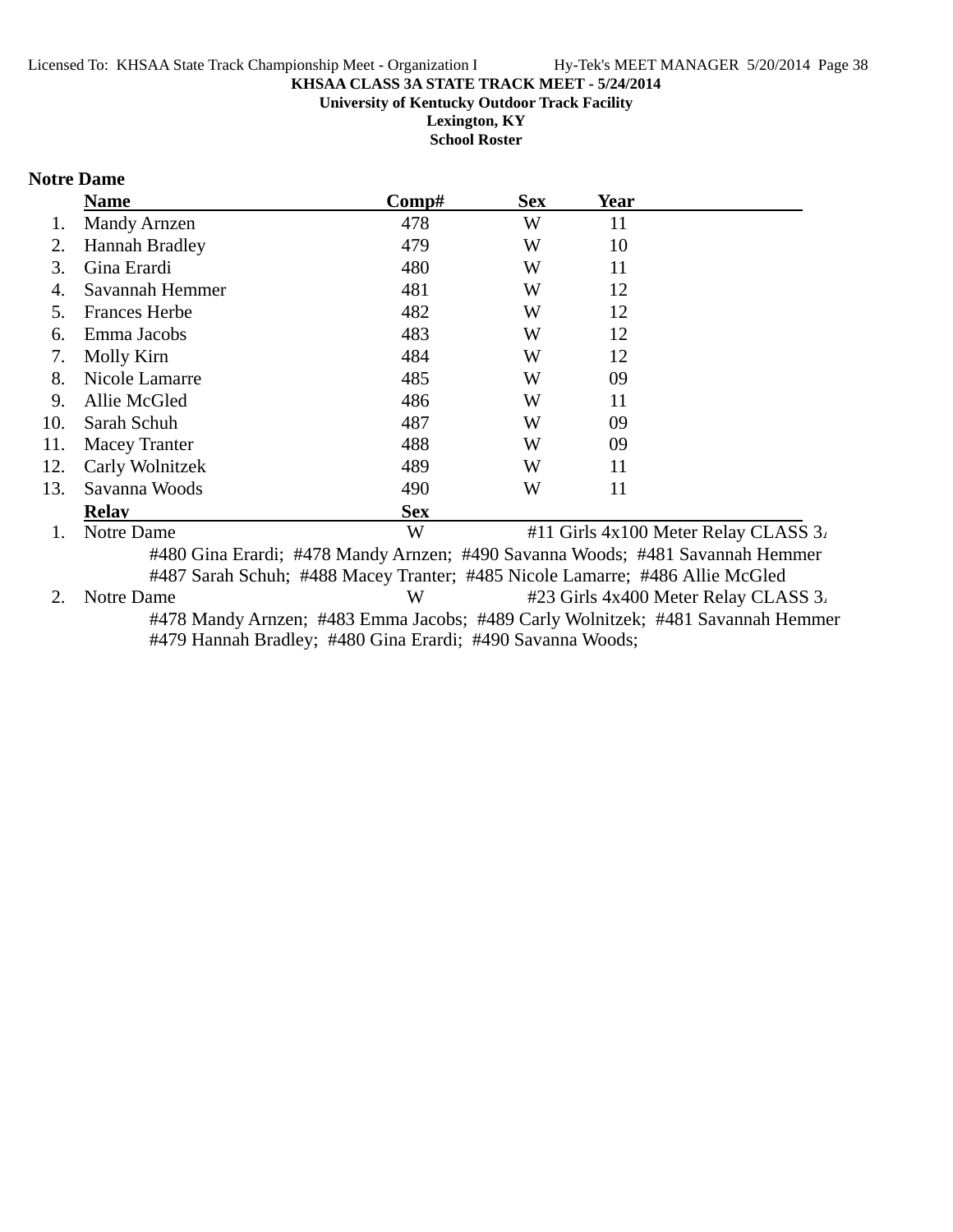**University of Kentucky Outdoor Track Facility**

**Lexington, KY School Roster**

#### **Oldham County**

|     | <b>Name</b>              | Comp#      | <b>Sex</b>   | Year                                 |
|-----|--------------------------|------------|--------------|--------------------------------------|
| 1.  | Sarah Abukwaik           | 491        | W            | 09                                   |
| 2.  | Luke Anderson            | 1101       | $\mathbf{M}$ | 12                                   |
| 3.  | Melissa Arvidson         | 492        | W            | 11                                   |
| 4.  | Jaret Baker              | 1102       | M            | 10                                   |
| 5.  | Chelsea Bear             | 493        | W            | 12                                   |
| 6.  | Seth Boaz                | 1103       | M            | 10                                   |
| 7.  | <b>Evan Charles</b>      | 1104       | M            | 10                                   |
| 8.  | <b>Josh Corral</b>       | 1105       | M            | 12                                   |
| 9.  | Kelsey Cox               | 494        | W            | 09                                   |
| 10. | <b>Riley Glenn</b>       | 495        | W            | 09                                   |
| 11. | Samantha Griffin         | 496        | W            | 10                                   |
| 12. | Caroline Grogan          | 497        | W            | 12                                   |
| 13. | Kalli Heil               | 498        | W            | 12                                   |
| 14. | Kati Heil                | 499        | W            | 12                                   |
| 15. | Ben Hoffman              | 1106       | $\mathbf{M}$ | 12                                   |
| 16. | <b>Madison Honeycutt</b> | 500        | W            | 12                                   |
| 17. | Ben Huffman              | 1107       | M            | 12                                   |
| 18. | Kailee Kaiser            | 501        | W            | 10                                   |
| 19. | Cameron Kogut            | 502        | W            | 11                                   |
| 20. | Devin McDonough          | 1108       | M            | 12                                   |
| 21. | Sarah McMurchie          | 503        | W            | 10                                   |
| 22. | Katie Myers              | 504        | W            | 10                                   |
| 23. | Samuel Pyle              | 1109       | M            | 10                                   |
| 24. | <b>Ally Reinert</b>      | 505        | W            | 10                                   |
| 25. | Ashley Reyna-padilla     | 506        | W            | 10                                   |
| 26. | Cody Schindler           | 1110       | M            | 10                                   |
| 27. | Whitney Schuyler         | 507        | W            | 12                                   |
| 28. | Jonathan Stocking        | 1111       | M            | 12                                   |
| 29. | Casey Tetidrick          | 508        | W            | 11                                   |
| 30. | Myah Underwood           | 509        | W            | 11                                   |
| 31. | <b>Summer Wheeler</b>    | 510        | W            | 12                                   |
| 32. | Rachel Whitehill         | 511        | W            | 11                                   |
| 33. | Rj Whitehill             | 1112       | M            | 10                                   |
|     | <b>Relay</b>             | <b>Sex</b> |              |                                      |
| 1.  | <b>Oldham County</b>     | W          |              | #11 Girls 4x100 Meter Relay CLASS 3. |

#492 Melissa Arvidson; #506 Ashley Reyna-padilla; #509 Myah Underwood; #505 Ally Reine #494 Kelsey Cox; #508 Casey Tetidrick; #500 Madison Honeycutt; #511 Rachel Whitehill 2. Oldham County W #7 Girls 4x200 Meter Relay CLASS 3A #505 Ally Reinert; #506 Ashley Reyna-padilla; #510 Summer Wheeler; #502 Cameron Kogut #498 Kalli Heil; #492 Melissa Arvidson; #509 Myah Underwood; #500 Madison Honeycutt 3. Oldham County W #23 Girls 4x400 Meter Relay CLASS 3. #502 Cameron Kogut; #503 Sarah McMurchie; #506 Ashley Reyna-padilla; #510 Summer Wh #496 Samantha Griffin; #505 Ally Reinert; #499 Kati Heil; #492 Melissa Arvidson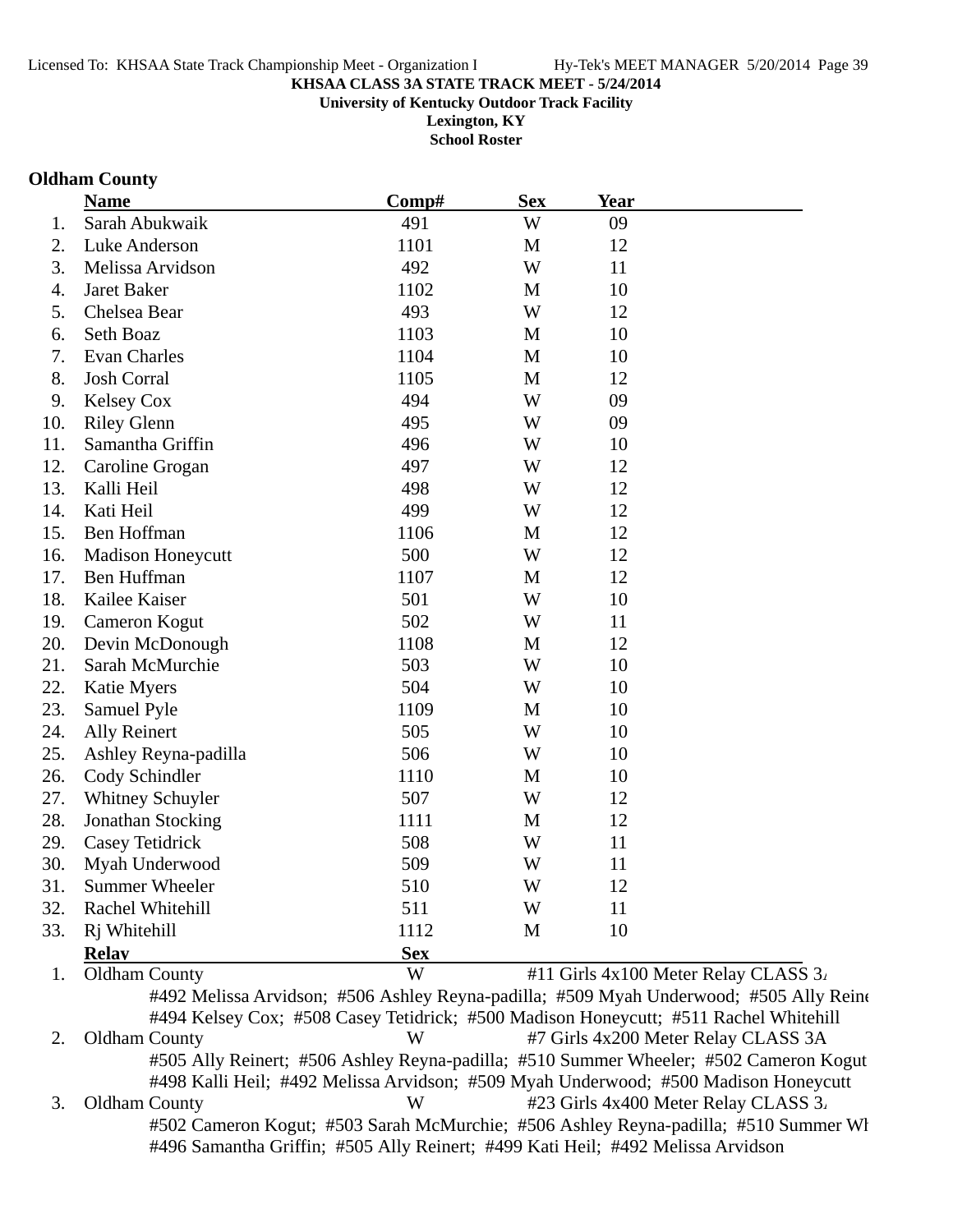#### **Lexington, KY School Roster**

# **Oldham County**

|    | <b>Relay</b>         |   | <b>Sex</b>                                                                            |
|----|----------------------|---|---------------------------------------------------------------------------------------|
| 4. | <b>Oldham County</b> | W | #1 Girls 4x800 Meter Relay CLASS 3A                                                   |
|    |                      |   | #497 Caroline Grogan; #498 Kalli Heil; #493 Chelsea Bear; #499 Kati Heil              |
|    |                      |   | #496 Samantha Griffin; #491 Sarah Abukwaik; #492 Melissa Arvidson; #495 Riley Glenn   |
| 5. | Oldham County        | M | #8 Boys 4x200 Meter Relay CLASS 3A                                                    |
|    |                      |   | #1105 Josh Corral; #1109 Samuel Pyle; #1103 Seth Boaz; #1110 Cody Schindler           |
|    |                      |   | #1101 Luke Anderson; #1108 Devin McDonough; #1102 Jaret Baker; #1104 Evan Charles     |
| 6. | <b>Oldham County</b> | M | #24 Boys 4x400 Meter Relay CLASS 3.                                                   |
|    |                      |   | #1103 Seth Boaz; #1105 Josh Corral; #1106 Ben Hoffman; #1109 Samuel Pyle              |
|    |                      |   | #1104 Evan Charles; #1108 Devin McDonough; #1102 Jaret Baker; #1111 Jonathan Stocking |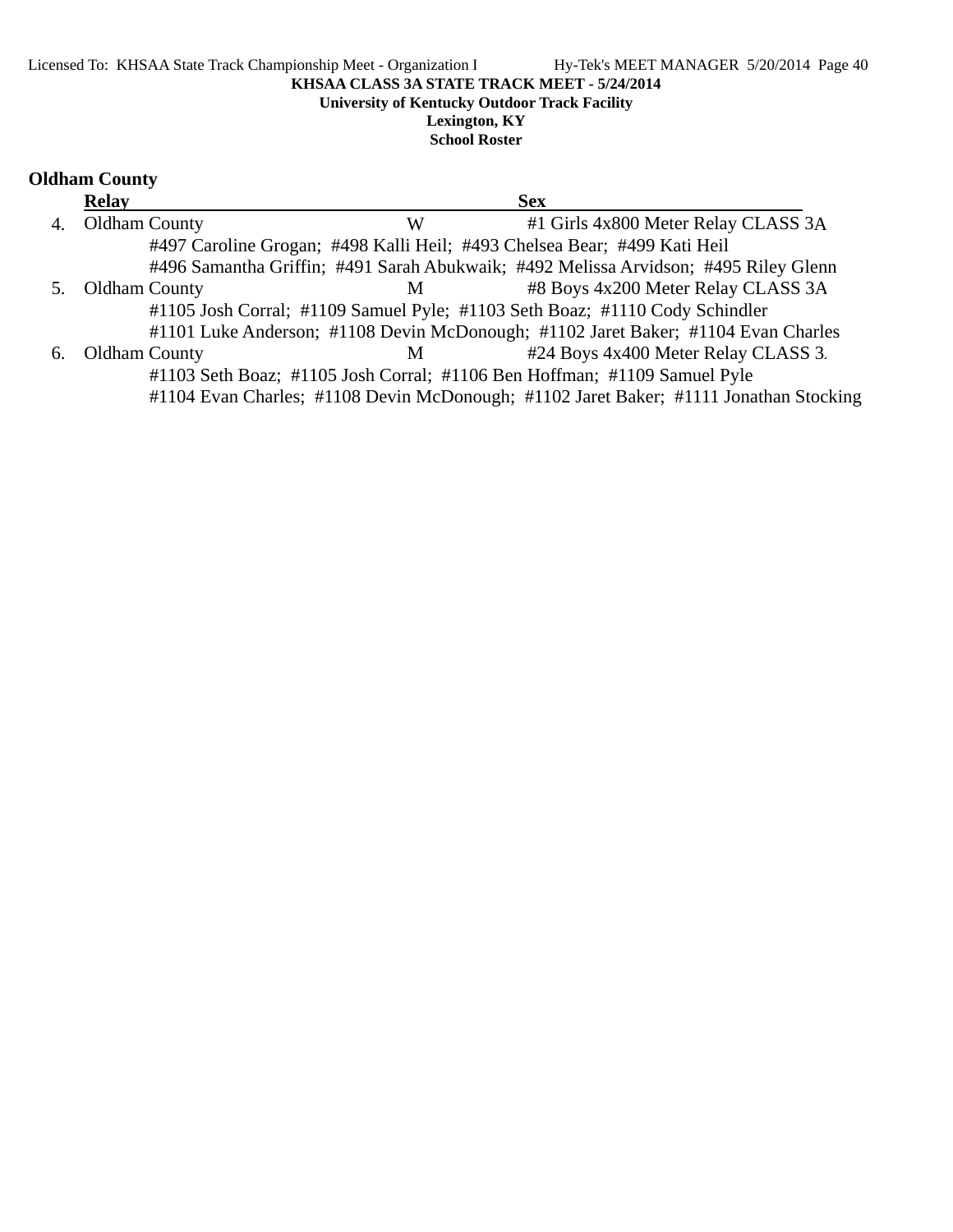**University of Kentucky Outdoor Track Facility**

**Lexington, KY School Roster**

#### **Owensboro**

|     | <b>Name</b>                                                                       | Comp#      | <b>Sex</b>   | <b>Year</b> |                                                                                       |
|-----|-----------------------------------------------------------------------------------|------------|--------------|-------------|---------------------------------------------------------------------------------------|
| 1.  | Jahlil Barrett                                                                    | 1113       | $\mathbf{M}$ | 10          |                                                                                       |
| 2.  | Rameil Bowman                                                                     | 1114       | M            | 12          |                                                                                       |
| 3.  | <b>Megan Cannon</b>                                                               | 512        | W            | 09          |                                                                                       |
| 4.  | Emma Cosgrove                                                                     | 513        | W            | 10          |                                                                                       |
| 5.  | <b>Trae Crowe</b>                                                                 | 1115       | M            | 10          |                                                                                       |
| 6.  | Cj Dillard                                                                        | 1116       | M            | 12          |                                                                                       |
| 7.  | Alex Girten                                                                       | 514        | W            | 11          |                                                                                       |
| 8.  | Tasha Golden                                                                      | 515        | W            | 11          |                                                                                       |
| 9.  | Elizabeth Gordon                                                                  | 516        | W            | 12          |                                                                                       |
| 10. | <b>Brionna Greer</b>                                                              | 517        | W            | 07          |                                                                                       |
| 11. | Michael Johnson                                                                   | 1117       | M            | 11          |                                                                                       |
| 12. | Nell Keeley                                                                       | 518        | W            | 08          |                                                                                       |
| 13. | Rachel Keeley                                                                     | 519        | W            | 12          |                                                                                       |
| 14. | Gabriela Kelley                                                                   | 520        | W            | 09          |                                                                                       |
| 15. | Iyanna Lindsey                                                                    | 521        | W            | 10          |                                                                                       |
| 16. | Sento Litsey                                                                      | 522        | W            | 12          |                                                                                       |
| 17. | Alana Long                                                                        | 523        | W            | 11          |                                                                                       |
| 18. | E.J McGuire                                                                       | 1118       | M            | 12          |                                                                                       |
| 19. | <b>Tiana Phelps</b>                                                               | 524        | W            | 12          |                                                                                       |
| 20. | Maliyah Taylor                                                                    | 525        | W            | 07          |                                                                                       |
| 21. | <b>Emily Williams</b>                                                             | 526        | W            | 08          |                                                                                       |
| 22. | DaKorria Winstead                                                                 | 527        | W            | 09          |                                                                                       |
| 23. | Maeghan Woodruff                                                                  | 528        | W            | 12          |                                                                                       |
|     | <b>Relay</b>                                                                      | <b>Sex</b> |              |             |                                                                                       |
| 1.  | Owensboro                                                                         | W          |              |             | #11 Girls 4x100 Meter Relay CLASS 3.                                                  |
|     |                                                                                   |            |              |             | #515 Tasha Golden; #528 Maeghan Woodruff; #527 DaKorria Winstead; #525 Maliyah Taylor |
|     | #513 Emma Cosgrove; #517 Brionna Greer;                                           |            |              |             |                                                                                       |
| 2.  | Owensboro                                                                         | W          |              |             | #7 Girls 4x200 Meter Relay CLASS 3A                                                   |
|     | #515 Tasha Golden; #528 Maeghan Woodruff; #517 Brionna Greer; #525 Maliyah Taylor |            |              |             |                                                                                       |
|     | #513 Emma Cosgrove; #527 DaKorria Winstead;                                       |            |              |             |                                                                                       |
| 3.  | Owensboro                                                                         | W          |              |             | #1 Girls 4x800 Meter Relay CLASS 3A                                                   |
|     | #519 Rachel Keeley; #512 Megan Cannon; #523 Alana Long; #514 Alex Girten          |            |              |             |                                                                                       |
|     | #518 Nell Keeley; #522 Sento Litsey; #526 Emily Williams;                         |            |              |             |                                                                                       |
| 4.  | Owensboro                                                                         | M          |              |             | #12 Boys 4x100 Meter Relay CLASS 3.                                                   |
|     | #1118 E.J McGuire; #1113 Jahlil Barrett; #1116 Cj Dillard; #1117 Michael Johnson  |            |              |             |                                                                                       |

#1115 Trae Crowe;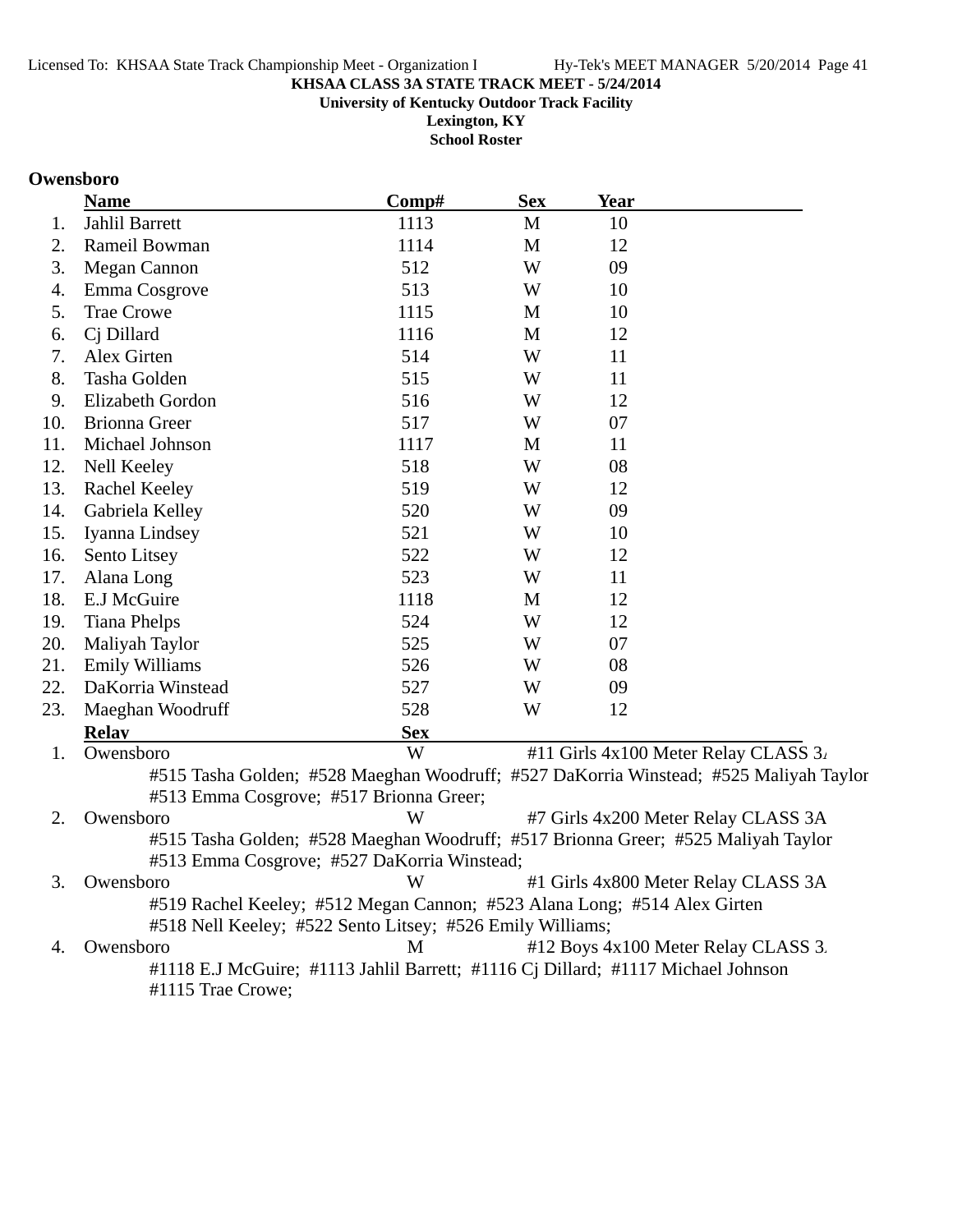#### **KHSAA CLASS 3A STATE TRACK MEET - 5/24/2014 University of Kentucky Outdoor Track Facility**

**Lexington, KY School Roster**

#### **Paul Laurence Dunbar**

|     | <b>Name</b>                                                                    | Comp#      | <b>Sex</b> | <b>Year</b> |                                                                                     |
|-----|--------------------------------------------------------------------------------|------------|------------|-------------|-------------------------------------------------------------------------------------|
| 1.  | Hunter Bargo                                                                   | 1119       | M          | 09          |                                                                                     |
| 2.  | Daijah Bolten                                                                  | 529        | W          | 10          |                                                                                     |
| 3.  | Jayshawn Coleman                                                               | 1120       | M          | 11          |                                                                                     |
| 4.  | Laura Edwards                                                                  | 530        | W          | 11          |                                                                                     |
| 5.  | Kaleshia Harris                                                                | 531        | W          | 10          |                                                                                     |
| 6.  | Antonea Johnson                                                                | 532        | W          | 12          |                                                                                     |
| 7.  | <b>Sydney Jones</b>                                                            | 533        | W          | 12          |                                                                                     |
| 8.  | <b>Connor Krolak</b>                                                           | 1121       | M          | 10          |                                                                                     |
| 9.  | Charlie Leppo                                                                  | 1122       | M          | 10          |                                                                                     |
| 10. | Malik Mahmud                                                                   | 1123       | M          | 12          |                                                                                     |
| 11. | <b>Timmy Michael</b>                                                           | 1124       | M          | 10          |                                                                                     |
| 12. | Kendall Muhammad                                                               | 1125       | M          | 11          |                                                                                     |
| 13. | Elijah Olige                                                                   | 1126       | M          | 11          |                                                                                     |
| 14. | <b>Connor Sayers</b>                                                           | 1127       | M          | 12          |                                                                                     |
| 15. | <b>Andrew Shoaf</b>                                                            | 1128       | M          | 11          |                                                                                     |
| 16. | <b>Grace Slater</b>                                                            | 534        | W          | 09          |                                                                                     |
| 17. | Ethan Tan                                                                      | 1129       | M          | 09          |                                                                                     |
| 18. | <b>Reilly Teal</b>                                                             | 535        | W          | 11          |                                                                                     |
| 19. | Tyra Vinegar                                                                   | 536        | W          | 11          |                                                                                     |
| 20. | Michael Wetzel                                                                 | 1130       | M          | 12          |                                                                                     |
|     | <b>Relay</b>                                                                   | <b>Sex</b> |            |             |                                                                                     |
| 1.  | Paul Laurence Dunbar                                                           | W          |            |             | #23 Girls 4x400 Meter Relay CLASS 3.                                                |
|     | #533 Sydney Jones; #530 Laura Edwards; #531 Kaleshia Harris; #534 Grace Slater |            |            |             |                                                                                     |
|     | #532 Antonea Johnson; #536 Tyra Vinegar; #535 Reilly Teal;                     |            |            |             |                                                                                     |
| 2.  | Paul Laurence Dunbar                                                           | M          |            |             | #24 Boys 4x400 Meter Relay CLASS 3.                                                 |
|     |                                                                                |            |            |             | #1126 Elijah Olige; #1120 Jayshawn Coleman; #1123 Malik Mahmud; #1125 Kendall Muham |
|     | #1127 Connor Sayers; #1119 Hunter Bargo; #1129 Ethan Tan;                      |            |            |             |                                                                                     |
| 3.  | Paul Laurence Dunbar                                                           | M          |            |             | #2 Boys 4x800 Meter Relay CLASS 3A                                                  |

#1128 Andrew Shoaf; #1123 Malik Mahmud; #1126 Elijah Olige; #1125 Kendall Muhammad #1130 Michael Wetzel; #1124 Timmy Michael; #1121 Connor Krolak;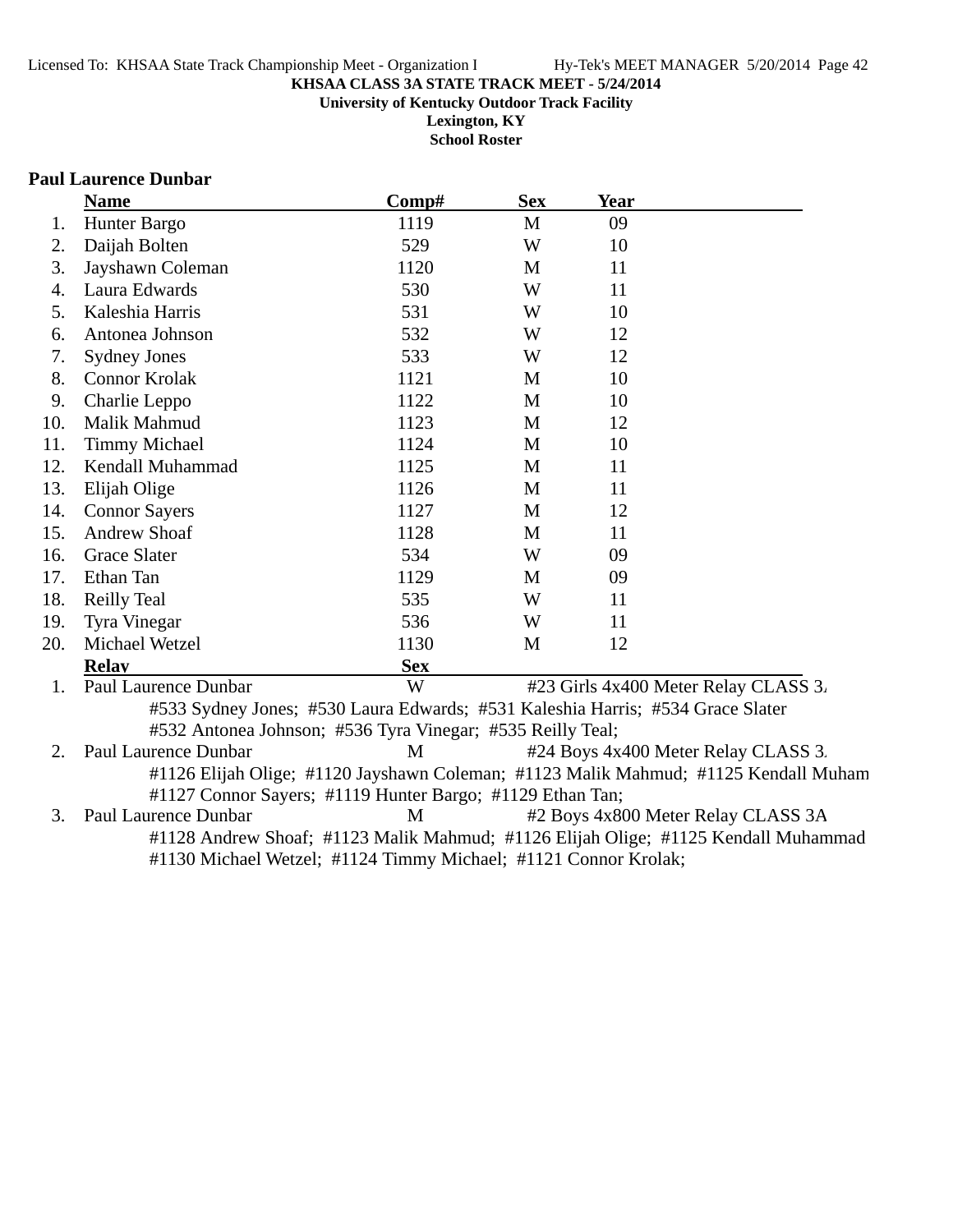**University of Kentucky Outdoor Track Facility**

**Lexington, KY School Roster**

#### **Pleasure Ridge Park**

|     | <b>Name</b>            | Comp#      | <b>Sex</b> | <b>Year</b> |  |
|-----|------------------------|------------|------------|-------------|--|
|     | <b>Brittany Auvil</b>  | 537        | W          | 11          |  |
| 2.  | Lewis Bowers           | 1131       | M          | 10          |  |
| 3.  | Donyell Bronaugh       | 1132       | M          | 10          |  |
| 4.  | Toryon Clyburn         | 1133       | M          | 11          |  |
| 5.  | Jordan Jefferson       | 1134       | M          | 12          |  |
| 6.  | Joe Lewis              | 1135       | M          | 12          |  |
| 7.  | <b>Torrey Moss</b>     | 1136       | M          | 11          |  |
| 8.  | <b>Robert Pinkston</b> | 1137       | M          | 12          |  |
| 9.  | Jayla Pugh             | 538        | W          | 10          |  |
| 10. | LaVonte Skinner        | 1138       | M          | 10          |  |
| 11. | <b>Kammeron Taylor</b> | 1139       | M          | 12          |  |
| 12. | Kiante Williams        | 1140       | М          | 12          |  |
|     | <b>Relay</b>           | <b>Sex</b> |            |             |  |
|     |                        |            |            |             |  |

1. Pleasure Ridge Park M #12 Boys 4x100 Meter Relay CLASS 3. #1138 LaVonte Skinner; #1137 Robert Pinkston; #1139 Kammeron Taylor; #1133 Toryon Clyb #1136 Torrey Moss; #1132 Donyell Bronaugh; #1134 Jordan Jefferson;

2. Pleasure Ridge Park M #8 Boys 4x200 Meter Relay CLASS 3A #1135 Joe Lewis; #1133 Toryon Clyburn; #1138 LaVonte Skinner; #1140 Kiante Williams

#1134 Jordan Jefferson; #1137 Robert Pinkston; #1139 Kammeron Taylor; #1132 Donyell Bro 3. Pleasure Ridge Park M #24 Boys 4x400 Meter Relay CLASS 3.

#1140 Kiante Williams; #1135 Joe Lewis; #1132 Donyell Bronaugh; #1133 Toryon Clyburn #1136 Torrey Moss; #1131 Lewis Bowers; #1137 Robert Pinkston; #1139 Kammeron Taylor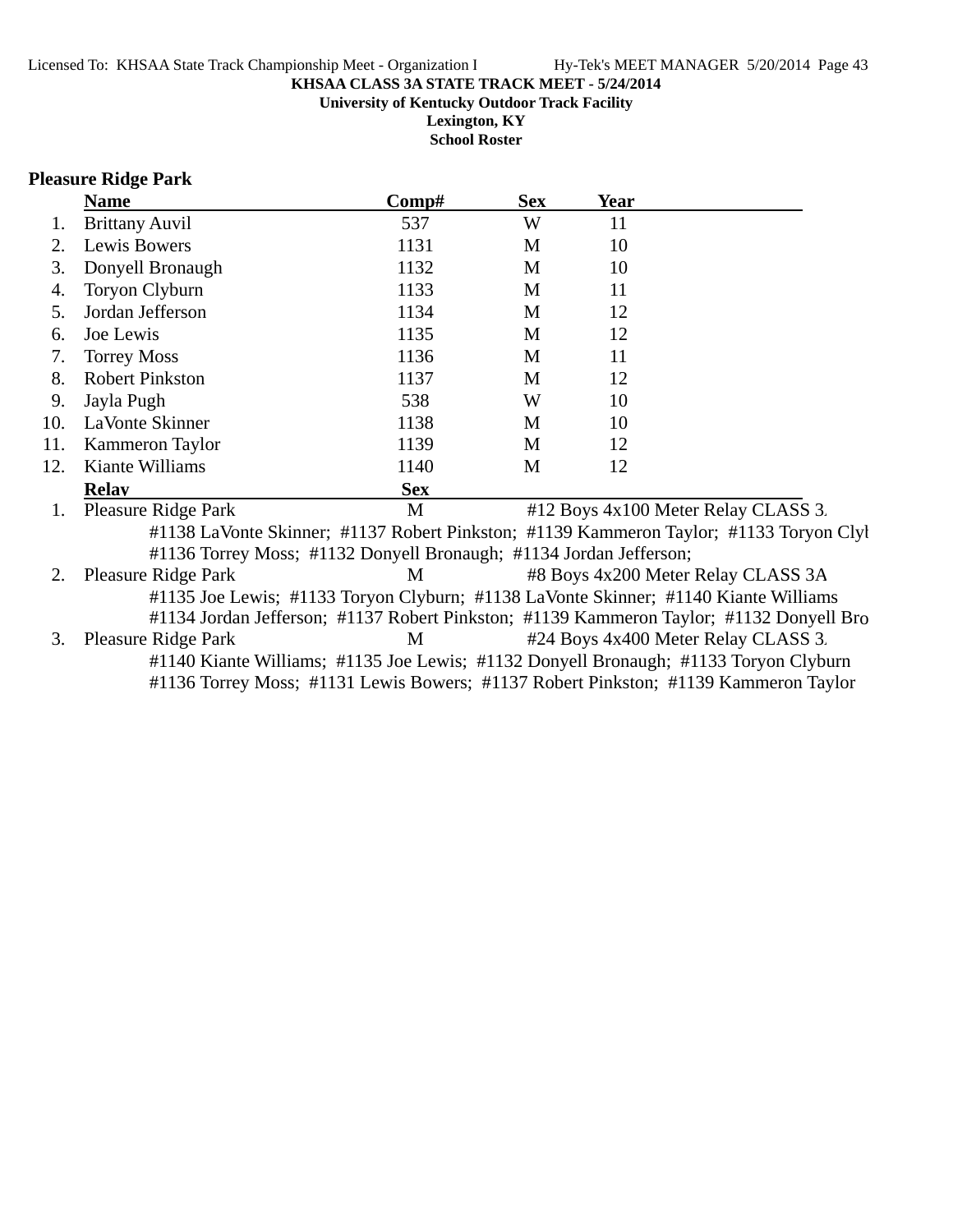**University of Kentucky Outdoor Track Facility**

**Lexington, KY School Roster**

#### **Pulaski County**

|     | <b>Name</b>            | Comp#      | <b>Sex</b>   | <b>Year</b> |  |
|-----|------------------------|------------|--------------|-------------|--|
| 1.  | <b>Mason Blevins</b>   | 1141       | $\mathbf{M}$ | 12          |  |
| 2.  | Sarah Burton           | 539        | W            | 07          |  |
| 3.  | Jaylon Conwell         | 1142       | M            | 09          |  |
| 4.  | Caleb Cox              | 1143       | M            | 11          |  |
| 5.  | Matthew Crawford       | 1144       | M            | 11          |  |
| 6.  | <b>Riley Crawford</b>  | 1145       | M            | 08          |  |
| 7.  | Duncan Finch           | 1146       | $\mathbf{M}$ | 09          |  |
| 8.  | <b>Aaron Flatt</b>     | 1147       | M            | 12          |  |
| 9.  | Thomas Gholson         | 1148       | M            | 12          |  |
| 10. | George Gregory         | 1149       | M            | 10          |  |
| 11. | <b>Tyler Harness</b>   | 1150       | M            | 08          |  |
| 12. | Christian Holman       | 1151       | M            | 10          |  |
| 13. | Kalie Holman           | 540        | W            | 10          |  |
| 14. | <b>Dylan Hopkins</b>   | 1152       | $\mathbf{M}$ | 09          |  |
| 15. | Jake Hudson            | 1153       | M            | 12          |  |
| 16. | Jesse Hudson           | 1154       | M            | 10          |  |
| 17. | Alyssa Hyden           | 541        | W            | 09          |  |
| 18. | Austin Hyden           | 1155       | M            | 12          |  |
| 19. | Carly Johnson          | 542        | W            | 08          |  |
| 20. | Jake Johnson           | 1156       | M            | 10          |  |
| 21. | Devin Mayfield         | 543        | W            | 07          |  |
| 22. | <b>Jake New</b>        | 1157       | M            | 09          |  |
| 23. | <b>Brennan Perkins</b> | 1158       | M            | 09          |  |
| 24. | <b>Eulah Perkins</b>   | 544        | W            | 11          |  |
| 25. | <b>Kaleb Rowe</b>      | 1159       | M            | 12          |  |
| 26. | Kelsi Shivel           | 545        | W            | 08          |  |
| 27. | Lucas Smith            | 1160       | M            | 07          |  |
| 28. | Sam Smith              | 1161       | M            | 09          |  |
| 29. | <b>Allie Stevens</b>   | 546        | W            | 11          |  |
| 30. | <b>Morgan Stevens</b>  | 1162       | M            | 12          |  |
| 31. | Jean Weaver            | 547        | W            | 11          |  |
|     | <b>Relay</b>           | <b>Sex</b> |              |             |  |

1. Pulaski County W #23 Girls 4x400 Meter Relay CLASS 3. #543 Devin Mayfield; #546 Allie Stevens; #541 Alyssa Hyden; #542 Carly Johnson #539 Sarah Burton; #545 Kelsi Shivel; #540 Kalie Holman; #547 Jean Weaver 2. Pulaski County W #1 Girls 4x800 Meter Relay CLASS 3A #539 Sarah Burton; #542 Carly Johnson; #546 Allie Stevens; #543 Devin Mayfield #541 Alyssa Hyden; #545 Kelsi Shivel; #547 Jean Weaver;

3. Pulaski County M #8 Boys 4x200 Meter Relay CLASS 3A #1151 Christian Holman; #1147 Aaron Flatt; #1148 Thomas Gholson; #1153 Jake Hudson #1142 Jaylon Conwell; #1149 George Gregory; #1156 Jake Johnson; #1157 Jake New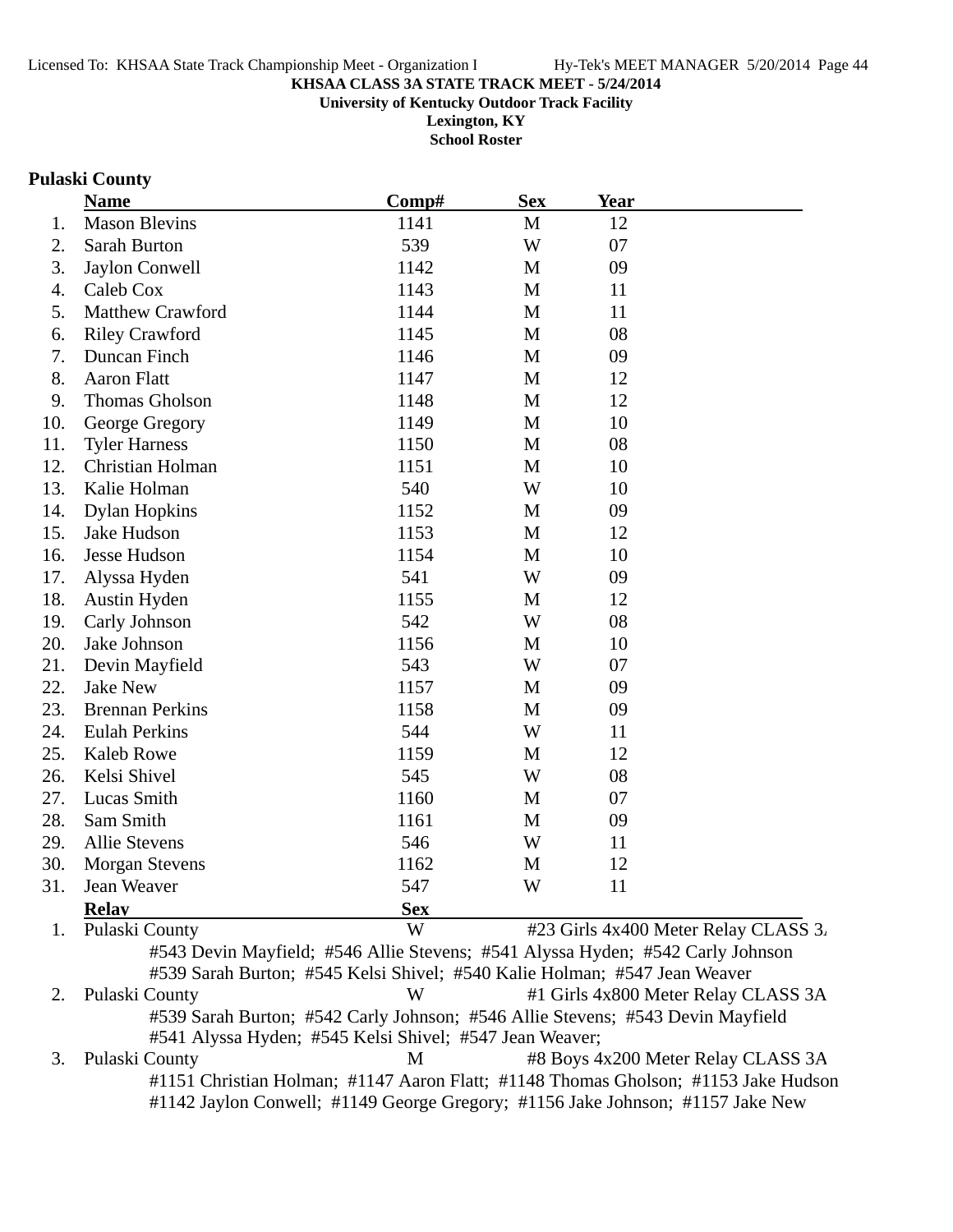# **Pulaski County**

| <b>Relay</b>                                          |   | <b>Sex</b>                                                                            |  |
|-------------------------------------------------------|---|---------------------------------------------------------------------------------------|--|
| 4. Pulaski County                                     | M | #24 Boys 4x400 Meter Relay CLASS 3.                                                   |  |
|                                                       |   | #1144 Matthew Crawford; #1147 Aaron Flatt; #1150 Tyler Harness; #1162 Morgan Stevens  |  |
| #1157 Jake New; #1159 Kaleb Rowe; #1155 Austin Hyden; |   |                                                                                       |  |
| 5. Pulaski County                                     | M | #2 Boys 4x800 Meter Relay CLASS 3A                                                    |  |
|                                                       |   | #1141 Mason Blevins; #1144 Matthew Crawford; #1158 Brennan Perkins; #1162 Morgan Stev |  |
|                                                       |   | #1145 Riley Crawford; #1160 Lucas Smith; #1161 Sam Smith; #1146 Duncan Finch          |  |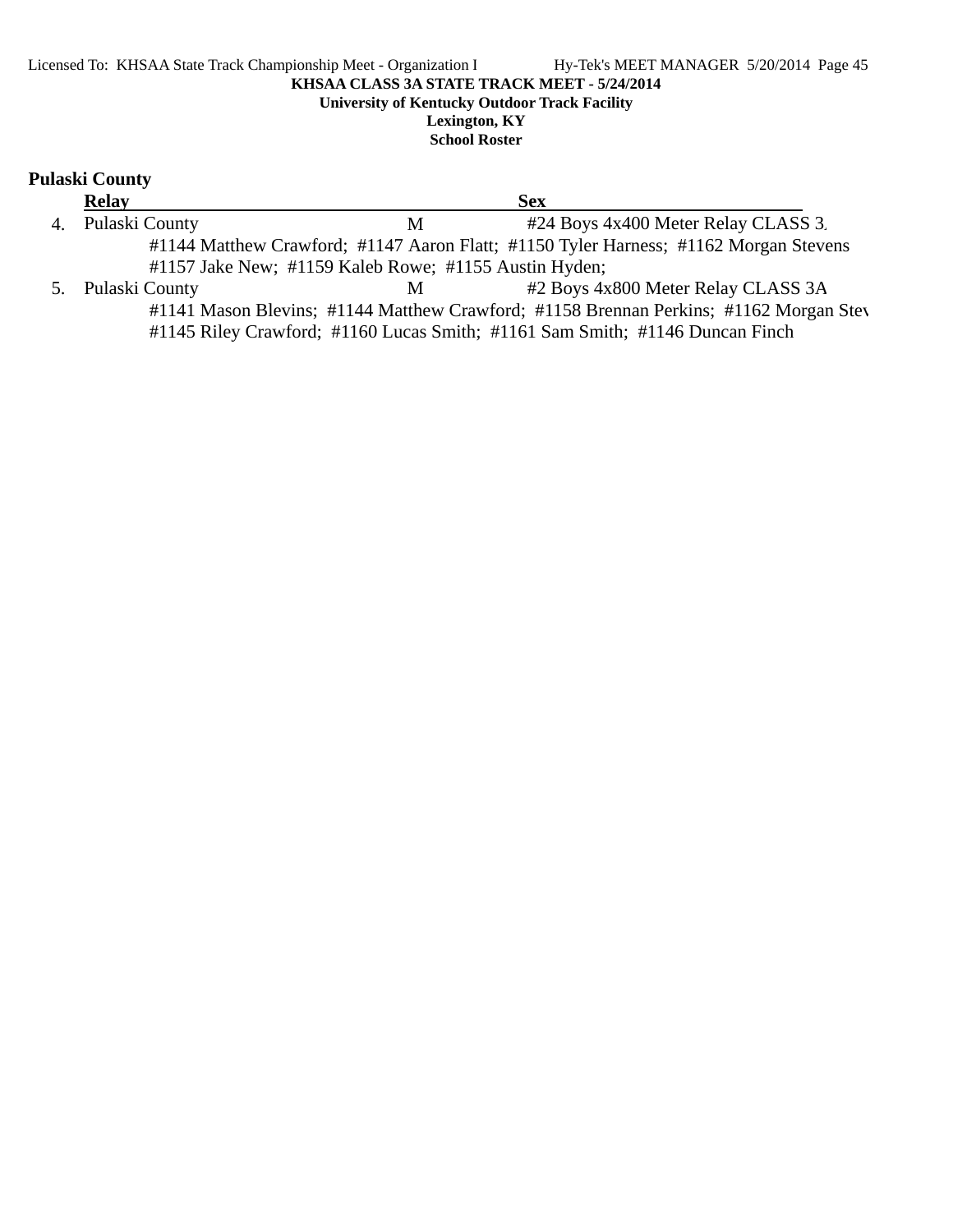#### **KHSAA CLASS 3A STATE TRACK MEET - 5/24/2014 University of Kentucky Outdoor Track Facility**

**Lexington, KY School Roster**

# **Ryle**

|     | <b>Name</b>            | Comp# | <b>Sex</b> | <b>Year</b> |  |
|-----|------------------------|-------|------------|-------------|--|
| 1.  | Jb Allen               | 1163  | M          | 12          |  |
| 2.  | <b>Grant Arnwine</b>   | 1164  | M          | 11          |  |
| 3.  | Jensen Bales           | 548   | W          | 10          |  |
| 4.  | Logan Bateman          | 1165  | M          | 11          |  |
| 5.  | Mitchel Bateman        | 1166  | M          | 10          |  |
| 6.  | Maddie Bloemer         | 549   | W          | 08          |  |
| 7.  | <b>Taylor Davis</b>    | 1167  | M          | 12          |  |
| 8.  | Kyla England           | 550   | W          | 08          |  |
| 9.  | <b>Matt Froschauer</b> | 1168  | M          | 10          |  |
| 10. | <b>Christy Hadley</b>  | 551   | W          | 08          |  |
| 11. | <b>Tristan Hall</b>    | 1169  | M          | 11          |  |
| 12. | Kyle Hamilton          | 1170  | M          | 11          |  |
| 13. | Aaron Hamrick          | 1171  | M          | 12          |  |
| 14. | Ryan Hill              | 1172  | M          | 12          |  |
| 15. | Elaine Johnson         | 552   | W          | 12          |  |
| 16. | Jacqueline Jones       | 553   | W          | 11          |  |
| 17. | Katelyn Kalil          | 554   | W          | 12          |  |
| 18. | Kanji Kaminogo         | 1173  | M          | 11          |  |
| 19. | Parker Kay             | 1174  | M          | 12          |  |
| 20. | Joellyn Ketron         | 555   | W          | 09          |  |
| 21. | Hannah Kipling         | 556   | W          | 11          |  |
| 22. | <b>Jack Kirby</b>      | 1175  | M          | 11          |  |
| 23. | Juliet McGregor        | 557   | W          | 07          |  |
| 24. | <b>Cameron Miller</b>  | 558   | W          | 09          |  |
| 25. | <b>Ashley Murray</b>   | 559   | W          | 10          |  |
| 26. | <b>Katelyn Nichols</b> | 560   | W          | 08          |  |
| 27. | Alexandra Patterson    | 561   | W          | 09          |  |
| 28. | <b>Tyler Powell</b>    | 1176  | M          | 11          |  |
| 29. | <b>Oscar Ramirez</b>   | 1177  | M          | 10          |  |
| 30. | Justin Reed            | 1178  | M          | 10          |  |
| 31. | <b>Ajiarose Rice</b>   | 562   | W          | 09          |  |
| 32. | <b>Brooke Rickert</b>  | 563   | W          | 08          |  |
| 33. | Samantha Shane         | 564   | W          | 10          |  |
| 34. | Zane Siemer            | 1179  | M          | 11          |  |
| 35. | <b>Grant Smith</b>     | 1180  | M          | 11          |  |
| 36. | <b>Casey Springer</b>  | 565   | W          | 12          |  |
| 37. | Alexis Stockton        | 566   | W          | 09          |  |
| 38. | <b>Ryan Tagher</b>     | 1181  | M          | 11          |  |
| 39. | Maria Truitt           | 567   | W          | 09          |  |
| 40. | Alex Weber             | 1182  | M          | 12          |  |
| 41. | Nathan Winegardner     | 1183  | M          | 12          |  |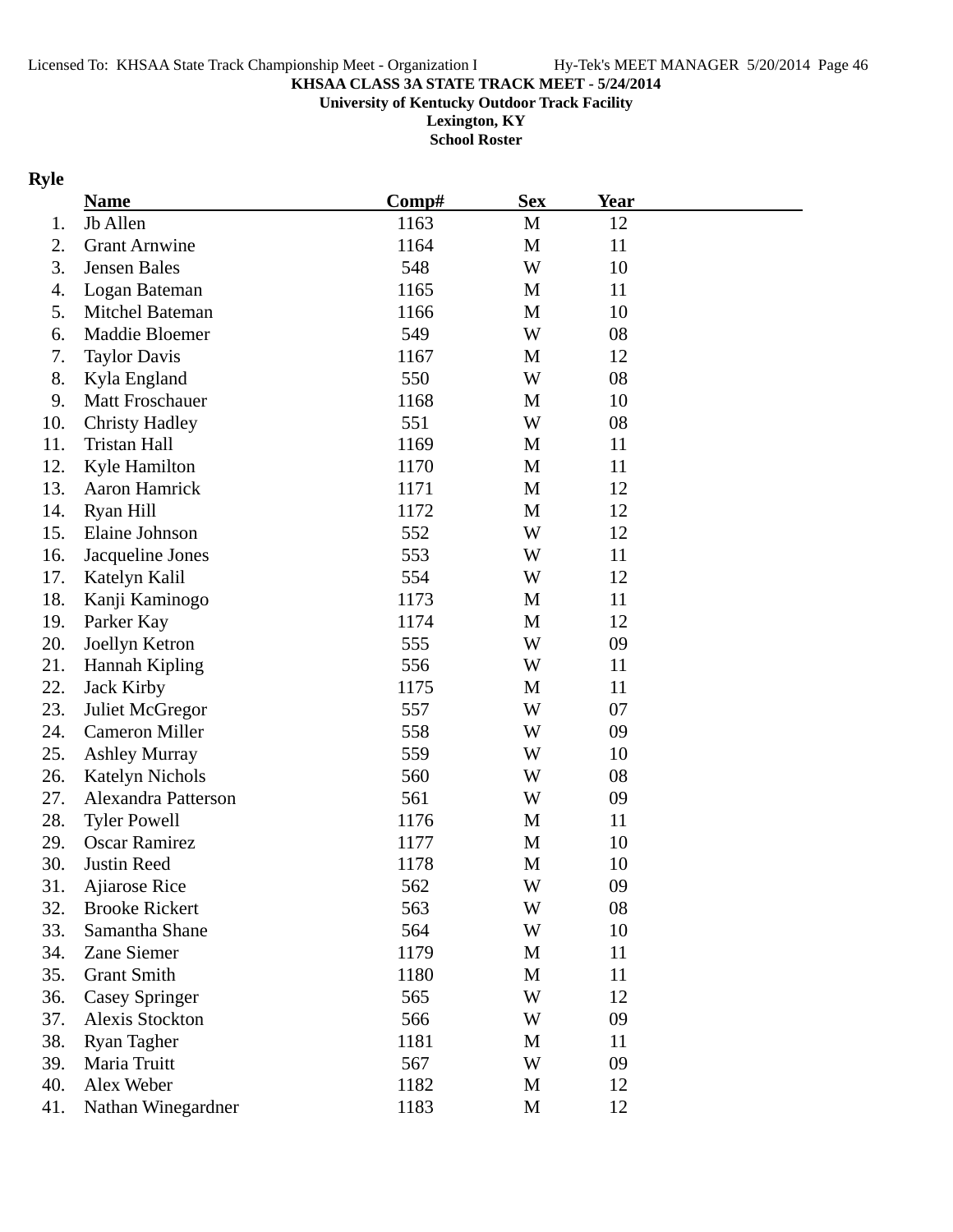#### Licensed To: KHSAA State Track Championship Meet - Organization I Hy-Tek's MEET MANAGER 5/20/2014 Page 47

#### **KHSAA CLASS 3A STATE TRACK MEET - 5/24/2014**

**University of Kentucky Outdoor Track Facility**

# **Lexington, KY**

**School Roster**

# **Ryle**

|    | <b>Relay</b> | <b>Sex</b>                                                                               |  |  |  |
|----|--------------|------------------------------------------------------------------------------------------|--|--|--|
|    | <b>Relay</b> | <b>Sex</b>                                                                               |  |  |  |
| 1. | Ryle         | W<br>#11 Girls 4x100 Meter Relay CLASS 3.                                                |  |  |  |
|    |              | #550 Kyla England; #564 Samantha Shane; #557 Juliet McGregor; #558 Cameron Miller        |  |  |  |
|    |              | #559 Ashley Murray; #561 Alexandra Patterson; #554 Katelyn Kalil; #565 Casey Springer    |  |  |  |
| 2. | Ryle         | #7 Girls 4x200 Meter Relay CLASS 3A<br>W                                                 |  |  |  |
|    |              | #559 Ashley Murray; #550 Kyla England; #564 Samantha Shane; #558 Cameron Miller          |  |  |  |
|    |              | #549 Maddie Bloemer; #561 Alexandra Patterson; #557 Juliet McGregor; #565 Casey Springe  |  |  |  |
| 3. | Ryle         | #23 Girls 4x400 Meter Relay CLASS 3.<br>W                                                |  |  |  |
|    |              | #559 Ashley Murray; #551 Christy Hadley; #553 Jacqueline Jones; #561 Alexandra Patterson |  |  |  |
|    |              | #558 Cameron Miller; #549 Maddie Bloemer; #555 Joellyn Ketron; #567 Maria Truitt         |  |  |  |
| 4. | Ryle         | #1 Girls 4x800 Meter Relay CLASS 3A<br>W                                                 |  |  |  |
|    |              | #548 Jensen Bales; #553 Jacqueline Jones; #567 Maria Truitt; #560 Katelyn Nichols        |  |  |  |
|    |              | #561 Alexandra Patterson; #563 Brooke Rickert; #549 Maddie Bloemer;                      |  |  |  |
| 5. | Ryle         | M<br>#8 Boys 4x200 Meter Relay CLASS 3A                                                  |  |  |  |
|    |              | #1172 Ryan Hill; #1166 Mitchel Bateman; #1180 Grant Smith; #1183 Nathan Winegardner      |  |  |  |
|    |              | #1163 Jb Allen; #1173 Kanji Kaminogo; #1164 Grant Arnwine; #1168 Matt Froschauer         |  |  |  |
| 6. | Ryle         | #24 Boys 4x400 Meter Relay CLASS 3.<br>M                                                 |  |  |  |
|    |              | #1168 Matt Froschauer; #1165 Logan Bateman; #1171 Aaron Hamrick; #1172 Ryan Hill         |  |  |  |
|    |              | #1163 Jb Allen; #1170 Kyle Hamilton; #1166 Mitchel Bateman; #1167 Taylor Davis           |  |  |  |
| 7. | Ryle         | M<br>#2 Boys 4x800 Meter Relay CLASS 3A                                                  |  |  |  |
|    |              | #1165 Logan Bateman; #1171 Aaron Hamrick; #1178 Justin Reed; #1176 Tyler Powell          |  |  |  |
|    |              | #1177 Oscar Ramirez; #1174 Parker Kay; #1181 Ryan Tagher; #1182 Alex Weber               |  |  |  |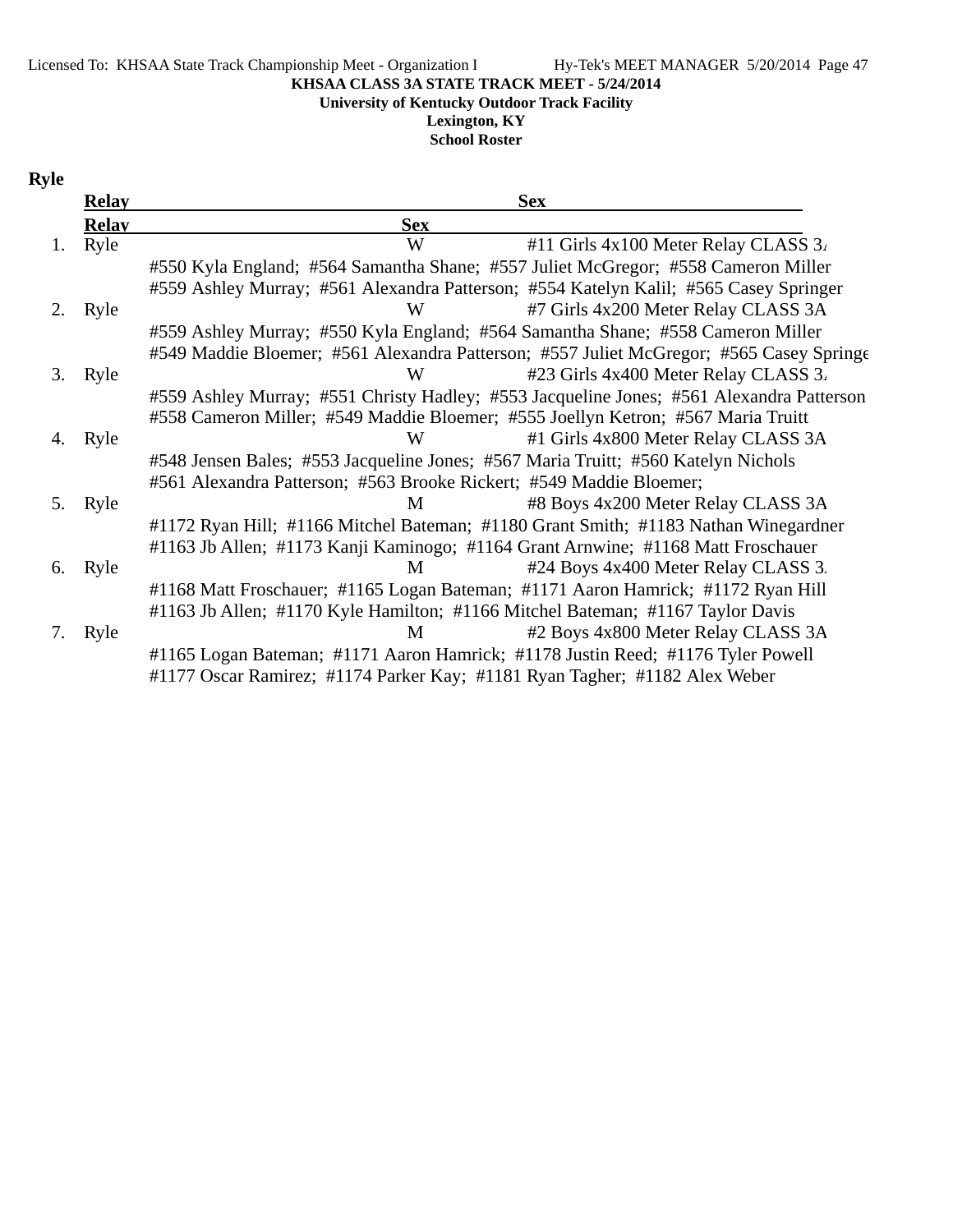**University of Kentucky Outdoor Track Facility**

**Lexington, KY School Roster**

#### **Sacred Heart**

|     | <b>Name</b>               | Comp#                                                                            | <b>Sex</b> | <b>Year</b>                              |  |
|-----|---------------------------|----------------------------------------------------------------------------------|------------|------------------------------------------|--|
| 1.  | Maggie Allen              | 568                                                                              | W          | 11                                       |  |
| 2.  | Samantha Beavin           | 569                                                                              | W          | 12                                       |  |
| 3.  | <b>Rachel Bennet</b>      | 570                                                                              | W          | 09                                       |  |
| 4.  | Megan Buechler            | 571                                                                              | W          | 10                                       |  |
| 5.  | Caitlin Carroll           | 572                                                                              | W          | 12                                       |  |
| 6.  | Samantha Cawthon          | 573                                                                              | W          | 11                                       |  |
| 7.  | Tevy Cowley               | 574                                                                              | W          | 10                                       |  |
| 8.  | Sophia Hammann            | 575                                                                              | W          | 11                                       |  |
| 9.  | Carolyn Haugh             | 576                                                                              | W          | 12                                       |  |
| 10. | Alexa Huff                | 577                                                                              | W          | 12                                       |  |
| 11. | Melissa Jones             | 578                                                                              | W          | 09                                       |  |
| 12. | Alexis Litrell            | 579                                                                              | W          | 10                                       |  |
| 13. | Tarryn Long               | 580                                                                              | W          | 09                                       |  |
| 14. | Molly McCanna             | 581                                                                              | W          | 09                                       |  |
| 15. | Lillie Neltner            | 582                                                                              | W          | 10                                       |  |
| 16. | Abby Reburn               | 583                                                                              | W          | 09                                       |  |
| 17. | Savanna Roberts           | 584                                                                              | W          | 09                                       |  |
| 18. | <b>Christine Scheiber</b> | 585                                                                              | W          | 11                                       |  |
| 19. | Clare Schrodt             | 586                                                                              | W          | 11                                       |  |
| 20. | Parker Shay               | 587                                                                              | W          | 12                                       |  |
| 21. | Samantha Simms            | 588                                                                              | W          | 11                                       |  |
| 22. | <b>Emily Winkler</b>      | 589                                                                              | W          | 12                                       |  |
| 23. | Jazell Woodard            | 590                                                                              | W          | 11                                       |  |
|     | <b>Relav</b>              | <b>Sex</b>                                                                       |            |                                          |  |
| 1.  | <b>Sacred Heart</b>       | W                                                                                |            | #11 Girls $4x100$ Meter Relay CLASS $3i$ |  |
|     |                           | #579 Alexis Litrell; #590 Jazell Woodard; #576 Carolyn Haugh; #578 Melissa Jones |            |                                          |  |
|     |                           | #570 Rachel Bennet; #580 Tarryn Long; #574 Tevy Cowley; #581 Molly McCanna       |            |                                          |  |
| 2.  | Sacred Heart              | W                                                                                |            | #23 Girls 4x400 Meter Relay CLASS 3.     |  |

2. Sacred Heart W #23 Girls 4x400 Meter Relay CLASS 3. #568 Maggie Allen; #580 Tarryn Long; #582 Lillie Neltner; #588 Samantha Simms #577 Alexa Huff; #584 Savanna Roberts; #575 Sophia Hammann; #583 Abby Reburn 3. Sacred Heart W #1 Girls 4x800 Meter Relay CLASS 3A #571 Megan Buechler; #572 Caitlin Carroll; #582 Lillie Neltner; #583 Abby Reburn #586 Clare Schrodt; #587 Parker Shay; #588 Samantha Simms; #568 Maggie Allen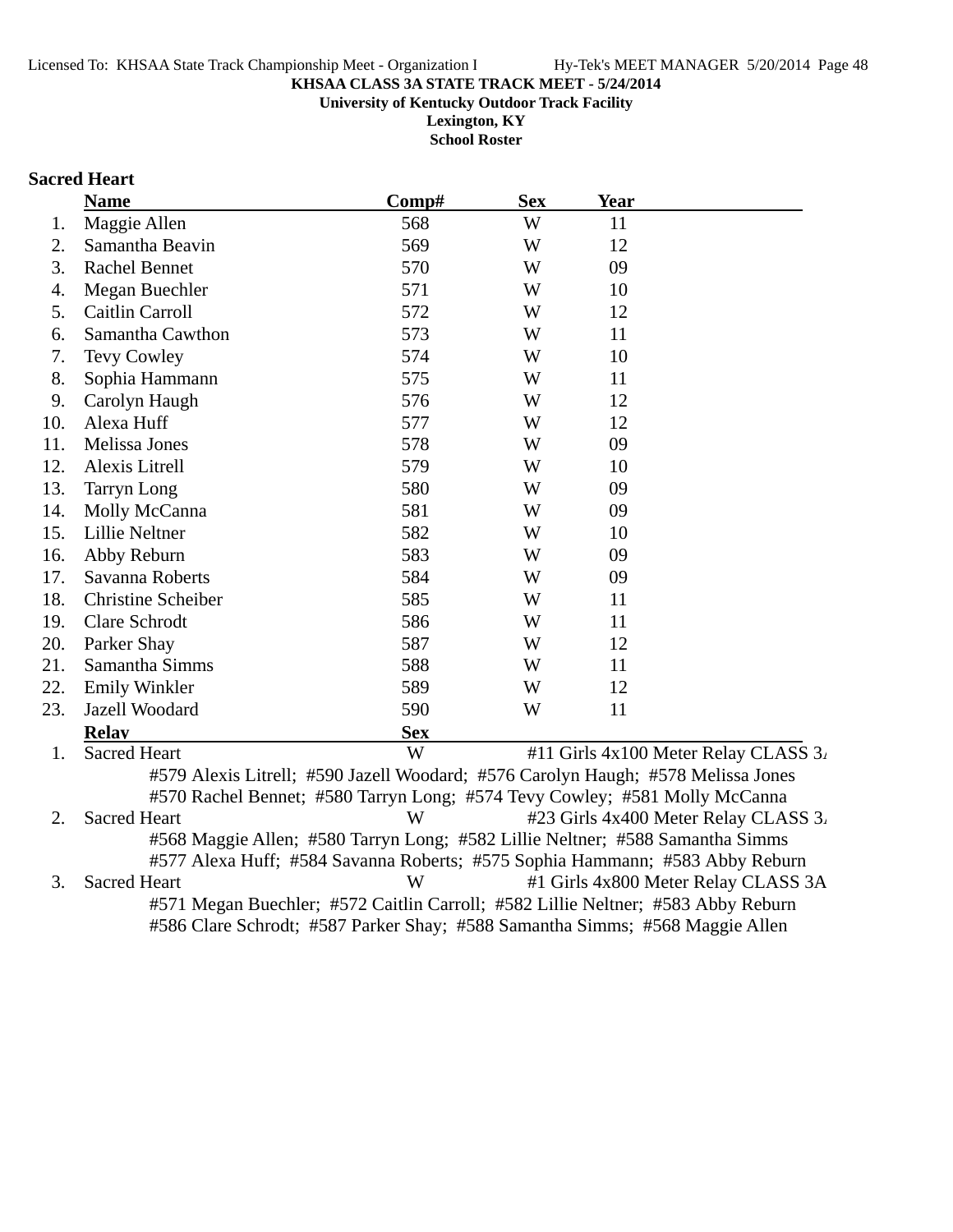**University of Kentucky Outdoor Track Facility**

**Lexington, KY School Roster**

# **Scott County**

|     | <b>Name</b>                                                                            | Comp#      | <b>Sex</b> | <b>Year</b>                          |  |
|-----|----------------------------------------------------------------------------------------|------------|------------|--------------------------------------|--|
| 1.  | Keeshon Brent                                                                          | 1184       | M          | 10                                   |  |
| 2.  | Alec Broughton                                                                         | 1185       | M          | 12                                   |  |
| 3.  | <b>Tyler Carpenter</b>                                                                 | 1186       | M          | 11                                   |  |
| 4.  | Kena Christopher                                                                       | 591        | W          | 11                                   |  |
| 5.  | Jayden Crowe                                                                           | 1187       | M          | 10                                   |  |
| 6.  | <b>Connor Feezor</b>                                                                   | 1188       | M          | 10                                   |  |
| 7.  | <b>Trinity Gay</b>                                                                     | 592        | W          | 07                                   |  |
| 8.  | <b>Matthew Graham</b>                                                                  | 1189       | M          | 12                                   |  |
| 9.  | Keith Guy                                                                              | 1190       | M          | 10                                   |  |
| 10. | <b>Shaun Hayes</b>                                                                     | 1191       | M          | 12                                   |  |
| 11. | Halee Hudson                                                                           | 593        | W          | 11                                   |  |
| 12. | Kadee Hudson                                                                           | 594        | W          | 09                                   |  |
| 13. | Michael Hunt                                                                           | 1192       | M          | 11                                   |  |
| 14. | Jenna Johnson                                                                          | 595        | W          | 09                                   |  |
| 15. | Davonte Kenny                                                                          | 1193       | M          | 10                                   |  |
| 16. | <b>Grayson Miller</b>                                                                  | 1194       | M          | 11                                   |  |
| 17. | Clay Moss                                                                              | 1195       | M          | 09                                   |  |
| 18. | <b>Brian Mudrak</b>                                                                    | 1196       | M          | 11                                   |  |
| 19. | Mookie Payton                                                                          | 1197       | M          | 09                                   |  |
| 20. | <b>Corey Phelps</b>                                                                    | 1198       | M          | 11                                   |  |
| 21. | Kara Reihmer                                                                           | 596        | W          | 09                                   |  |
| 22. | Logan Reveal                                                                           | 1199       | M          | 12                                   |  |
| 23. | Keiarie Russell                                                                        | 597        | W          | 09                                   |  |
| 24. | <b>Taylor Sharp</b>                                                                    | 598        | W          | 10                                   |  |
| 25. | Priscilla Thorn                                                                        | 599        | W          | 11                                   |  |
| 26. | Palmer Ward                                                                            | 1200       | M          | 12                                   |  |
| 27. | Anne Marie Whitaker                                                                    | 600        | W          | 09                                   |  |
| 28. | Zachary Zwygart                                                                        | 1201       | M          | 11                                   |  |
|     | <b>Relav</b>                                                                           | <b>Sex</b> |            |                                      |  |
| 1.  | <b>Scott County</b>                                                                    | W          |            | #11 Girls 4x100 Meter Relay CLASS 3. |  |
|     | #591 Kena Christopher; #592 Trinity Gay; #599 Priscilla Thorn; #597 Keiarie Russell    |            |            |                                      |  |
|     | #595 Jenna Johnson; #600 Anne Marie Whitaker; #594 Kadee Hudson; #598 Taylor Sharp     |            |            |                                      |  |
| 2.  | <b>Scott County</b>                                                                    | W          |            | #7 Girls 4x200 Meter Relay CLASS 3A  |  |
|     | #591 Kena Christopher; #592 Trinity Gay; #597 Keiarie Russell; #599 Priscilla Thorn    |            |            |                                      |  |
|     | #594 Kadee Hudson; #598 Taylor Sharp; #595 Jenna Johnson; #600 Anne Marie Whitaker     |            |            |                                      |  |
| 3.  | <b>Scott County</b>                                                                    | M          |            | #12 Boys 4x100 Meter Relay CLASS 3.  |  |
|     | #1184 Keeshon Brent; #1187 Jayden Crowe; #1197 Mookie Payton; #1200 Palmer Ward        |            |            |                                      |  |
|     | #1191 Shaun Hayes; #1193 Davonte Kenny; #1186 Tyler Carpenter; #1190 Keith Guy         |            |            |                                      |  |
| 4.  | <b>Scott County</b>                                                                    | M          |            | #24 Boys 4x400 Meter Relay CLASS 3.  |  |
|     | #1186 Tyler Carpenter; #1191 Shaun Hayes; #1194 Grayson Miller; #1197 Mookie Payton    |            |            |                                      |  |
|     | #1195 Clay Moss; #1200 Palmer Ward; #1201 Zachary Zwygart; #1190 Keith Guy             |            |            |                                      |  |
| 5.  | <b>Scott County</b>                                                                    | M          |            | #2 Boys 4x800 Meter Relay CLASS 3A   |  |
|     | #1185 Alec Broughton; #1186 Tyler Carpenter; #1196 Brian Mudrak; #1201 Zachary Zwygart |            |            |                                      |  |
|     | #1188 Connor Feezor; #1199 Logan Reveal; #1189 Matthew Graham;                         |            |            |                                      |  |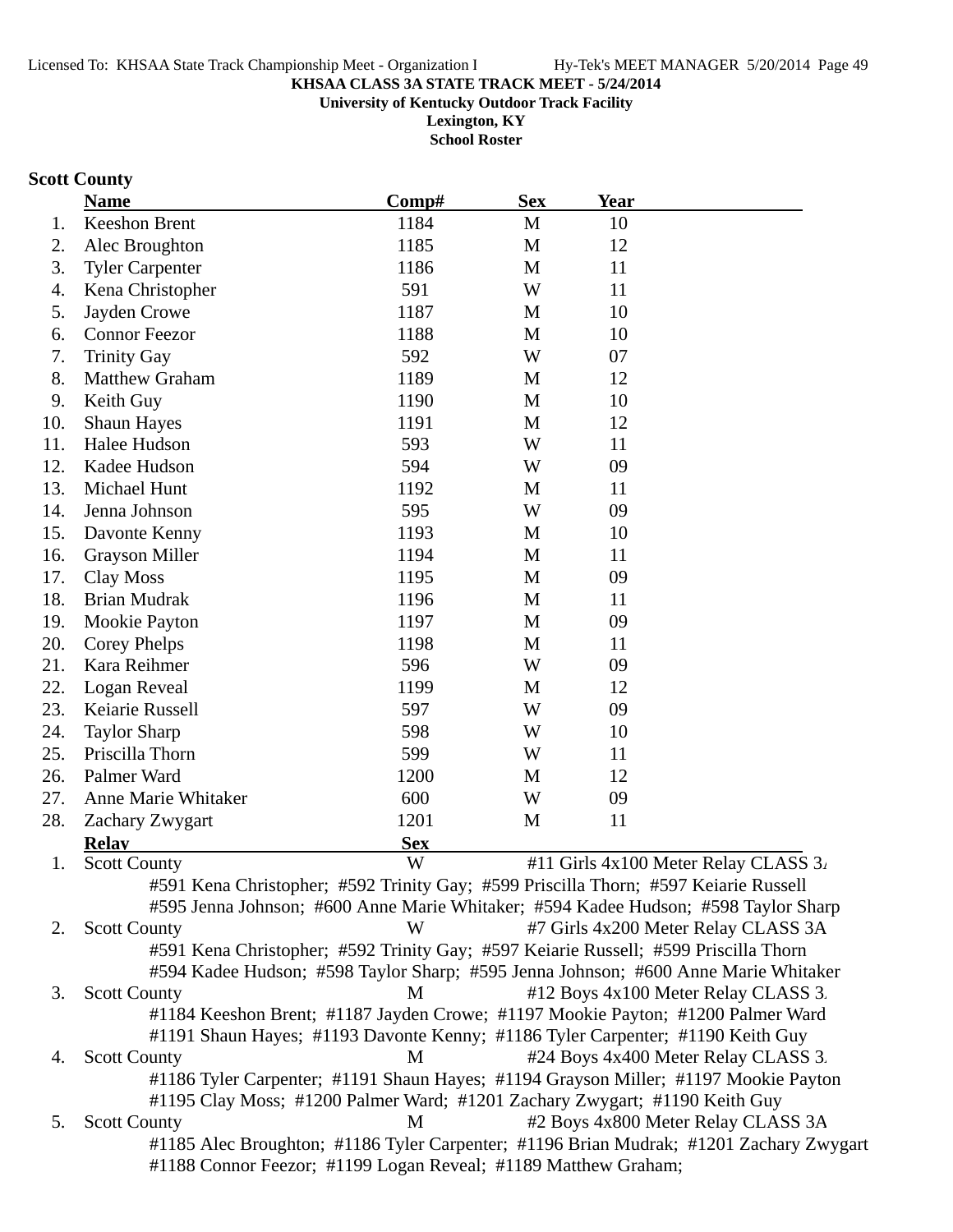#### Licensed To: KHSAA State Track Championship Meet - Organization I Hy-Tek's MEET MANAGER 5/20/2014 Page 50

#### **KHSAA CLASS 3A STATE TRACK MEET - 5/24/2014**

#### **University of Kentucky Outdoor Track Facility**

**Lexington, KY School Roster**

#### **Scott County**

| $\lambda$<br>K.<br>. |
|----------------------|
|----------------------|

### **Seneca**

|    | <b>Name</b>          | Comp#      | <b>Sex</b> | Year                                                                             |  |
|----|----------------------|------------|------------|----------------------------------------------------------------------------------|--|
|    | Mikal Ballard        | 1202       | M          | 11                                                                               |  |
| 2. | Jonathan Cain        | 1203       | M          | 12                                                                               |  |
| 3. | Shamyra Chappell     | 601        | W          | 12                                                                               |  |
| 4. | Hannah Goodrum       | 602        | W          | 12                                                                               |  |
| 5. | Travon Harris        | 1204       | M          | 11                                                                               |  |
| 6. | Aldwin Jackson       | 1205       | M          | 11                                                                               |  |
| 7. | <b>Brandee Moore</b> | 603        | W          | 12                                                                               |  |
| 8. | Marie Ninamou        | 604        | W          | 09                                                                               |  |
| 9. | Keara Walker         | 605        | W          | 11                                                                               |  |
|    | <b>Relay</b>         | <b>Sex</b> |            |                                                                                  |  |
|    | Seneca               | W          |            | #11 Girls $4x100$ Meter Relay CLASS $3x$                                         |  |
|    | #602 Hannah Goodrum; |            |            | #603 Brandee Moore; #601 Shamyra Chappell; #605 Keara Walker; #604 Marie Ninamou |  |
|    | Seneca               | M          |            | #12 Boys 4x100 Meter Relay CLASS 3.                                              |  |

#1204 Travon Harris; #1203 Jonathan Cain; #1205 Aldwin Jackson; #1202 Mikal Ballard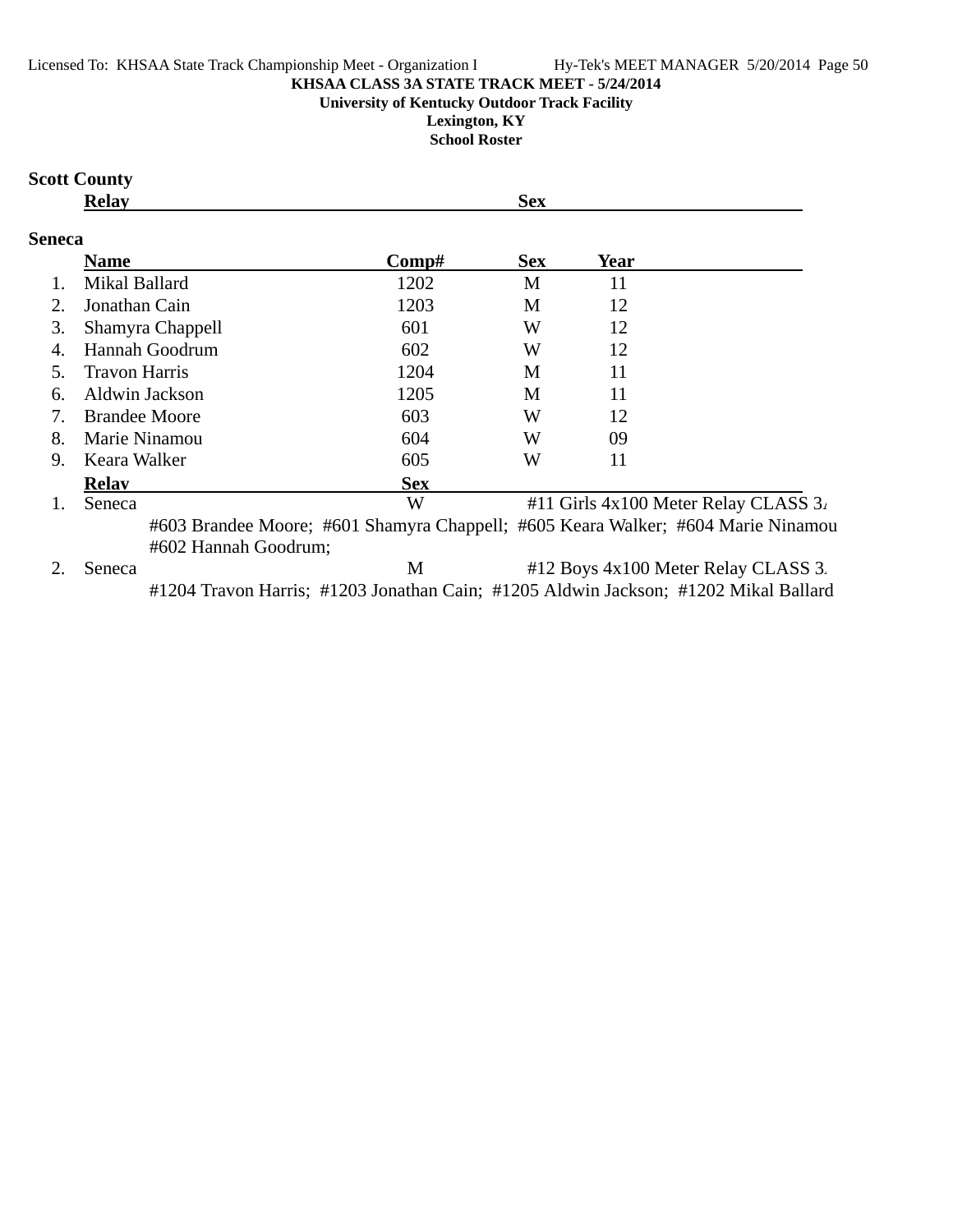**University of Kentucky Outdoor Track Facility**

**Lexington, KY School Roster**

#### **Simon Kenton**

|     | <b>Name</b>             | Comp#      | <b>Sex</b>   | <b>Year</b>                          |
|-----|-------------------------|------------|--------------|--------------------------------------|
| 1.  | <b>Karley Abel</b>      | 606        | W            | 12                                   |
| 2.  | Anja Arlinghaus         | 607        | W            | 08                                   |
| 3.  | DeAzah Atwater          | 608        | W            | 10                                   |
| 4.  | <b>Kendall Burns</b>    | 609        | W            | 09                                   |
| 5.  | Jordon Butler           | 1206       | M            | 09                                   |
| 6.  | Sarah Cobble            | 610        | W            | 10                                   |
| 7.  | <b>Taylor Cole</b>      | 611        | W            | 12                                   |
| 8.  | Christina Cook          | 612        | W            | 12                                   |
| 9.  | <b>Morgan Daniels</b>   | 613        | W            | 09                                   |
| 10. | Sophia Delisio          | 614        | W            | 07                                   |
| 11. | Kirstin Dunn            | 615        | W            | 09                                   |
| 12. | Isaiah Evans            | 1207       | M            | 10                                   |
| 13. | <b>Tanner Griffin</b>   | 1208       | M            | 09                                   |
| 14. | <b>Dylan Hampton</b>    | 1209       | M            | 09                                   |
| 15. | <b>Cameron Hansel</b>   | 1210       | M            | 12                                   |
| 16. | Anna Herting            | 616        | W            | 09                                   |
| 17. | Mackenzie Hester        | 617        | W            | 12                                   |
| 18. | Meredith Hiles          | 618        | W            | 09                                   |
| 19. | Jessica House           | 619        | W            | 09                                   |
| 20. | Mckenzie Lachmann       | 620        | W            | 09                                   |
| 21. | Melissa Maksic          | 621        | W            | 10                                   |
| 22. | Sydney Mc Clurg         | 622        | W            | 09                                   |
| 23. | Lars McEntyre           | 1211       | M            | 12                                   |
| 24. | <b>Tucker Mueller</b>   | 1212       | M            | 10                                   |
| 25. | <b>Ben Mulberry</b>     | 1213       | $\mathbf{M}$ | 10                                   |
| 26. | <b>Adam Myers</b>       | 1214       | M            | 10                                   |
| 27. | <b>Amarah Nicholson</b> | 623        | W            | 11                                   |
| 28. | Abby Owings             | 624        | W            | 12                                   |
| 29. | <b>Dillon Powell</b>    | 1215       | M            | 10                                   |
| 30. | Sasha Powell            | 625        | W            | 10                                   |
| 31. | <b>Brent Russell</b>    | 1216       | M            | 12                                   |
| 32. | <b>Grant Vercheck</b>   | 1217       | M            | 11                                   |
| 33. | Miranda Wethington      | 626        | W            | 10                                   |
| 34. | Chase Wilson            | 1218       | M            | 12                                   |
| 35. | Logan Winkler           | 1219       | M            | 11                                   |
|     | <b>Relay</b>            | <b>Sex</b> |              |                                      |
| 1.  | Simon Kenton            | W          |              | #11 Girls 4x100 Meter Relay CLASS 3. |

#623 Amarah Nicholson; #612 Christina Cook; #617 Mackenzie Hester; #624 Abby Owings #622 Sydney Mc Clurg; #609 Kendall Burns; #619 Jessica House; #625 Sasha Powell 2. Simon Kenton W #7 Girls 4x200 Meter Relay CLASS 3A #623 Amarah Nicholson; #612 Christina Cook; #624 Abby Owings; #617 Mackenzie Hester #621 Melissa Maksic; #611 Taylor Cole; #615 Kirstin Dunn; #625 Sasha Powell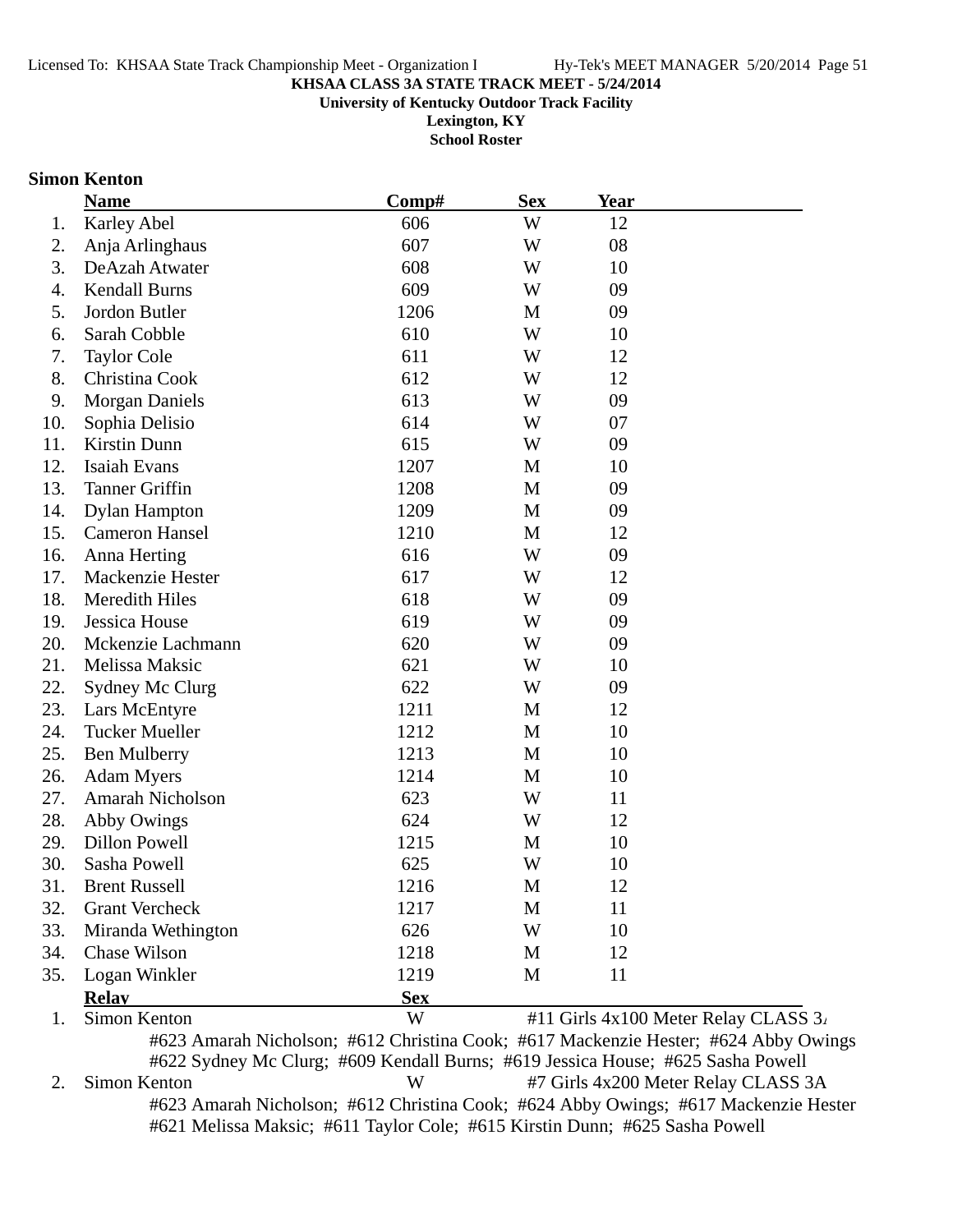**University of Kentucky Outdoor Track Facility**

**Lexington, KY School Roster**

#### **Simon Kenton**

|    | <b>Relay</b> |   | <b>Sex</b>                                                                             |  |
|----|--------------|---|----------------------------------------------------------------------------------------|--|
| 3. | Simon Kenton | W | #23 Girls 4x400 Meter Relay CLASS 3.                                                   |  |
|    |              |   | #617 Mackenzie Hester; #621 Melissa Maksic; #623 Amarah Nicholson; #612 Christina Cook |  |
|    |              |   | #613 Morgan Daniels; #607 Anja Arlinghaus; #608 DeAzah Atwater; #611 Taylor Cole       |  |
|    | Simon Kenton | W | #1 Girls 4x800 Meter Relay CLASS 3A                                                    |  |
|    |              |   | #617 Mackenzie Hester; #618 Meredith Hiles; #614 Sophia Delisio; #620 Mckenzie Lachman |  |
|    |              |   | #607 Anja Arlinghaus; #610 Sarah Cobble; #616 Anna Herting; #624 Abby Owings           |  |
|    | Simon Kenton | M | #12 Boys 4x100 Meter Relay CLASS 3.                                                    |  |
|    |              |   | #1213 Ben Mulberry; #1215 Dillon Powell; #1209 Dylan Hampton; #1219 Logan Winkler      |  |
|    |              |   | #1206 Jordon Butler; #1214 Adam Myers; #1208 Tanner Griffin; #1211 Lars McEntyre       |  |
| 6. | Simon Kenton | M | #8 Boys 4x200 Meter Relay CLASS 3A                                                     |  |
|    |              |   | #1215 Dillon Powell; #1216 Brent Russell; #1213 Ben Mulberry; #1218 Chase Wilson       |  |
|    |              |   | #1206 Jordon Butler; #1211 Lars McEntyre; #1214 Adam Myers; #1219 Logan Winkler        |  |

# **South Laurel**

| <b>Name</b>         | Comp# | Sex | <b>Year</b> |  |
|---------------------|-------|-----|-------------|--|
| 1. Logan Frost      | 1220  | M   |             |  |
| 2. Alyssa Hamilton  | 627   | W   |             |  |
| 3. Austin Hayes     | 1221  | M   |             |  |
| 4. Sydney Mcwhorter | 628   | W   |             |  |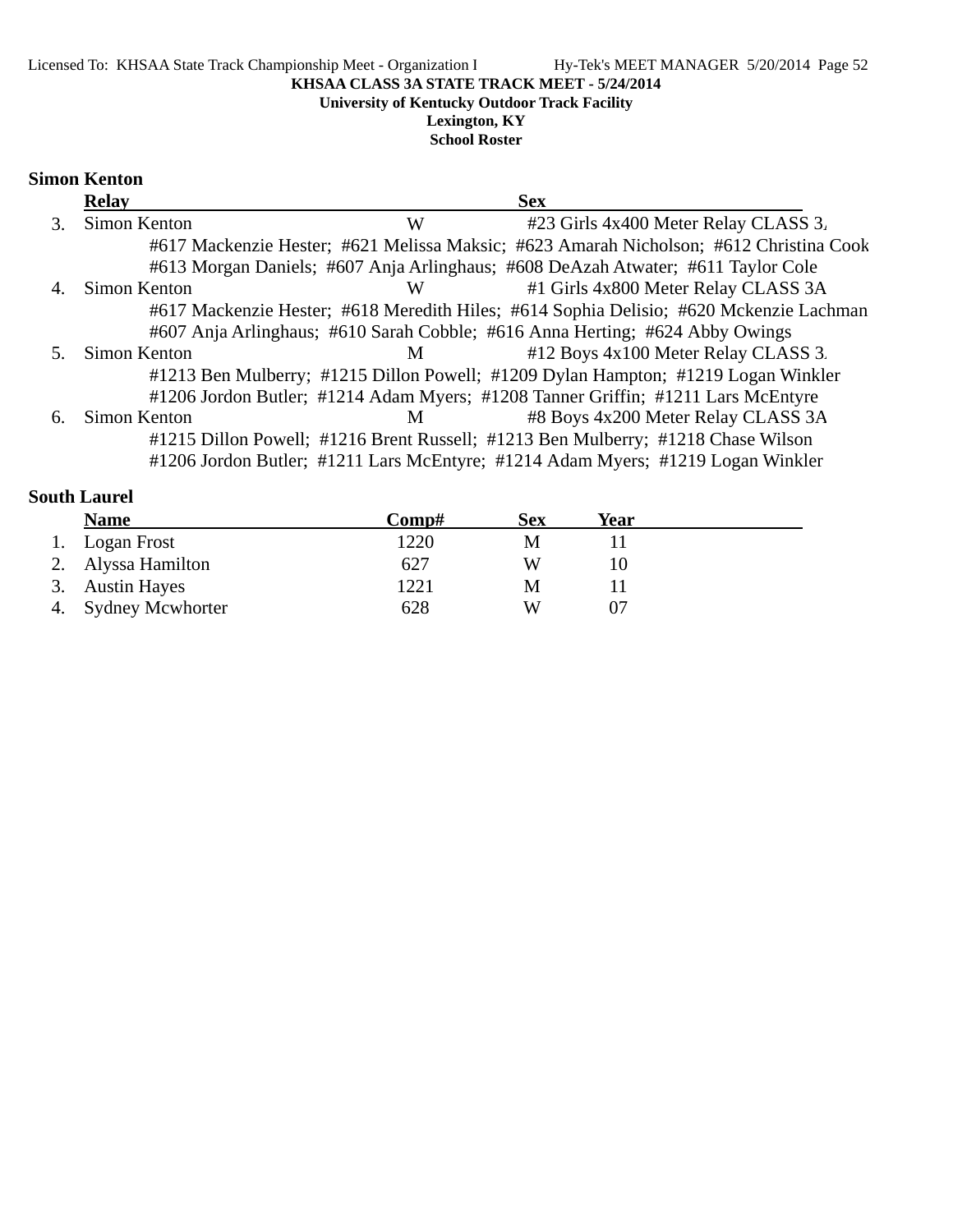**University of Kentucky Outdoor Track Facility**

**Lexington, KY School Roster**

#### **South Oldham**

|     | <b>Name</b>                                                                        | Comp#      | <b>Sex</b> | <b>Year</b> |                                                                                        |
|-----|------------------------------------------------------------------------------------|------------|------------|-------------|----------------------------------------------------------------------------------------|
| 1.  | David Beyerle                                                                      | 1222       | M          | 09          |                                                                                        |
| 2.  | <b>Aaron Brooking</b>                                                              | 1223       | M          | 09          |                                                                                        |
| 3.  | Cole Dowdy                                                                         | 1224       | M          | 10          |                                                                                        |
| 4.  | <b>Tanner Dowdy</b>                                                                | 1225       | M          | 10          |                                                                                        |
| 5.  | Keightley Dudgeon                                                                  | 629        | W          | 12          |                                                                                        |
| 6.  | <b>Dyllon Hoover</b>                                                               | 1226       | M          | 09          |                                                                                        |
| 7.  | James Law                                                                          | 1227       | M          | 12          |                                                                                        |
| 8.  | Marquis Loveley                                                                    | 1228       | M          | 11          |                                                                                        |
| 9.  | <b>Kassidy Orrender</b>                                                            | 630        | W          | 11          |                                                                                        |
| 10. | <b>Drew Pierce</b>                                                                 | 1229       | M          | 09          |                                                                                        |
| 11. | Daniel Propp                                                                       | 1230       | M          | 10          |                                                                                        |
| 12. | <b>Jared Sanford</b>                                                               | 1231       | M          | 11          |                                                                                        |
| 13. | <b>Hallie Searcy</b>                                                               | 631        | W          | 09          |                                                                                        |
| 14. | Clay Sharp                                                                         | 1232       | M          | 10          |                                                                                        |
| 15. | <b>Aidan Skeeters</b>                                                              | 1233       | M          | 10          |                                                                                        |
| 16. | <b>Rashard Smith</b>                                                               | 1234       | M          | 10          |                                                                                        |
| 17. | <b>Haley Webb</b>                                                                  | 632        | W          | 09          |                                                                                        |
| 18. | Marqueritte Wheeler                                                                | 633        | W          | 10          |                                                                                        |
| 19. | <b>TriCorion Williams</b>                                                          | 1235       | M          | 12          |                                                                                        |
| 20. | Erin Wilson                                                                        | 634        | W          | 11          |                                                                                        |
|     | <b>Relay</b>                                                                       | <b>Sex</b> |            |             |                                                                                        |
| 1.  | South Oldham                                                                       | W          |            |             | #1 Girls 4x800 Meter Relay CLASS 3A                                                    |
|     | #629 Keightley Dudgeon; #630 Kassidy Orrender; #631 Hallie Searcy; #632 Haley Webb |            |            |             |                                                                                        |
|     | #633 Marqueritte Wheeler; #634 Erin Wilson;                                        |            |            |             |                                                                                        |
| 2.  | South Oldham                                                                       | M          |            |             | #12 Boys 4x100 Meter Relay CLASS 3.                                                    |
|     |                                                                                    |            |            |             | #1230 Daniel Propp; #1235 TriCorion Williams; #1228 Marquis Loveley; #1229 Drew Pierce |
|     | #1222 David Beyerle; #1231 Jared Sanford; #1234 Rashard Smith; #1226 Dyllon Hoover |            |            |             |                                                                                        |
| 3.  | South Oldham                                                                       | M          |            |             | #24 Boys 4x400 Meter Relay CLASS 3.                                                    |

#1223 Aaron Brooking; #1226 Dyllon Hoover; #1227 James Law; #1231 Jared Sanford #1229 Drew Pierce; #1232 Clay Sharp; #1233 Aidan Skeeters;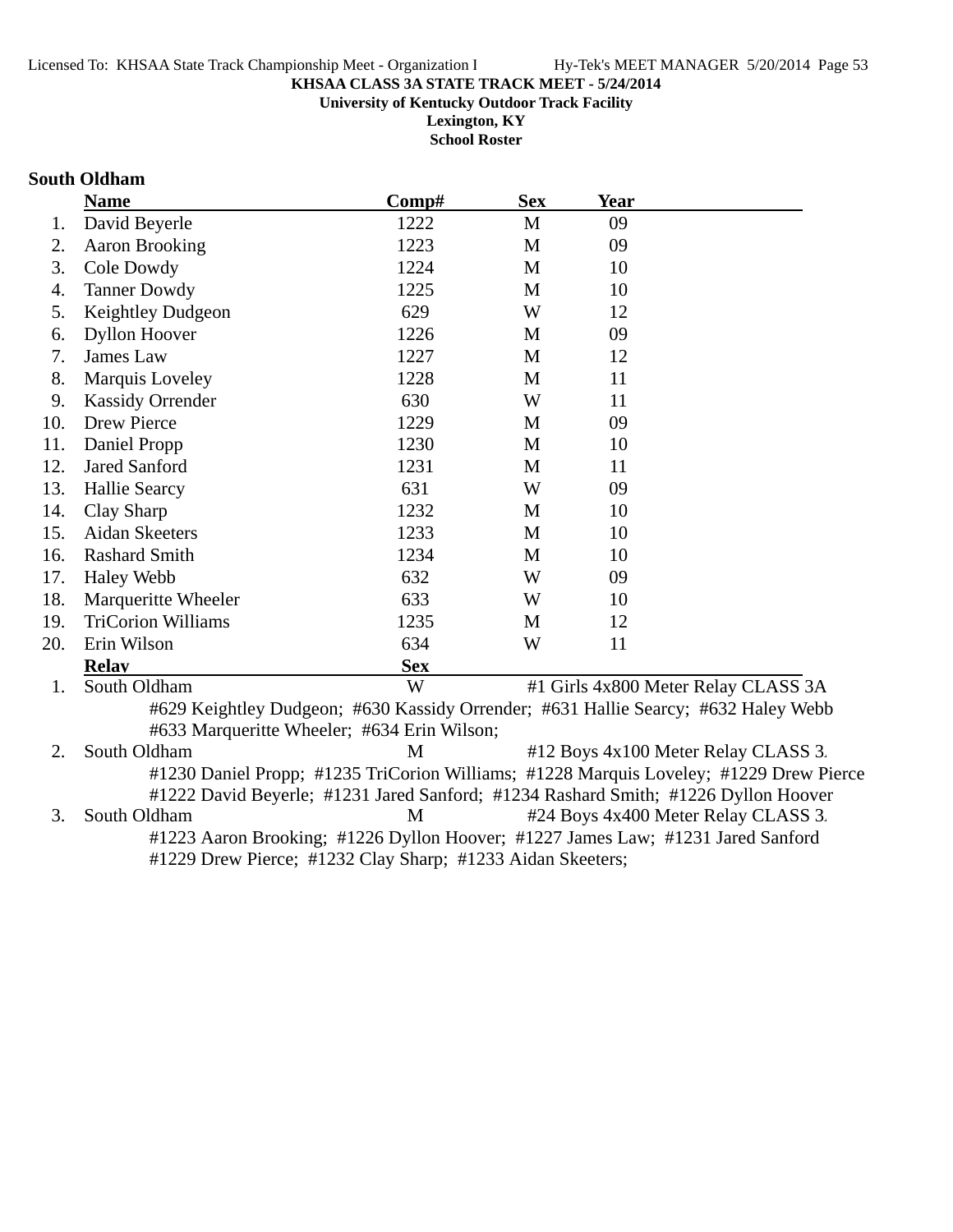#### **KHSAA CLASS 3A STATE TRACK MEET - 5/24/2014 University of Kentucky Outdoor Track Facility**

**Lexington, KY School Roster**

#### **Southwestern**

|     | <b>Name</b>             | Comp#      | <b>Sex</b> | <b>Year</b> |                                    |
|-----|-------------------------|------------|------------|-------------|------------------------------------|
|     | <b>Spencer Brainard</b> | 1236       | M          | 11          |                                    |
| 2.  | <b>Taylor Burdine</b>   | 635        | W          | 09          |                                    |
| 3.  | Jamme Butler            | 1237       | М          | 12          |                                    |
| 4.  | Jordan Carrington       | 1238       | M          | 11          |                                    |
| 5.  | Lincoln Curry           | 1239       | M          | 11          |                                    |
| 6.  | Mollie Denham           | 636        | W          | 09          |                                    |
| 7.  | Cory English            | 1240       | M          | 11          |                                    |
| 8.  | Nathan Hansford         | 1241       | M          | 12          |                                    |
| 9.  | Isaiah Jones            | 1242       | M          | 10          |                                    |
| 10. | Cassi Reed              | 637        | W          | 09          |                                    |
| 11. | <b>Blake Sandlin</b>    | 1243       | M          | 11          |                                    |
|     | <b>Relay</b>            | <b>Sex</b> |            |             |                                    |
|     | Southwestern            | M          |            |             | #2 Boys 4x800 Meter Relay CLASS 3A |

#1238 Jordan Carrington; #1241 Nathan Hansford; #1236 Spencer Brainard; #1240 Cory Engl #1243 Blake Sandlin; #1239 Lincoln Curry;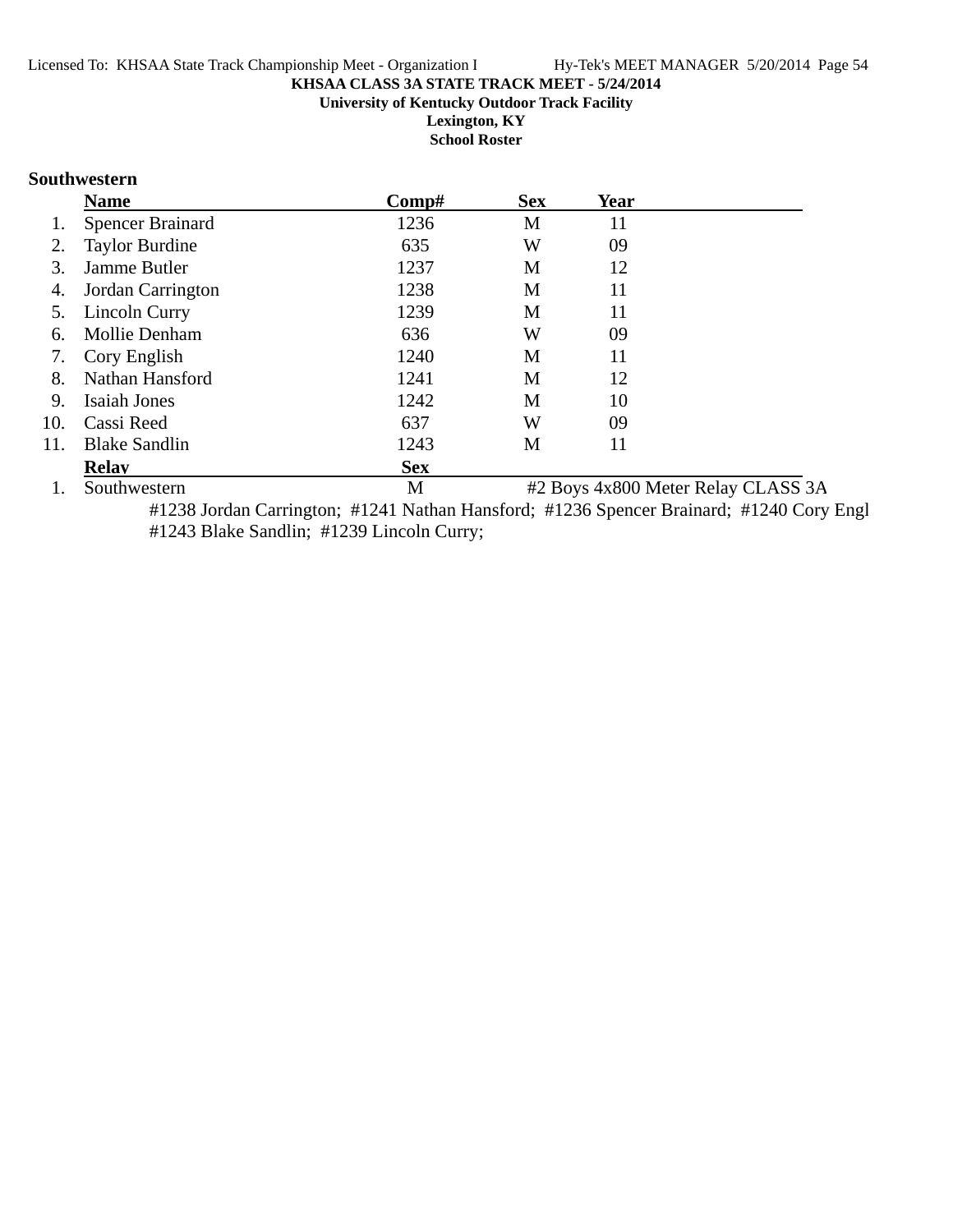**University of Kentucky Outdoor Track Facility**

**Lexington, KY School Roster**

# **St. Xavier**

|     | <b>Name</b>           | Comp#      | <b>Sex</b>   | <b>Year</b>                                                                                                                                                         |
|-----|-----------------------|------------|--------------|---------------------------------------------------------------------------------------------------------------------------------------------------------------------|
| 1.  | Jeremy Burch          | 1244       | $\mathbf M$  | 12                                                                                                                                                                  |
| 2.  | Joe Butler            | 1245       | M            | 10                                                                                                                                                                  |
| 3.  | <b>Brandon Crum</b>   | 1246       | M            | 11                                                                                                                                                                  |
| 4.  | <b>Ben Farber</b>     | 1247       | M            | 11                                                                                                                                                                  |
| 5.  | David Flynn           | 1248       | M            | 11                                                                                                                                                                  |
| 6.  | Eli George            | 1249       | M            | 11                                                                                                                                                                  |
| 7.  | <b>Jake Glass</b>     | 1250       | M            | 11                                                                                                                                                                  |
| 8.  | <b>Stephen Gray</b>   | 1251       | M            | 12                                                                                                                                                                  |
| 9.  | Spencer Hayden        | 1252       | M            | 10                                                                                                                                                                  |
| 10. | Jaylon Hibbs          | 1253       | M            | 11                                                                                                                                                                  |
| 11. | <b>Blake Isaacs</b>   | 1254       | M            | 11                                                                                                                                                                  |
| 12. | JR Johnson            | 1255       | M            | 11                                                                                                                                                                  |
| 13. | <b>Tyler Just</b>     | 1256       | $\mathbf{M}$ | 11                                                                                                                                                                  |
| 14. | Ben Kleine-Klacht     | 1257       | M            | 11                                                                                                                                                                  |
| 15. | Ben Metzger           | 1258       | M            | 12                                                                                                                                                                  |
| 16. | Cedric Miller         | 1259       | M            | 12                                                                                                                                                                  |
| 17. | Jack Minogue          | 1260       | M            | 12                                                                                                                                                                  |
| 18. | Max Mudd              | 1261       | M            | 12                                                                                                                                                                  |
| 19. | William Mulloy        | 1262       | M            | 11                                                                                                                                                                  |
| 20. | Colin O'Daniel        | 1263       | $\mathbf{M}$ | 10                                                                                                                                                                  |
| 21. | <b>Michael Ritter</b> | 1264       | M            | 12                                                                                                                                                                  |
| 22. | <b>Patrick Ritter</b> | 1265       | M            | 10                                                                                                                                                                  |
| 23. | <b>Josh Russell</b>   | 1266       | M            | 11                                                                                                                                                                  |
| 24. | <b>Taijon Smith</b>   | 1267       | M            | 11                                                                                                                                                                  |
| 25. | Chris Striegel        | 1268       | M            | 12                                                                                                                                                                  |
|     | <b>Relav</b>          | <b>Sex</b> |              |                                                                                                                                                                     |
| 1.  | St. Xavier            | M          |              | #8 Boys 4x200 Meter Relay CLASS 3A                                                                                                                                  |
|     |                       |            |              | #1263 Colin O'Daniel; #1266 Josh Russell; #1259 Cedric Miller; #1255 JR Johnson                                                                                     |
|     |                       |            |              | #1245 Joe Butler; #1265 Patrick Ritter; #1254 Blake Isaacs; #1267 Taijon Smith                                                                                      |
| 2.  | St. Xavier            | M          |              | #24 Boys 4x400 Meter Relay CLASS 3.                                                                                                                                 |
|     |                       |            |              | #1262 William Mulloy; #1263 Colin O'Daniel; #1249 Eli George; #1265 Patrick Ritter<br>#1245 Joe Butler; #1246 Brandon Crum; #1259 Cedric Miller; #1260 Jack Minogue |

3. St. Xavier M #2 Boys 4x800 Meter Relay CLASS 3A #1247 Ben Farber; #1257 Ben Kleine-Klacht; #1258 Ben Metzger; #1260 Jack Minogue #1244 Jeremy Burch; #1256 Tyler Just; #1249 Eli George; #1261 Max Mudd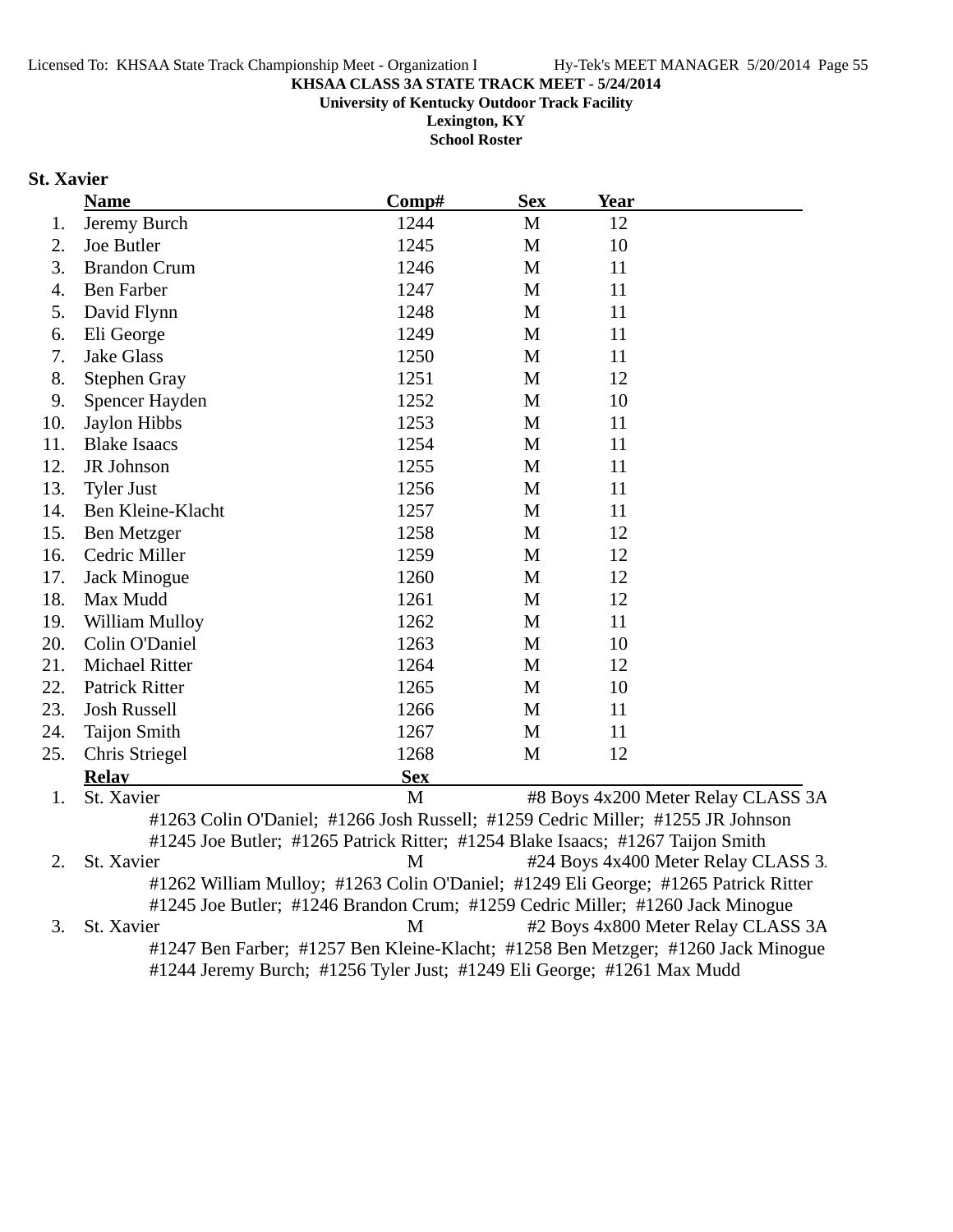**University of Kentucky Outdoor Track Facility**

**Lexington, KY School Roster**

# **Tates Creek**

|     | <b>Name</b>            | Comp#                                                                           | <b>Sex</b> | <b>Year</b> |                                      |
|-----|------------------------|---------------------------------------------------------------------------------|------------|-------------|--------------------------------------|
| 1.  | Emma Anderson          | 638                                                                             | W          | 12          |                                      |
| 2.  | Katherine Anderson     | 639                                                                             | W          | 11          |                                      |
| 3.  | Natavia Barber         | 640                                                                             | W          | 12          |                                      |
| 4.  | <b>Tyanne Bentley</b>  | 641                                                                             | W          | 10          |                                      |
| 5.  | <b>Heaven Bigelow</b>  | 642                                                                             | W          | 10          |                                      |
| 6.  | <b>Waveney Brooks</b>  | 643                                                                             | W          | 08          |                                      |
| 7.  | <b>Rachel Browning</b> | 644                                                                             | W          | 10          |                                      |
| 8.  | <b>Maddie Covey</b>    | 645                                                                             | W          | 09          |                                      |
| 9.  | Markierra Dixon        | 646                                                                             | W          | 11          |                                      |
| 10. | Alesia Hardin          | 647                                                                             | W          | 10          |                                      |
| 11. | Aneya Hardin           | 648                                                                             | W          | 11          |                                      |
| 12. | Kyle Hopkins           | 1269                                                                            | M          | 10          |                                      |
| 13. | Alex Mortimer          | 1270                                                                            | M          | 09          |                                      |
| 14. | Mayah Plucinski        | 649                                                                             | W          | 11          |                                      |
| 15. | Lorren Sales           | 650                                                                             | W          | 12          |                                      |
| 16. | <b>Benton Stone</b>    | 1271                                                                            | M          | 10          |                                      |
| 17. | Kara Weaver            | 651                                                                             | W          | 12          |                                      |
| 18. | Ashley Whaley          | 652                                                                             | W          | 12          |                                      |
| 19. | Ben Young              | 1272                                                                            | M          | 11          |                                      |
|     | <b>Relay</b>           | <b>Sex</b>                                                                      |            |             |                                      |
| 1.  | <b>Tates Creek</b>     | W                                                                               |            |             | #11 Girls 4x100 Meter Relay CLASS 3. |
|     |                        | #640 Natavia Barber; #641 Tyanne Bentley; #648 Aneya Hardin; #647 Alesia Hardin |            |             |                                      |

#646 Markierra Dixon; 2. Tates Creek W #7 Girls 4x200 Meter Relay CLASS 3A #647 Alesia Hardin; #641 Tyanne Bentley; #648 Aneya Hardin; #646 Markierra Dixon #640 Natavia Barber; #643 Waveney Brooks; #652 Ashley Whaley;

3. Tates Creek W #23 Girls 4x400 Meter Relay CLASS 3. #640 Natavia Barber; #641 Tyanne Bentley; #643 Waveney Brooks; #648 Aneya Hardin #647 Alesia Hardin; #652 Ashley Whaley;

4. Tates Creek W #1 Girls 4x800 Meter Relay CLASS 3A #638 Emma Anderson; #652 Ashley Whaley; #645 Maddie Covey; #649 Mayah Plucinski #650 Lorren Sales; #651 Kara Weaver; #639 Katherine Anderson;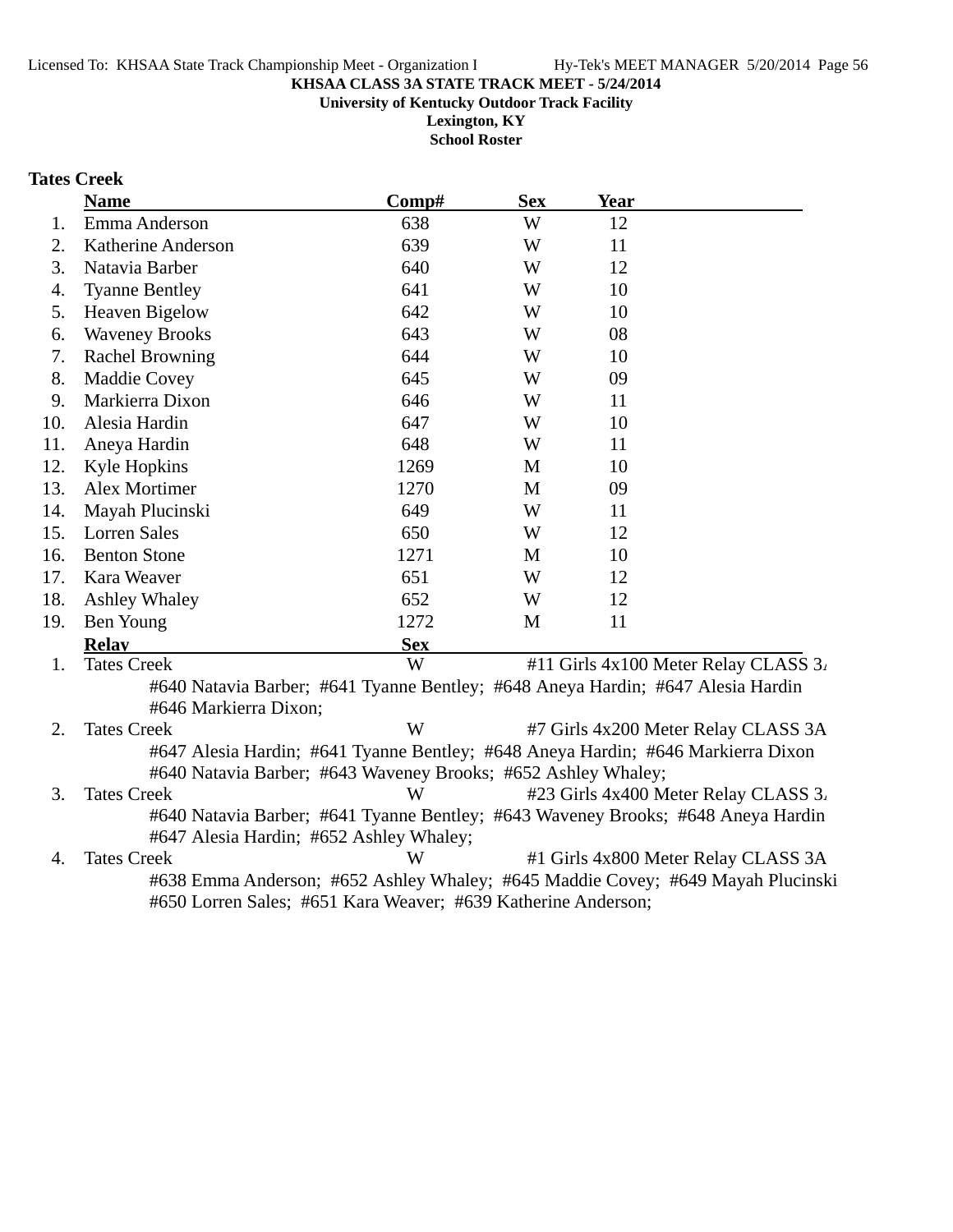#### **KHSAA CLASS 3A STATE TRACK MEET - 5/24/2014 University of Kentucky Outdoor Track Facility**

**Lexington, KY**

**School Roster**

#### **Trinity (Louisville)**

|           | <b>Name</b>                                                     | Comp#                                                                                                                                                                     | <b>Sex</b>   | Year |                                                                                         |
|-----------|-----------------------------------------------------------------|---------------------------------------------------------------------------------------------------------------------------------------------------------------------------|--------------|------|-----------------------------------------------------------------------------------------|
| 1.        | Santo Biddix                                                    | 1273                                                                                                                                                                      | M            | 10   |                                                                                         |
| 2.        | John Boyle                                                      | 1274                                                                                                                                                                      | M            | 11   |                                                                                         |
| 3.        | Michael Cawood                                                  | 1275                                                                                                                                                                      | M            | 12   |                                                                                         |
| 4.        | Caleb Costin                                                    | 1276                                                                                                                                                                      | M            | 09   |                                                                                         |
| 5.        | Nick Eckert                                                     | 1277                                                                                                                                                                      | M            | 12   |                                                                                         |
| 6.        | <b>Nick Finney</b>                                              | 1278                                                                                                                                                                      | M            | 12   |                                                                                         |
| 7.        | <b>Aaron Gilcrease</b>                                          | 1279                                                                                                                                                                      | M            | 11   |                                                                                         |
| 8.        | Andrew Ireland                                                  | 1280                                                                                                                                                                      | $\mathbf{M}$ | 12   |                                                                                         |
| 9.        | Ahmad Johnson                                                   | 1281                                                                                                                                                                      | M            | 09   |                                                                                         |
| 10.       | Adam King                                                       | 1282                                                                                                                                                                      | $\mathbf{M}$ | 11   |                                                                                         |
| 11.       | Evan Lang                                                       | 1283                                                                                                                                                                      | M            | 11   |                                                                                         |
| 12.       | Devon Little                                                    | 1284                                                                                                                                                                      | M            | 12   |                                                                                         |
| 13.       | <b>Patrick Martinette</b>                                       | 1285                                                                                                                                                                      | M            | 12   |                                                                                         |
| 14.       | Sam McCalpin                                                    | 1286                                                                                                                                                                      | M            | 10   |                                                                                         |
| 15.       | <b>Austin Sanders</b>                                           | 1287                                                                                                                                                                      | M            | 12   |                                                                                         |
| 16.       | Phillip Sandman                                                 | 1288                                                                                                                                                                      | M            | 10   |                                                                                         |
| 17.       | Marcus Sides-Johnson                                            | 1289                                                                                                                                                                      | M            | 10   |                                                                                         |
| 18.       | Kyle Smith                                                      | 1290                                                                                                                                                                      | M            | 12   |                                                                                         |
| 19.       | Cody Swabek                                                     | 1291                                                                                                                                                                      | M            | 12   |                                                                                         |
|           | <b>Relay</b>                                                    | <b>Sex</b>                                                                                                                                                                |              |      |                                                                                         |
| 1.        | Trinity (Louisville)                                            | M                                                                                                                                                                         |              |      | #12 Boys 4x100 Meter Relay CLASS 3.                                                     |
|           |                                                                 |                                                                                                                                                                           |              |      | #1287 Austin Sanders; #1289 Marcus Sides-Johnson; #1281 Ahmad Johnson; #1273 Santo Bio  |
|           |                                                                 |                                                                                                                                                                           |              |      | #1285 Patrick Martinette; #1275 Michael Cawood; #1279 Aaron Gilcrease; #1290 Kyle Smith |
| 2.        | Trinity (Louisville)                                            | M                                                                                                                                                                         |              |      | #8 Boys 4x200 Meter Relay CLASS 3A                                                      |
|           |                                                                 |                                                                                                                                                                           |              |      | #1287 Austin Sanders; #1275 Michael Cawood; #1279 Aaron Gilcrease; #1281 Ahmad Johnson  |
|           | #1285 Patrick Martinette; #1273 Santo Biddix; #1290 Kyle Smith; |                                                                                                                                                                           |              |      |                                                                                         |
| 3.        | Trinity (Louisville)                                            | M                                                                                                                                                                         |              |      | #24 Boys 4x400 Meter Relay CLASS 3.                                                     |
|           |                                                                 |                                                                                                                                                                           |              |      | #1275 Michael Cawood; #1279 Aaron Gilcrease; #1285 Patrick Martinette; #1290 Kyle Smith |
|           | #1281 Ahmad Johnson; #1278 Nick Finney; #1280 Andrew Ireland;   |                                                                                                                                                                           |              |      |                                                                                         |
| $\Lambda$ | $T_{\text{minity}}$ (Louisville)                                | $M = #2 \text{ P}_{\text{OVE}} / 4 \times 800 \text{ M} \text{at} \text{m} \text{ P}_{\text{O}} \text{I} \text{at} \text{C} \text{I} \text{A} \text{C} \text{C} \text{A}$ |              |      |                                                                                         |

4. Trinity (Louisville) #2 Boys 4x800 Meter Relay CLASS 3 M A #1277 Nick Eckert; #1278 Nick Finney; #1280 Andrew Ireland; #1288 Phillip Sandman #1284 Devon Little; #1286 Sam McCalpin; #1283 Evan Lang;